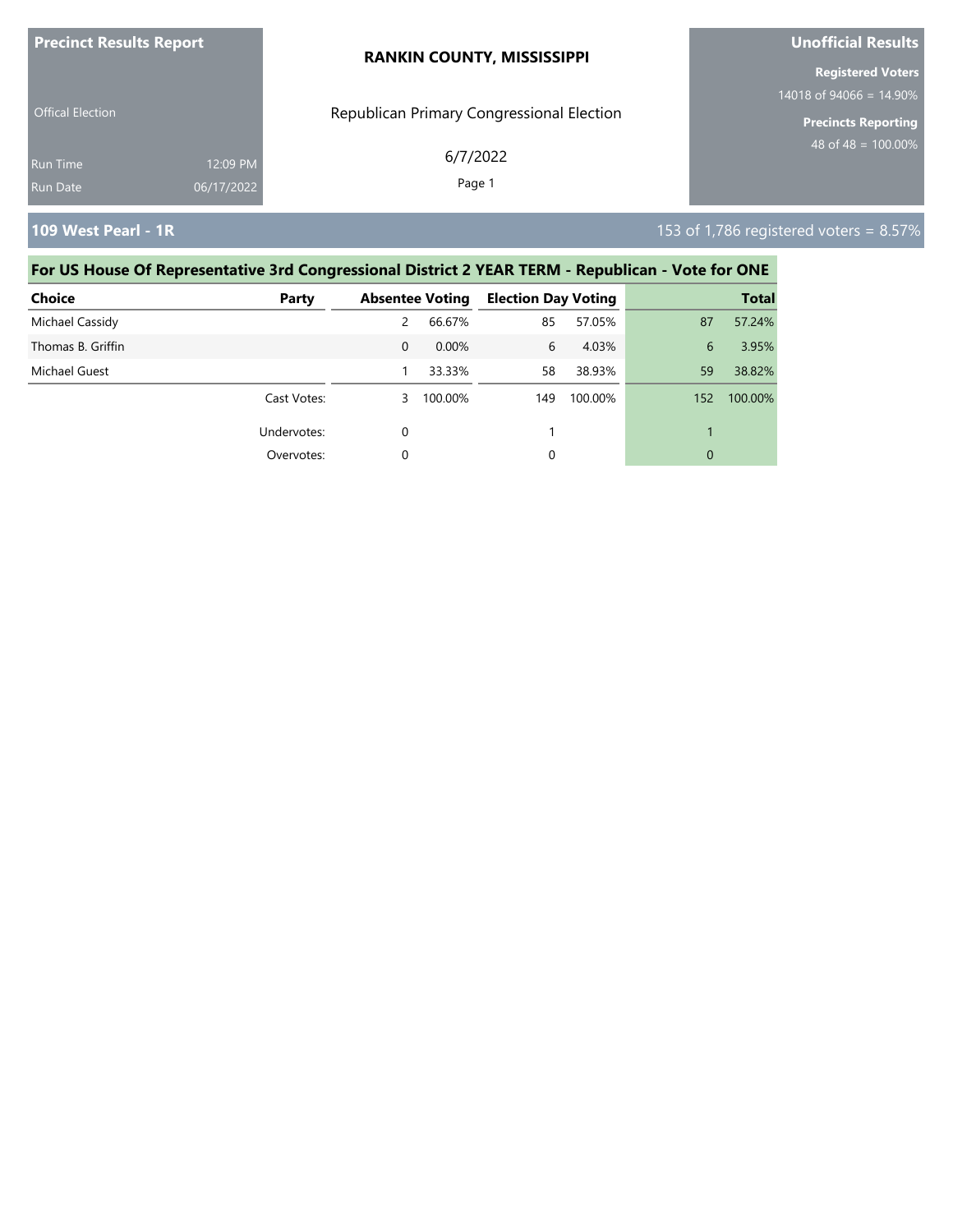| <b>Precinct Results Report</b> |            | <b>RANKIN COUNTY, MISSISSIPPI</b>         | <b>Unofficial Results</b>  |  |
|--------------------------------|------------|-------------------------------------------|----------------------------|--|
|                                |            |                                           | <b>Registered Voters</b>   |  |
| <b>Offical Election</b>        |            | Republican Primary Congressional Election | 14018 of 94066 = $14.90\%$ |  |
|                                |            |                                           | <b>Precincts Reporting</b> |  |
| Run Time                       | 12:09 PM   | 6/7/2022                                  | 48 of 48 = $100.00\%$      |  |
| <b>Run Date</b>                | 06/17/2022 | Page 2                                    |                            |  |
|                                |            |                                           |                            |  |

**110 Clear Branch - 1R** 129 of 1,042 registered voters = 12.38%

| <b>Choice</b>     | Party       |   | <b>Absentee Voting</b> | <b>Election Day Voting</b> |         |     | <b>Total</b> |
|-------------------|-------------|---|------------------------|----------------------------|---------|-----|--------------|
| Michael Cassidy   |             | 0 | 0.00%                  | 68                         | 53.54%  | 68  | 53.13%       |
| Thomas B. Griffin |             | 0 | 0.00%                  | 4                          | 3.15%   | 4   | 3.13%        |
| Michael Guest     |             |   | 100.00%                | 55                         | 43.31%  | 56  | 43.75%       |
|                   | Cast Votes: |   | 100.00%                | 127                        | 100.00% | 128 | 100.00%      |
|                   | Undervotes: | 0 |                        |                            |         |     |              |
|                   | Overvotes:  | 0 |                        | 0                          |         | 0   |              |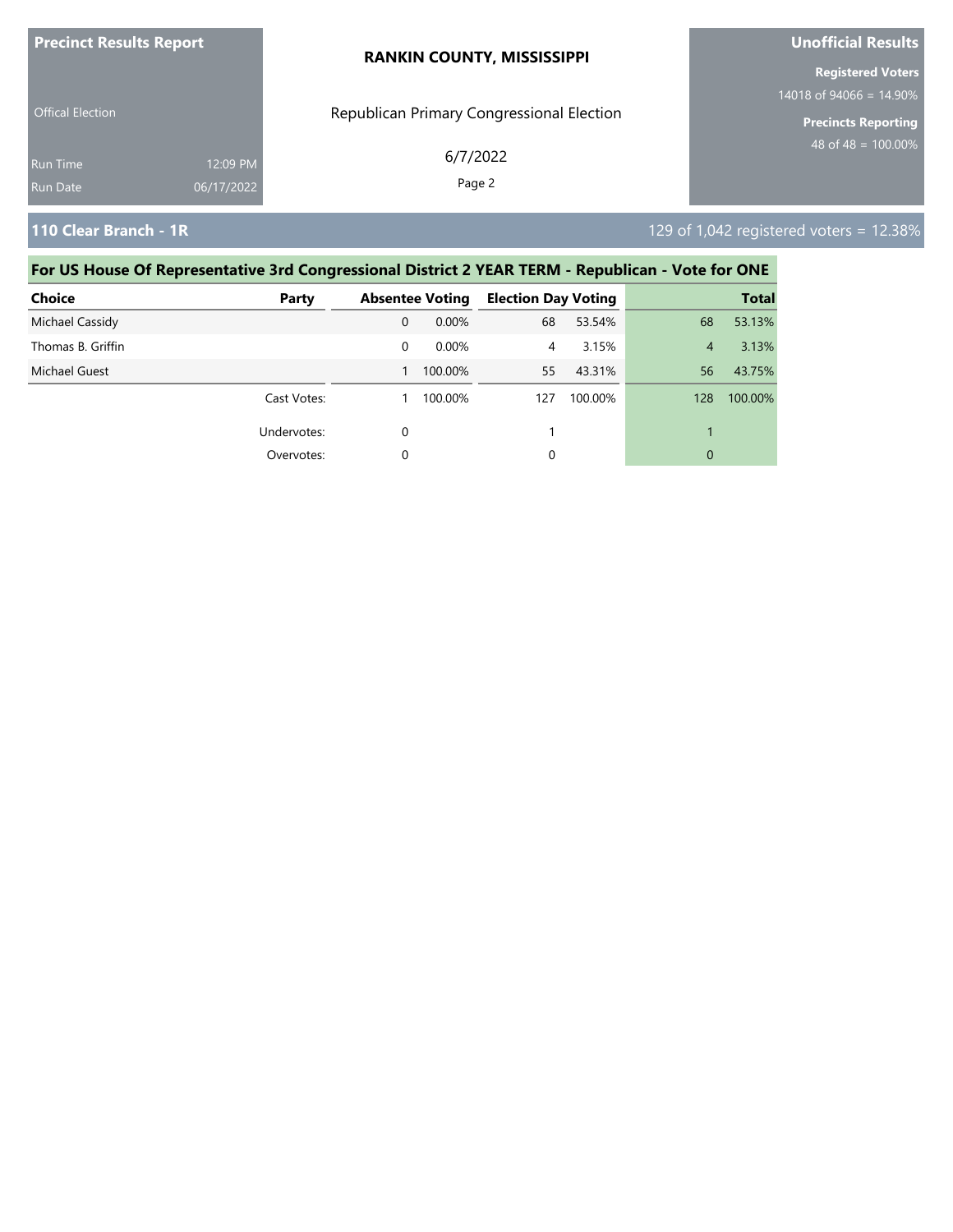| <b>Precinct Results Report</b> |            | <b>RANKIN COUNTY, MISSISSIPPI</b>         | <b>Unofficial Results</b>  |  |
|--------------------------------|------------|-------------------------------------------|----------------------------|--|
|                                |            |                                           | <b>Registered Voters</b>   |  |
| <b>Offical Election</b>        |            |                                           | 14018 of 94066 = $14.90\%$ |  |
|                                |            | Republican Primary Congressional Election | <b>Precincts Reporting</b> |  |
| <b>Run Time</b>                | 12:09 PM   | 6/7/2022                                  | 48 of 48 = $100.00\%$      |  |
| Run Date                       | 06/17/2022 | Page 3                                    |                            |  |
|                                |            |                                           |                            |  |

### **111 Cleary - 1R** 278 of 1,912 registered voters = 14.54%

| <b>Choice</b>     | Party       |          | <b>Absentee Voting</b> | <b>Election Day Voting</b> |         |     | <b>Total</b> |
|-------------------|-------------|----------|------------------------|----------------------------|---------|-----|--------------|
| Michael Cassidy   |             | 2        | 28.57%                 | 153                        | 56.88%  | 155 | 56.16%       |
| Thomas B. Griffin |             | $\Omega$ | 0.00%                  | 7                          | 2.60%   |     | 2.54%        |
| Michael Guest     |             | 5.       | 71.43%                 | 109                        | 40.52%  | 114 | 41.30%       |
|                   | Cast Votes: |          | 100.00%                | 269                        | 100.00% | 276 | 100.00%      |
|                   | Undervotes: | 0        |                        | 2                          |         |     |              |
|                   | Overvotes:  | 0        |                        | 0                          |         | 0   |              |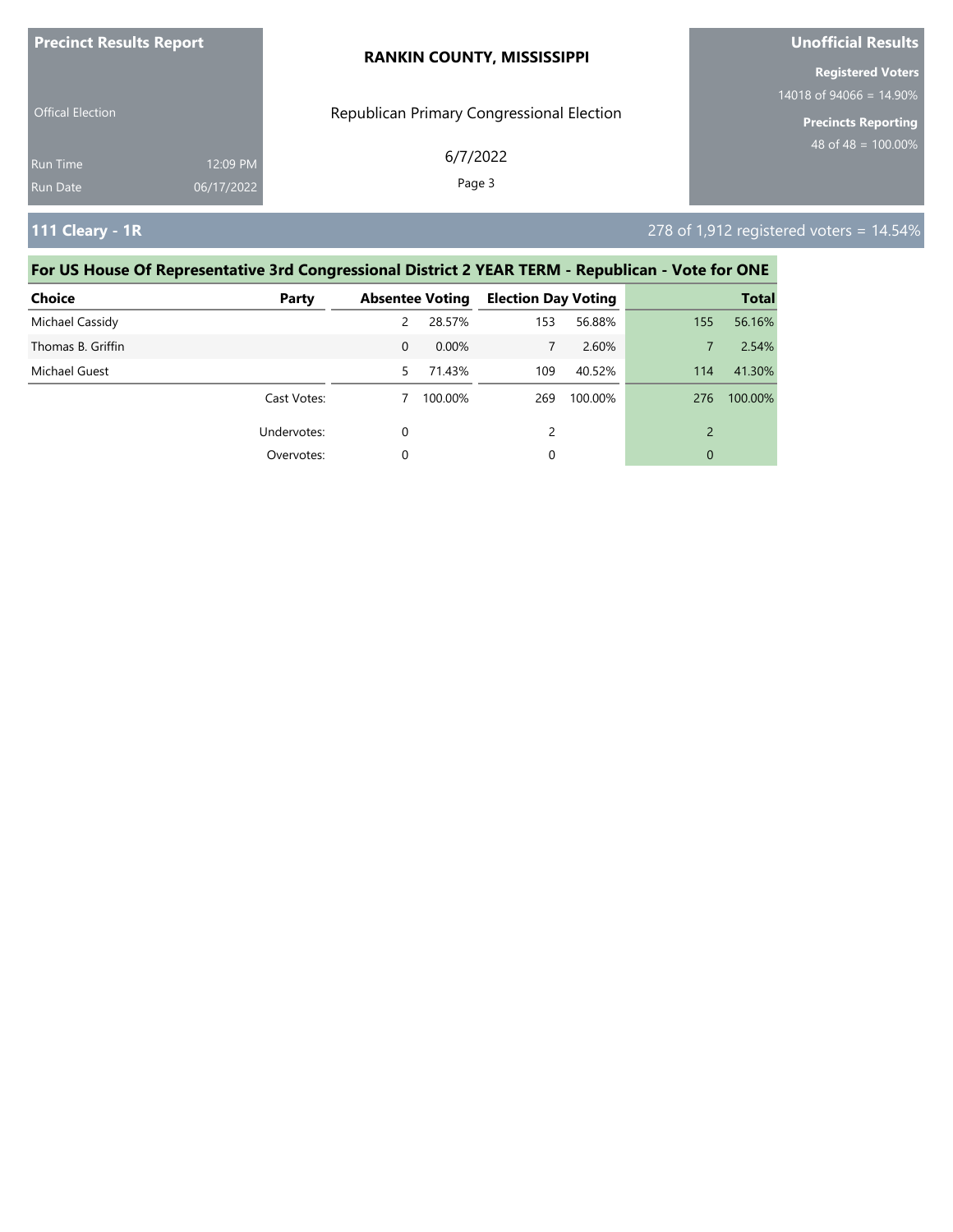| <b>Precinct Results Report</b> |            | <b>RANKIN COUNTY, MISSISSIPPI</b>         | <b>Unofficial Results</b>                             |  |  |
|--------------------------------|------------|-------------------------------------------|-------------------------------------------------------|--|--|
|                                |            |                                           | <b>Registered Voters</b>                              |  |  |
| <b>Offical Election</b>        |            | Republican Primary Congressional Election | 14018 of 94066 = 14.90%<br><b>Precincts Reporting</b> |  |  |
| <b>Run Time</b>                | 12:09 PM   | 6/7/2022                                  | $48 \text{ of } 48 = 100.00\%$                        |  |  |
| Run Date                       | 06/17/2022 | Page 4                                    |                                                       |  |  |

**112 East Steen Creek - 1R** 326 of 2,981 registered voters = 10.94%

| <b>Choice</b>     | Party       |    | <b>Absentee Voting</b> | <b>Election Day Voting</b> |         |     | <b>Total</b> |
|-------------------|-------------|----|------------------------|----------------------------|---------|-----|--------------|
| Michael Cassidy   |             | 0  | 0.00%                  | 156                        | 49.52%  | 156 | 48.00%       |
| Thomas B. Griffin |             |    | 10.00%                 | 10                         | 3.17%   | 11  | 3.38%        |
| Michael Guest     |             | 9  | 90.00%                 | 149                        | 47.30%  | 158 | 48.62%       |
|                   | Cast Votes: | 10 | 100.00%                | 315                        | 100.00% | 325 | 100.00%      |
|                   | Undervotes: | 0  |                        |                            |         |     |              |
|                   | Overvotes:  | 0  |                        | 0                          |         | 0   |              |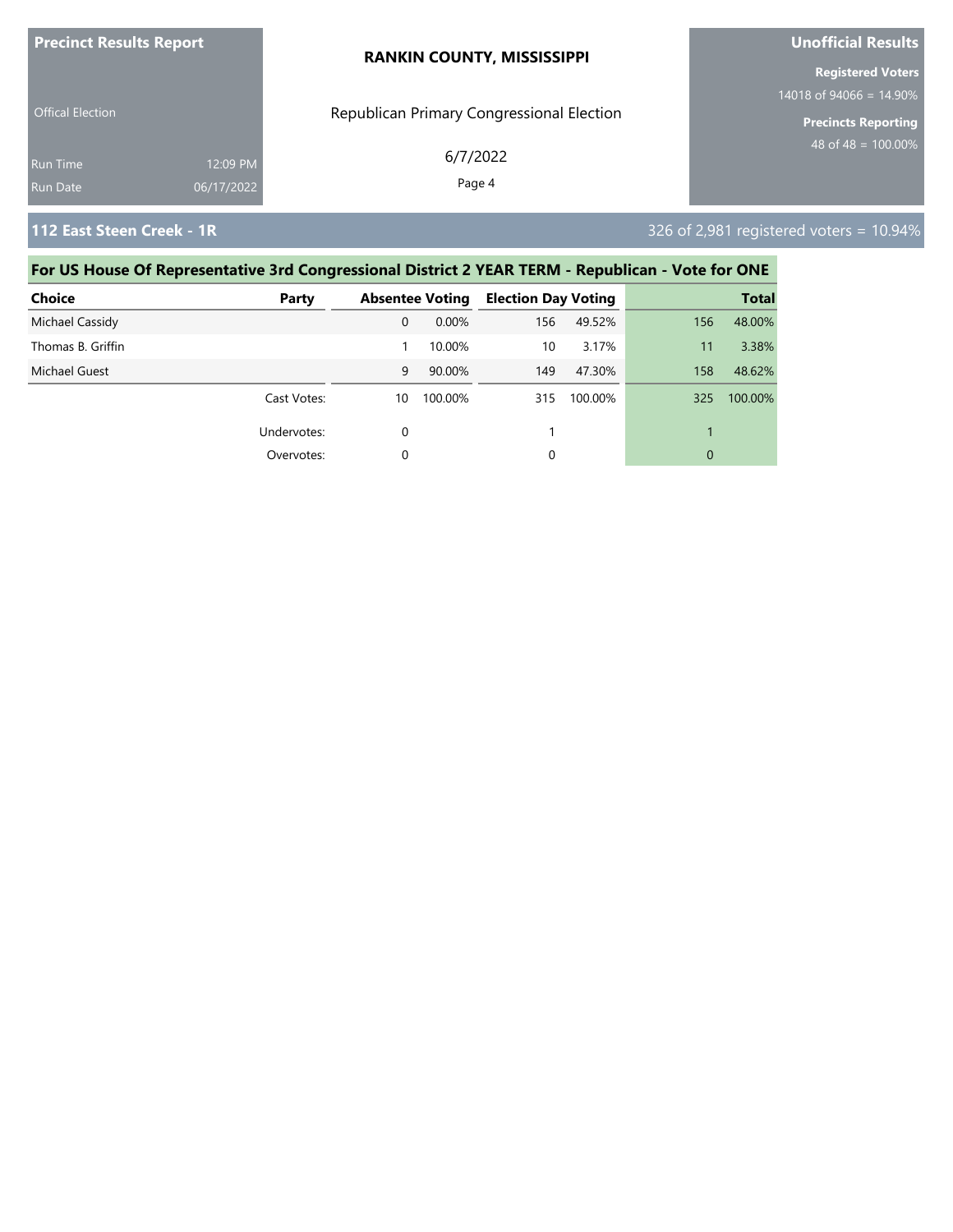| <b>Precinct Results Report</b> |                        | <b>RANKIN COUNTY, MISSISSIPPI</b>         | <b>Unofficial Results</b>                              |  |
|--------------------------------|------------------------|-------------------------------------------|--------------------------------------------------------|--|
|                                |                        |                                           | <b>Registered Voters</b><br>14018 of 94066 = $14.90\%$ |  |
| <b>Offical Election</b>        |                        | Republican Primary Congressional Election | <b>Precincts Reporting</b>                             |  |
| <b>Run Time</b><br>Run Date    | 12:09 PM<br>06/17/2022 | 6/7/2022<br>Page 5                        | 48 of 48 = $100.00\%$                                  |  |
|                                |                        |                                           |                                                        |  |

**113 Mountain Creek - 1R** 82 of 568 registered voters = 14.44%

| <b>Choice</b>     | Party       |          | <b>Absentee Voting</b> | <b>Election Day Voting</b> |         |    | <b>Total</b> |
|-------------------|-------------|----------|------------------------|----------------------------|---------|----|--------------|
| Michael Cassidy   |             | 0        | $0.00\%$               | 37                         | 46.25%  | 37 | 45.68%       |
| Thomas B. Griffin |             | $\Omega$ | 0.00%                  | 3                          | 3.75%   | 3  | 3.70%        |
| Michael Guest     |             |          | 100.00%                | 40                         | 50.00%  | 41 | 50.62%       |
|                   | Cast Votes: |          | 100.00%                | 80                         | 100.00% | 81 | 100.00%      |
|                   | Undervotes: | 0        |                        |                            |         |    |              |
|                   | Overvotes:  |          |                        | 0                          |         | 0  |              |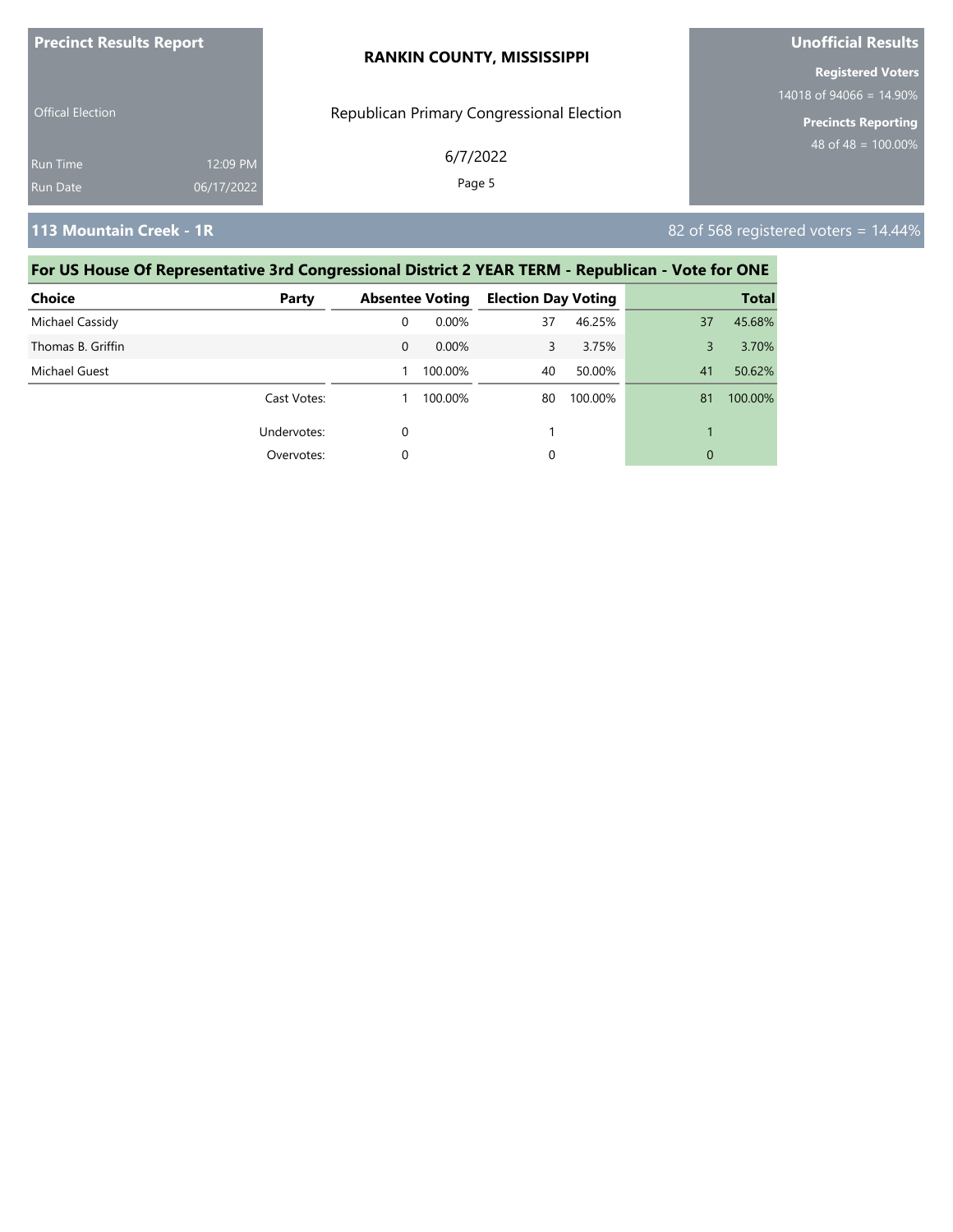| <b>Precinct Results Report</b> |            | <b>RANKIN COUNTY, MISSISSIPPI</b>         | <b>Unofficial Results</b><br><b>Registered Voters</b><br>$14018$ of 94066 = 14.90% |  |
|--------------------------------|------------|-------------------------------------------|------------------------------------------------------------------------------------|--|
|                                |            |                                           |                                                                                    |  |
| <b>Offical Election</b>        |            | Republican Primary Congressional Election | <b>Precincts Reporting</b>                                                         |  |
| <b>Run Time</b>                | 12:09 PM   | 6/7/2022                                  | 48 of $48 = 100.00\%$                                                              |  |
| Run Date                       | 06/17/2022 | Page 6                                    |                                                                                    |  |

**114 North Richland - 1R** 216 of 1,750 registered voters = 12.34%

| <b>Choice</b>     | Party       |                | <b>Absentee Voting</b> | <b>Election Day Voting</b> |         |     | <b>Total</b> |
|-------------------|-------------|----------------|------------------------|----------------------------|---------|-----|--------------|
| Michael Cassidy   |             | $\overline{2}$ | 100.00%                | 105                        | 49.53%  | 107 | 50.00%       |
| Thomas B. Griffin |             | 0              | $0.00\%$               | 12                         | 5.66%   | 12  | 5.61%        |
| Michael Guest     |             | $\Omega$       | $0.00\%$               | 95                         | 44.81%  | 95  | 44.39%       |
|                   | Cast Votes: | $\mathcal{P}$  | 100.00%                | 212                        | 100.00% | 214 | 100.00%      |
|                   | Undervotes: | 0              |                        | $\mathcal{P}$              |         |     |              |
|                   | Overvotes:  | 0              |                        | 0                          |         | 0   |              |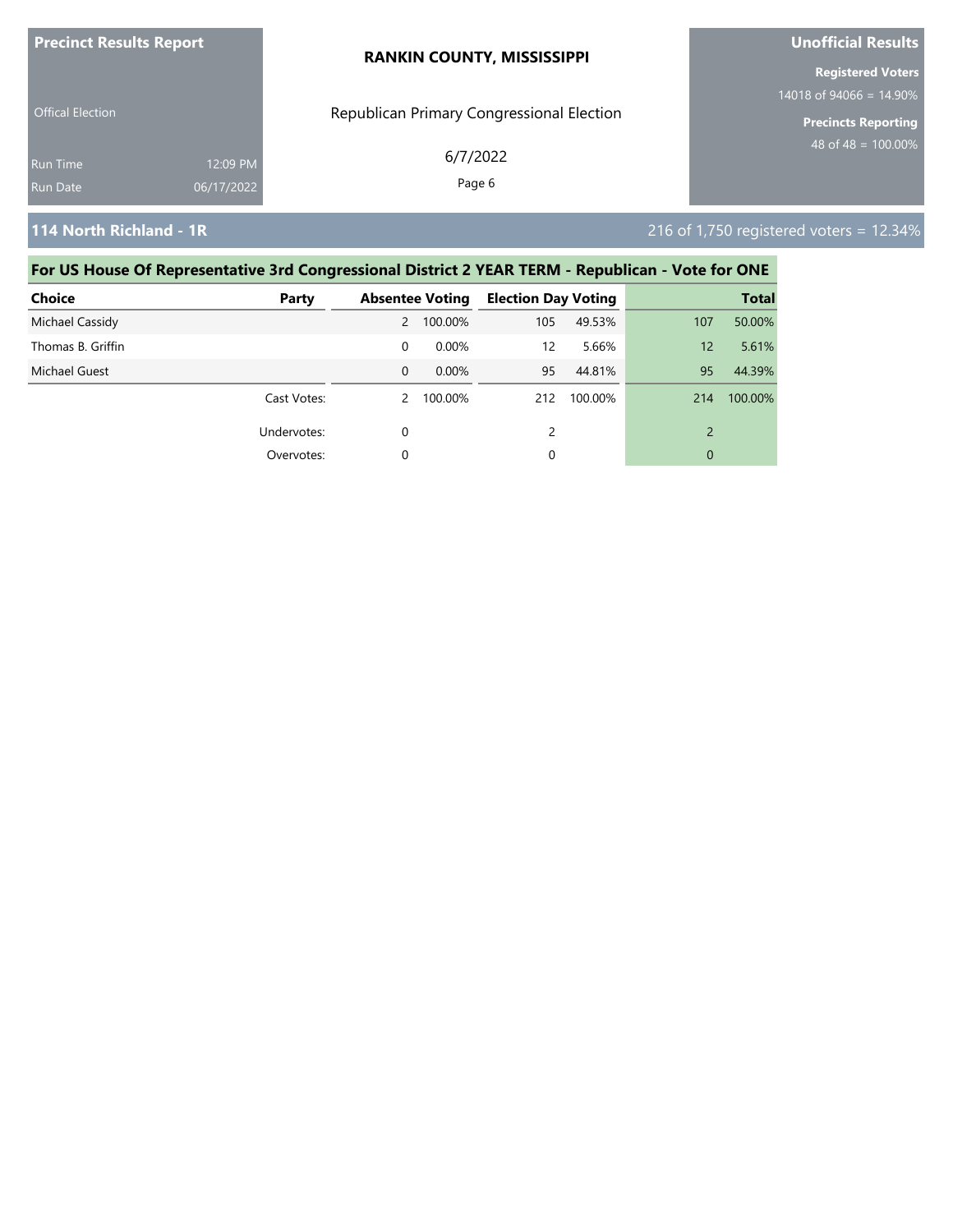| <b>Precinct Results Report</b>     |                        | <b>RANKIN COUNTY, MISSISSIPPI</b>         | <b>Unofficial Results</b>                              |  |
|------------------------------------|------------------------|-------------------------------------------|--------------------------------------------------------|--|
|                                    |                        |                                           | <b>Registered Voters</b><br>14018 of 94066 = $14.90\%$ |  |
| <b>Offical Election</b>            |                        | Republican Primary Congressional Election | <b>Precincts Reporting</b>                             |  |
| <b>Run Time</b><br><b>Run Date</b> | 12:09 PM<br>06/17/2022 | 6/7/2022<br>Page 7                        | $148$ of 48 = 100.00% ,                                |  |
|                                    |                        |                                           |                                                        |  |

### **115 South Richland - 1R** 330 of 3,105 registered voters = 10.63%

| Choice            | Party       |          | <b>Absentee Voting</b> | <b>Election Day Voting</b> |         |     | <b>Total</b> |
|-------------------|-------------|----------|------------------------|----------------------------|---------|-----|--------------|
| Michael Cassidy   |             |          | 87.50%                 | 152                        | 47.65%  | 159 | 48.62%       |
| Thomas B. Griffin |             |          | 12.50%                 | 15                         | 4.70%   | 16  | 4.89%        |
| Michael Guest     |             | $\Omega$ | $0.00\%$               | 152                        | 47.65%  | 152 | 46.48%       |
|                   | Cast Votes: | 8        | 100.00%                | 319                        | 100.00% | 327 | 100.00%      |
|                   | Undervotes: | 0        |                        | 3                          |         | 3   |              |
|                   | Overvotes:  |          |                        | 0                          |         | 0   |              |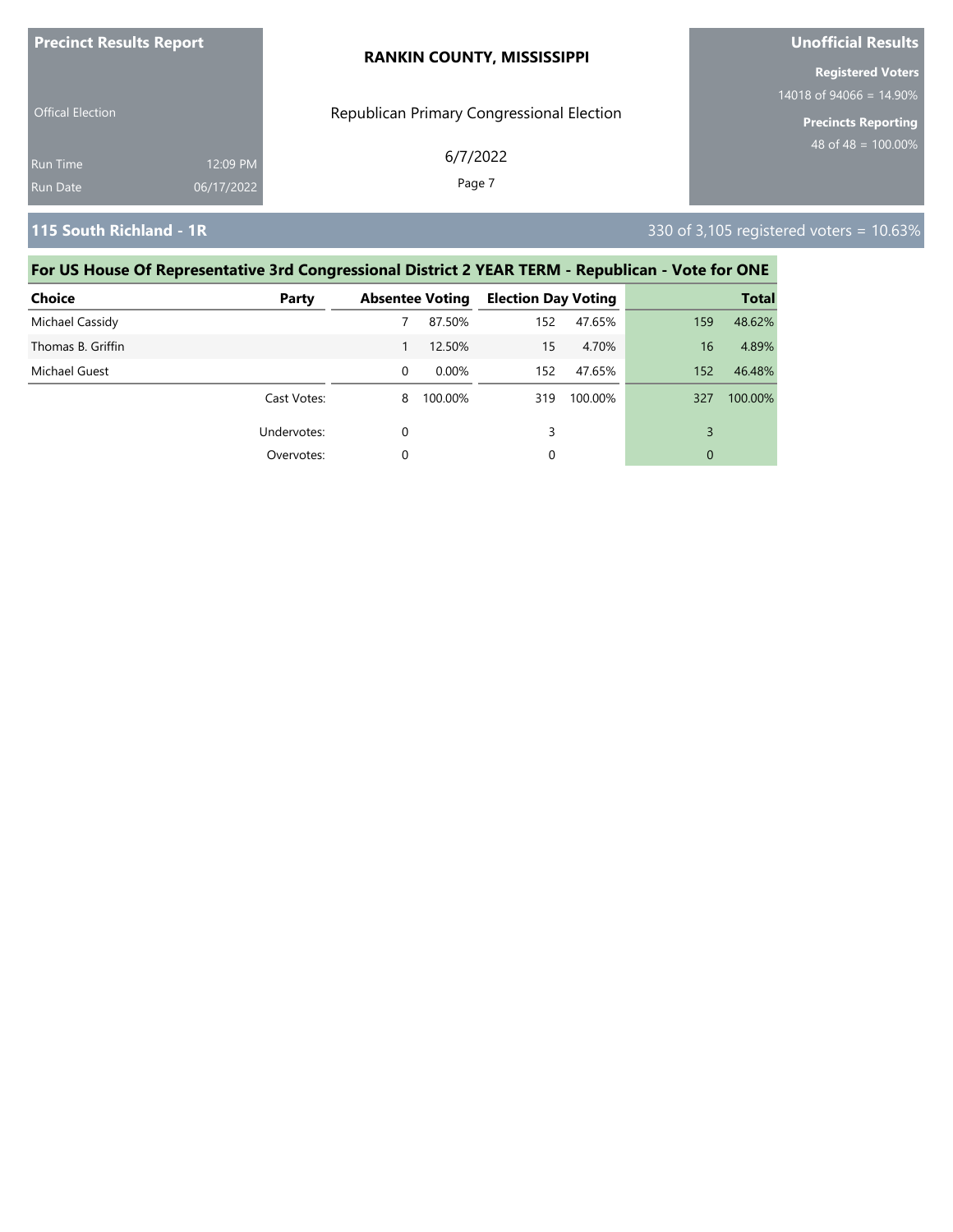| <b>Precinct Results Report</b>     |                        | <b>RANKIN COUNTY, MISSISSIPPI</b>         | <b>Unofficial Results</b>                             |  |  |
|------------------------------------|------------------------|-------------------------------------------|-------------------------------------------------------|--|--|
| <b>Offical Election</b>            |                        | Republican Primary Congressional Election | <b>Registered Voters</b><br>$14018$ of 94066 = 14.90% |  |  |
|                                    |                        |                                           | <b>Precincts Reporting</b>                            |  |  |
| <b>Run Time</b><br><b>Run Date</b> | 12:09 PM<br>06/17/2022 | 6/7/2022<br>Page 8                        | $48 \text{ of } 48 = 100.00\%$                        |  |  |
| 116 Star - 1R                      |                        |                                           | 190 of 1,066 registered voters = $17.82\%$            |  |  |

| <b>Choice</b>     | Party       | <b>Absentee Voting</b> |          | <b>Election Day Voting</b> |         |     | <b>Total</b> |
|-------------------|-------------|------------------------|----------|----------------------------|---------|-----|--------------|
| Michael Cassidy   |             | $\mathbf{0}$           | 0.00%    | 106                        | 56.08%  | 106 | 56.08%       |
| Thomas B. Griffin |             | 0                      | $0.00\%$ | 10                         | 5.29%   | 10  | 5.29%        |
| Michael Guest     |             | $\Omega$               | $0.00\%$ | 73                         | 38.62%  | 73  | 38.62%       |
|                   | Cast Votes: | 0                      | 0.00%    | 189                        | 100.00% | 189 | 100.00%      |
|                   | Undervotes: | $\Omega$               |          |                            |         | 1   |              |
|                   | Overvotes:  | $\Omega$               |          | 0                          |         | 0   |              |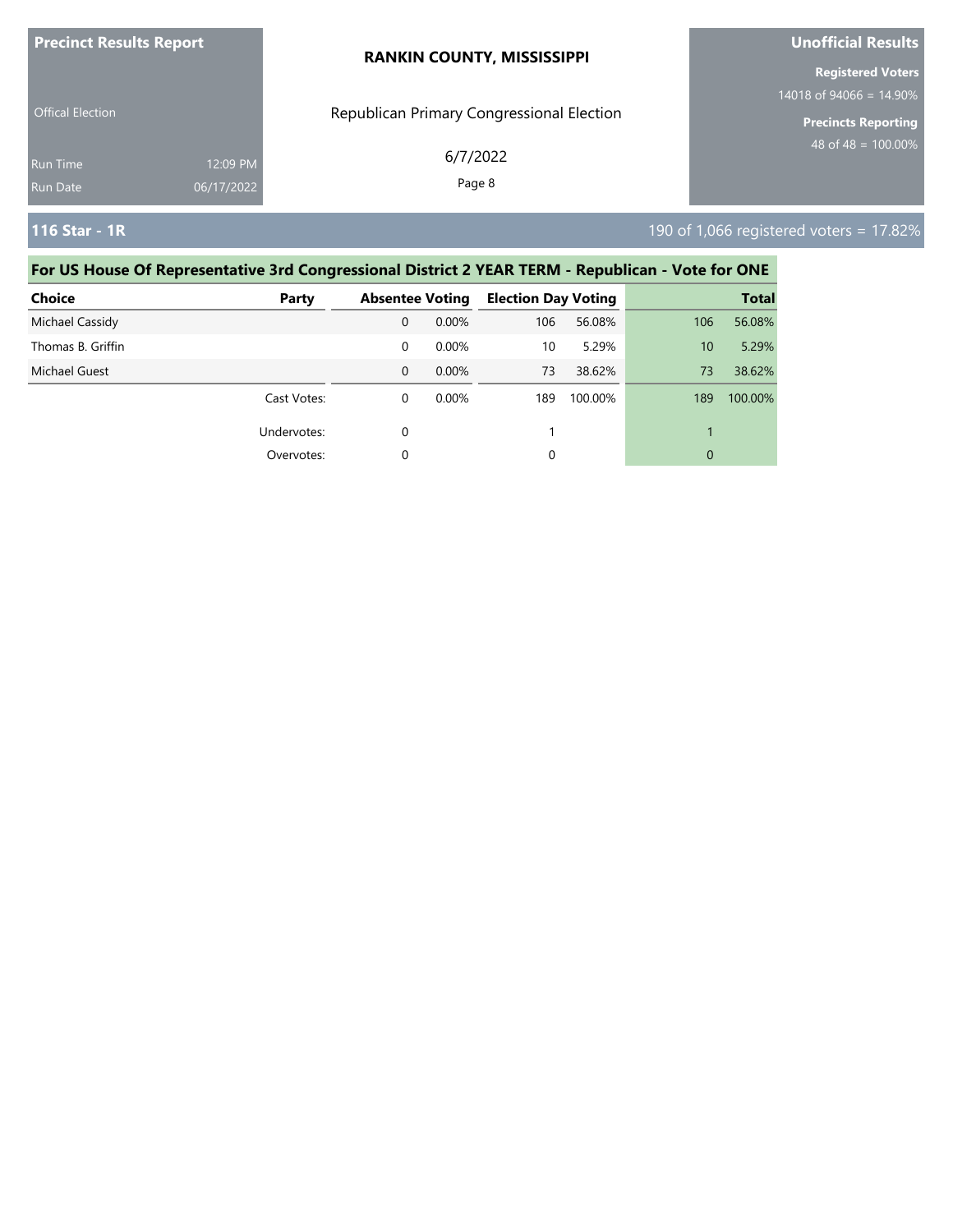| <b>Precinct Results Report</b> |                        | <b>RANKIN COUNTY, MISSISSIPPI</b>         | Unofficial Results                                    |  |  |
|--------------------------------|------------------------|-------------------------------------------|-------------------------------------------------------|--|--|
|                                |                        |                                           | <b>Registered Voters</b><br>$14018$ of 94066 = 14.90% |  |  |
| <b>Offical Election</b>        |                        | Republican Primary Congressional Election | <b>Precincts Reporting</b>                            |  |  |
| Run Time<br>Run Date           | 12:09 PM<br>06/17/2022 | 6/7/2022<br>Page 9                        | 48 of 48 = $100.00\%$                                 |  |  |
|                                |                        |                                           |                                                       |  |  |

### **118 West Steen Creek - 1R** 333 of 2,685 registered voters = 12.40%

| <b>Choice</b>     | Party       |          | <b>Absentee Voting</b> | <b>Election Day Voting</b> |         |     | <b>Total</b> |
|-------------------|-------------|----------|------------------------|----------------------------|---------|-----|--------------|
| Michael Cassidy   |             | 2        | 16.67%                 | 172                        | 53.75%  | 174 | 52.41%       |
| Thomas B. Griffin |             |          | 8.33%                  | 20                         | 6.25%   | 21  | 6.33%        |
| Michael Guest     |             | 9        | 75.00%                 | 128                        | 40.00%  | 137 | 41.27%       |
|                   | Cast Votes: | 12       | 100.00%                | 320                        | 100.00% | 332 | 100.00%      |
|                   | Undervotes: | $\Omega$ |                        |                            |         |     |              |
|                   | Overvotes:  | $\Omega$ |                        | 0                          |         | 0   |              |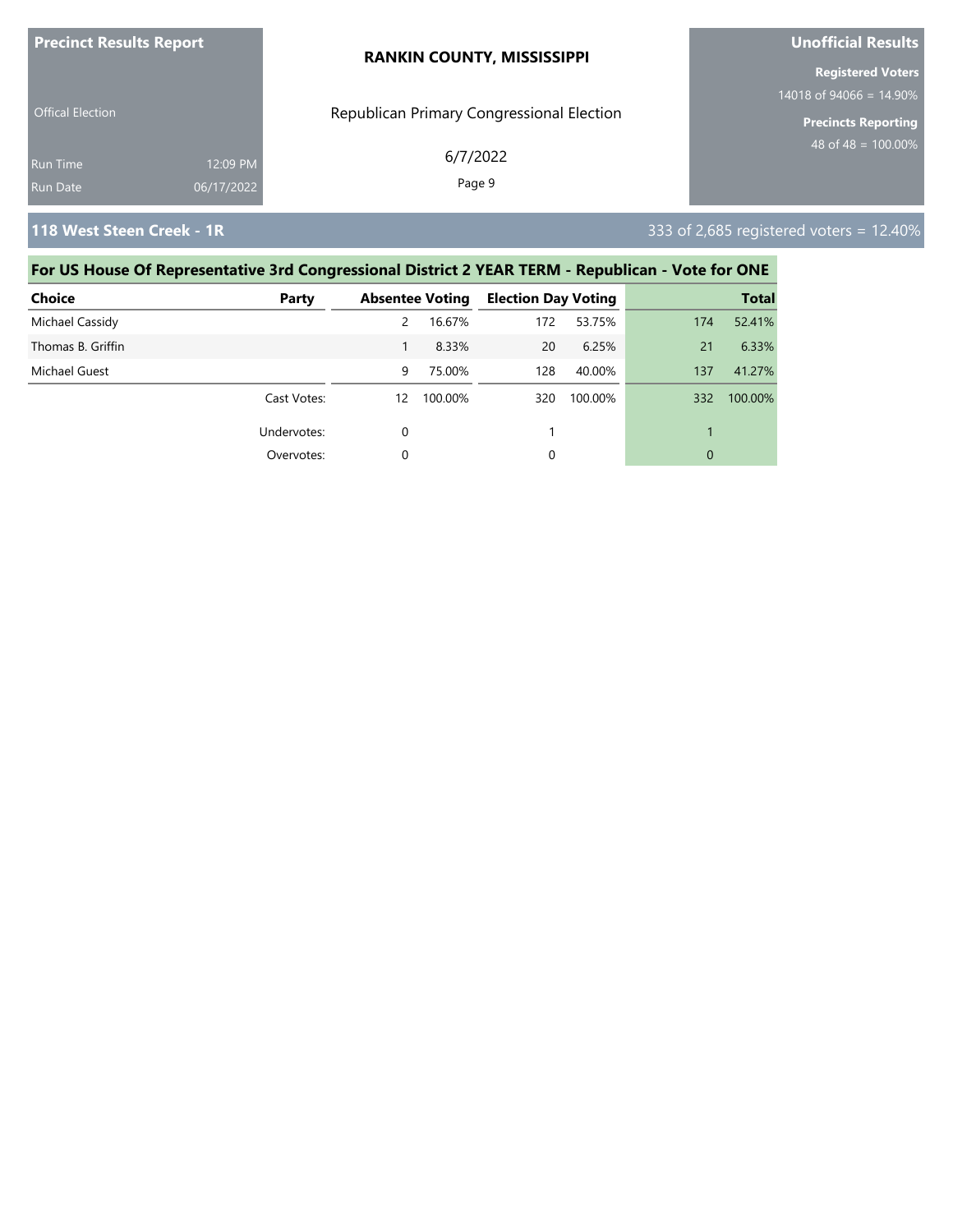| <b>Precinct Results Report</b> |            | <b>RANKIN COUNTY, MISSISSIPPI</b>         | <b>Unofficial Results</b>  |  |
|--------------------------------|------------|-------------------------------------------|----------------------------|--|
|                                |            |                                           | <b>Registered Voters</b>   |  |
| <b>Offical Election</b>        |            |                                           | 14018 of 94066 = $14.90\%$ |  |
|                                |            | Republican Primary Congressional Election | <b>Precincts Reporting</b> |  |
| <b>Run Time</b>                | 12:09 PM   | 6/7/2022                                  | $48$ of 48 = 100.00%       |  |
| Run Date                       | 06/17/2022 | Page 10                                   |                            |  |
|                                |            |                                           |                            |  |

**119 Briar Hill - 1R** 14.52%

| <b>Choice</b>     | Party       |          | <b>Absentee Voting</b> | <b>Election Day Voting</b> |         |     | <b>Total</b> |
|-------------------|-------------|----------|------------------------|----------------------------|---------|-----|--------------|
| Michael Cassidy   |             | 0        | $0.00\%$               | 58                         | 44.27%  | 58  | 43.61%       |
| Thomas B. Griffin |             | $\Omega$ | $0.00\%$               | 6                          | 4.58%   | 6   | 4.51%        |
| Michael Guest     |             | 2        | 100.00%                | 67                         | 51.15%  | 69  | 51.88%       |
|                   | Cast Votes: |          | 100.00%                | 131                        | 100.00% | 133 | 100.00%      |
|                   | Undervotes: | $\Omega$ |                        |                            |         |     |              |
|                   | Overvotes:  | $\Omega$ |                        | 0                          |         | 0   |              |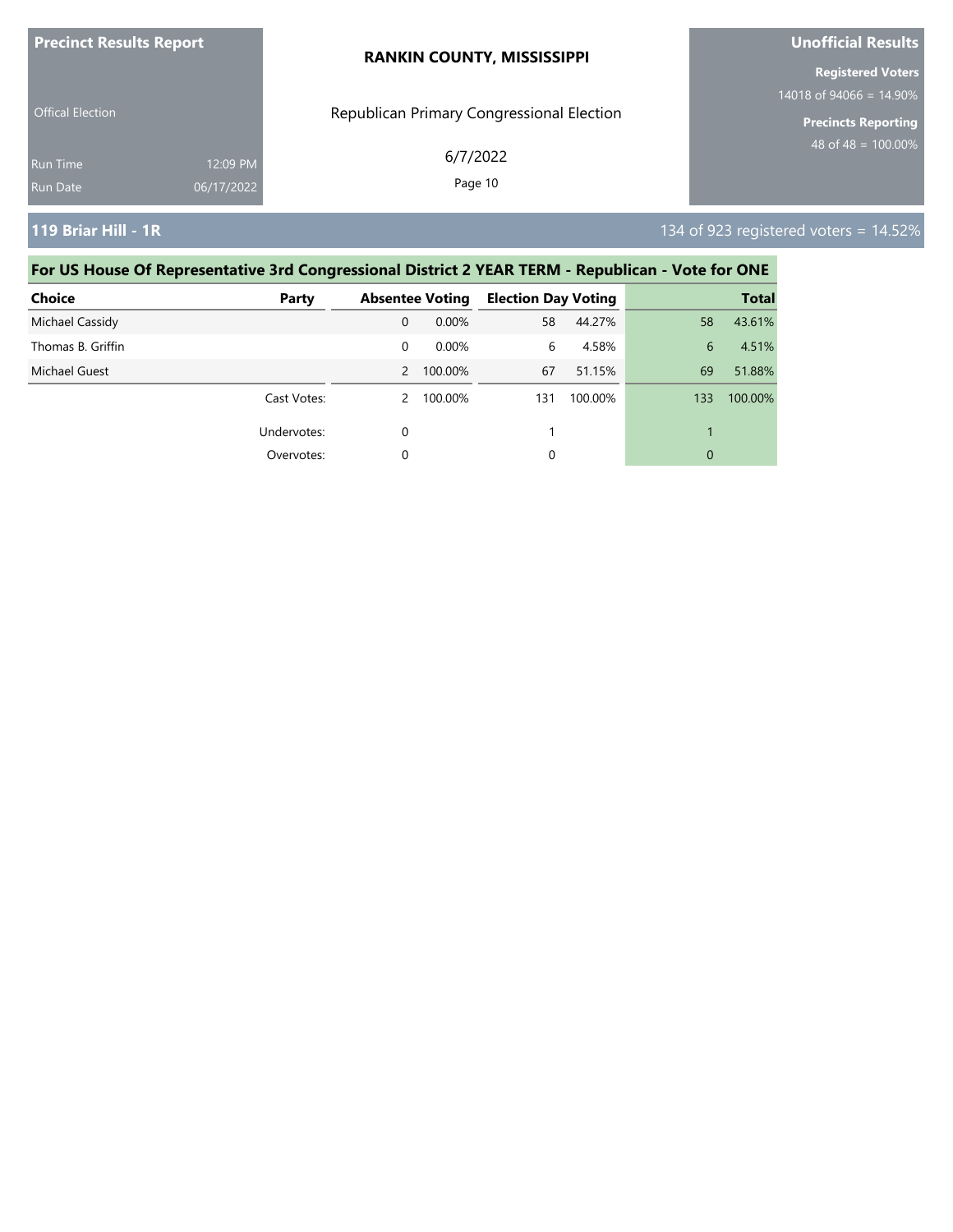| <b>Precinct Results Report</b> |            | <b>RANKIN COUNTY, MISSISSIPPI</b>         | Unofficial Results                                     |  |  |
|--------------------------------|------------|-------------------------------------------|--------------------------------------------------------|--|--|
|                                |            |                                           | <b>Registered Voters</b><br>14018 of 94066 = $14.90\%$ |  |  |
| <b>Offical Election</b>        |            | Republican Primary Congressional Election | <b>Precincts Reporting</b>                             |  |  |
| Run Time                       | 12:09 PM   | 6/7/2022                                  | $148$ of 48 = 100.00% ,                                |  |  |
| Run Date                       | 06/17/2022 | Page 11                                   |                                                        |  |  |

**209 Grant's Ferry - 1R** 392 of 3,493 registered voters = 11.22%

| <b>Choice</b>     | Party       |               | <b>Absentee Voting</b> | <b>Election Day Voting</b> |         |                          | <b>Total</b> |
|-------------------|-------------|---------------|------------------------|----------------------------|---------|--------------------------|--------------|
| Michael Cassidy   |             | $\mathcal{P}$ | 22.22%                 | 187                        | 49.08%  | 189                      | 48.46%       |
| Thomas B. Griffin |             | $\Omega$      | 0.00%                  | 10                         | 2.62%   | 10                       | 2.56%        |
| Michael Guest     |             |               | 77.78%                 | 184                        | 48.29%  | 191                      | 48.97%       |
|                   | Cast Votes: | 9             | 100.00%                | 381                        | 100.00% | 390                      | 100.00%      |
|                   | Undervotes: | 0             |                        | $\mathcal{P}$              |         | $\overline{\phantom{a}}$ |              |
|                   | Overvotes:  | 0             |                        | 0                          |         | 0                        |              |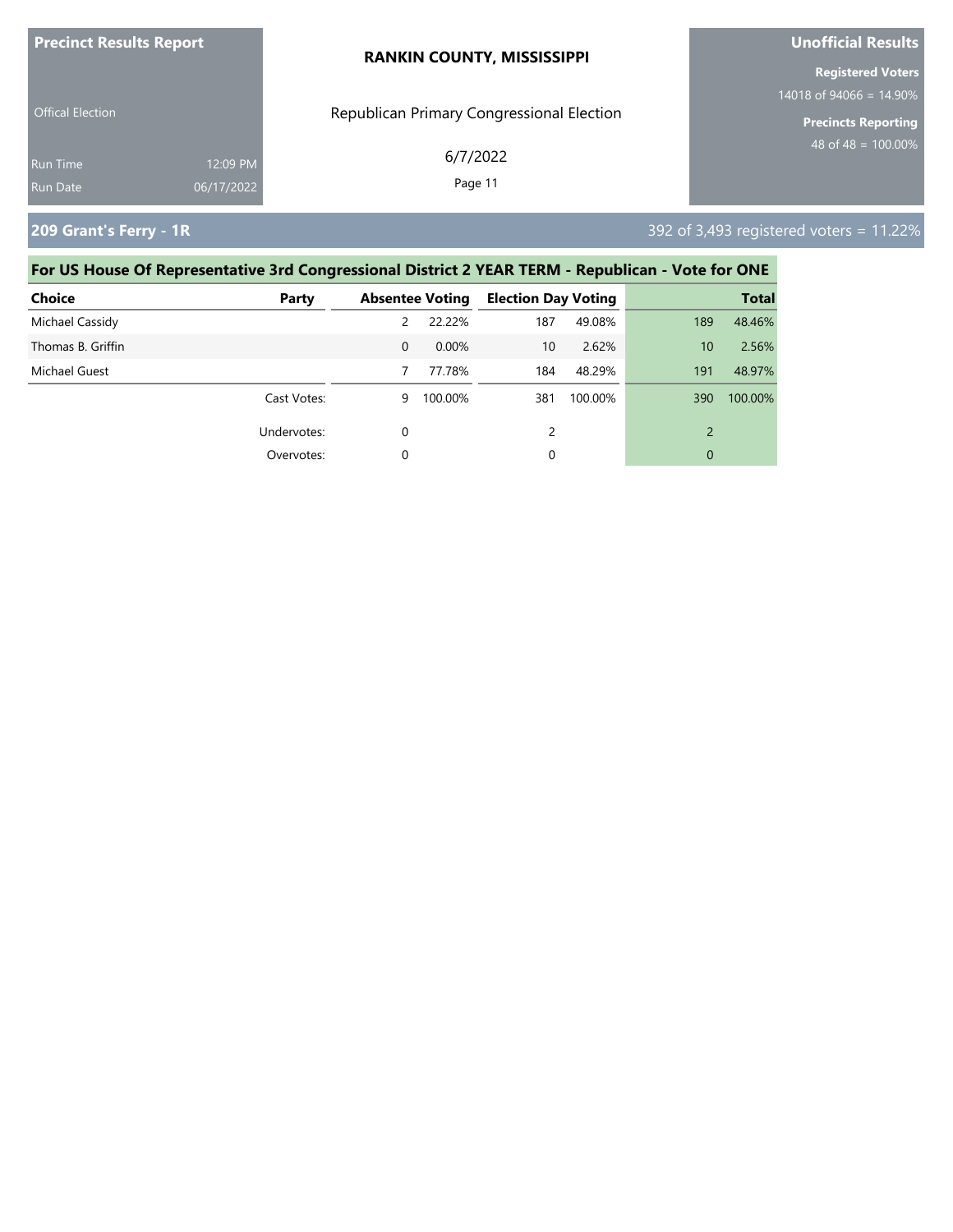| <b>Precinct Results Report</b> |            | <b>RANKIN COUNTY, MISSISSIPPI</b>         | <b>Unofficial Results</b>  |  |
|--------------------------------|------------|-------------------------------------------|----------------------------|--|
|                                |            |                                           | <b>Registered Voters</b>   |  |
|                                |            |                                           | $14018$ of 94066 = 14.90%  |  |
| <b>Offical Election</b>        |            | Republican Primary Congressional Election | <b>Precincts Reporting</b> |  |
| <b>Run Time</b>                | 12:09 PM   | 6/7/2022                                  | 48 of 48 = $100.00\%$      |  |
| <b>Run Date</b>                | 06/17/2022 | Page 12                                   |                            |  |
|                                |            |                                           |                            |  |

## **212 Fannin - 1R** 307 of 2,181 registered voters = 14.08%

| <b>Choice</b>     | Party       |    | <b>Absentee Voting</b> | <b>Election Day Voting</b> |         |     | <b>Total</b> |
|-------------------|-------------|----|------------------------|----------------------------|---------|-----|--------------|
| Michael Cassidy   |             | 5  | 50.00%                 | 141                        | 47.47%  | 146 | 47.56%       |
| Thomas B. Griffin |             | 0  | 0.00%                  | 8                          | 2.69%   | 8   | 2.61%        |
| Michael Guest     |             | 5. | 50.00%                 | 148                        | 49.83%  | 153 | 49.84%       |
|                   | Cast Votes: | 10 | 100.00%                | 297                        | 100.00% | 307 | 100.00%      |
|                   | Undervotes: | 0  |                        | 0                          |         | 0   |              |
|                   | Overvotes:  | 0  |                        | 0                          |         | 0   |              |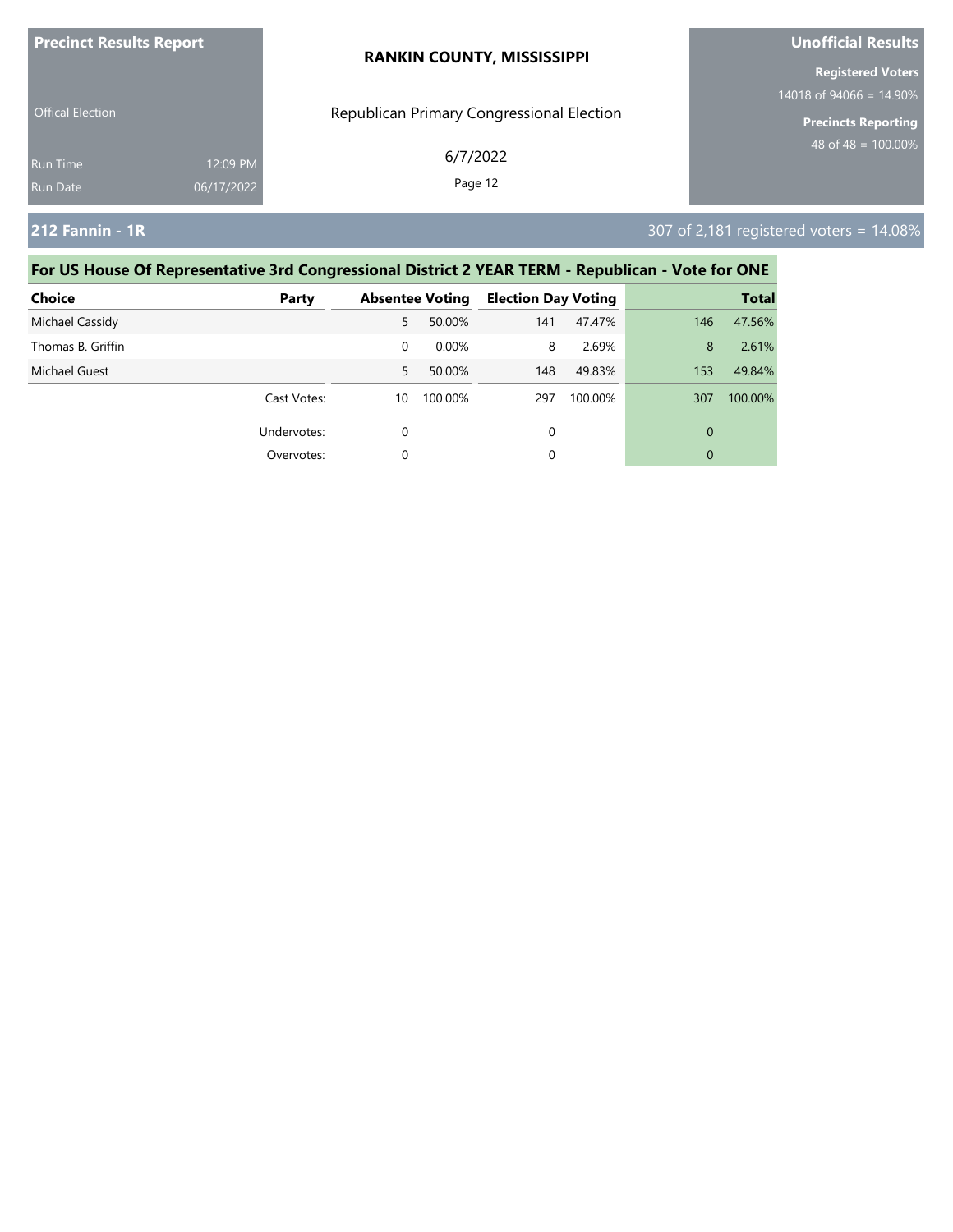| <b>Precinct Results Report</b> |            | <b>RANKIN COUNTY, MISSISSIPPI</b>         | <b>Unofficial Results</b>                         |  |  |
|--------------------------------|------------|-------------------------------------------|---------------------------------------------------|--|--|
|                                |            |                                           | <b>Registered Voters</b>                          |  |  |
| <b>Offical Election</b>        |            | Republican Primary Congressional Election | 14018 of 94066 = $14.90\%$<br>Precincts Reporting |  |  |
| <b>Run Time</b>                | 12:09 PM   | 6/7/2022                                  | 48 of 48 = $100.00\%$                             |  |  |
| Run Date                       | 06/17/2022 | Page 13                                   |                                                   |  |  |

**215 Castlewoods East - 1R** 352 of 3,232 registered voters = 10.89%

| <b>Choice</b>     | Party       |          | <b>Absentee Voting</b> | <b>Election Day Voting</b> |         |     | <b>Total</b> |
|-------------------|-------------|----------|------------------------|----------------------------|---------|-----|--------------|
| Michael Cassidy   |             | 2        | 8.00%                  | 143                        | 44.41%  | 145 | 41.79%       |
| Thomas B. Griffin |             | $\Omega$ | 0.00%                  | 9                          | 2.80%   | 9   | 2.59%        |
| Michael Guest     |             | 23       | 92.00%                 | 170                        | 52.80%  | 193 | 55.62%       |
|                   | Cast Votes: | 25       | 100.00%                | 322                        | 100.00% | 347 | 100.00%      |
|                   | Undervotes: | 0        |                        |                            |         | 5   |              |
|                   | Overvotes:  | 0        |                        | 0                          |         | 0   |              |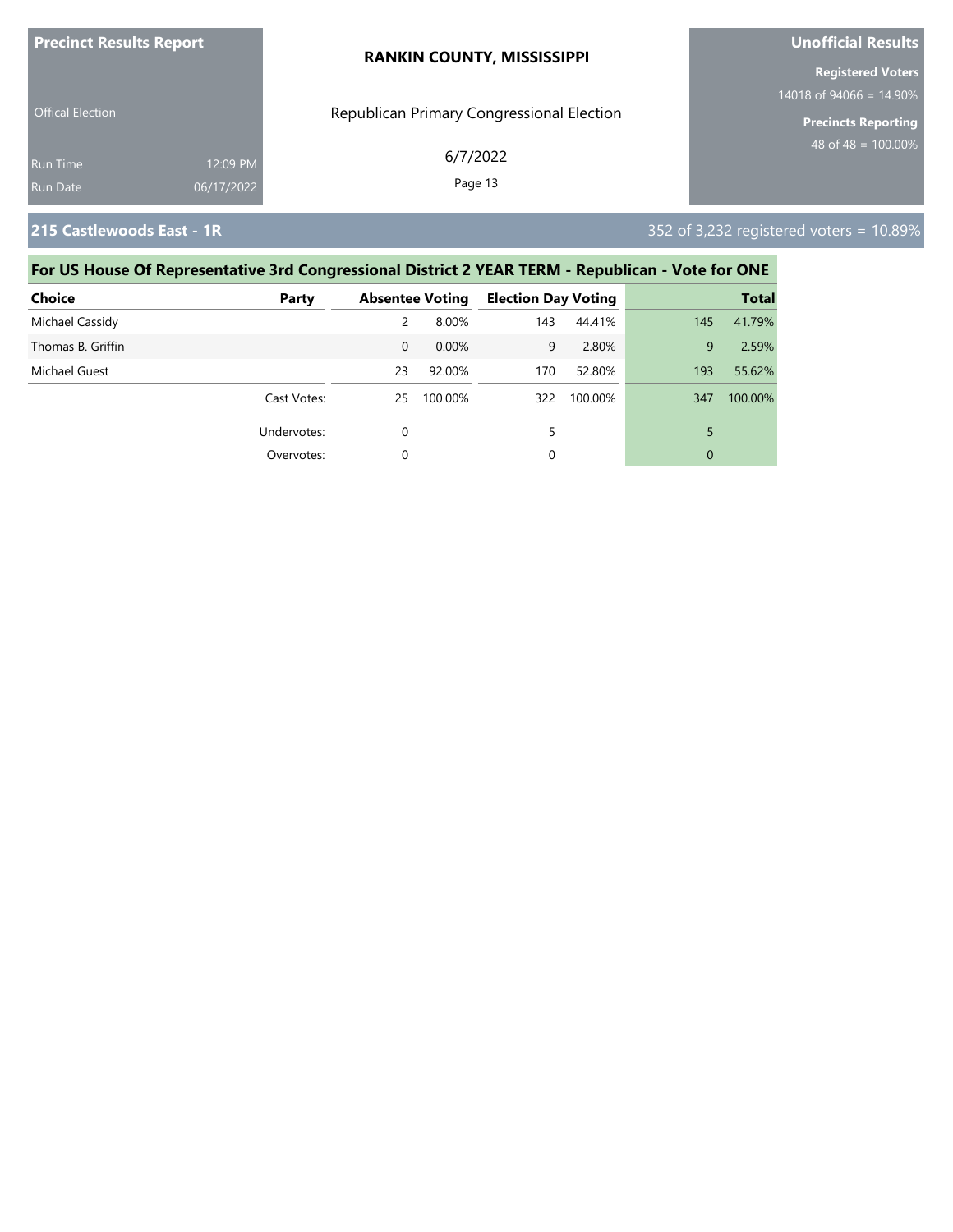| <b>Precinct Results Report</b> |            | <b>RANKIN COUNTY, MISSISSIPPI</b>         | <b>Unofficial Results</b>                             |  |  |
|--------------------------------|------------|-------------------------------------------|-------------------------------------------------------|--|--|
|                                |            |                                           | <b>Registered Voters</b><br>$14018$ of 94066 = 14.90% |  |  |
| <b>Offical Election</b>        |            | Republican Primary Congressional Election | <b>Precincts Reporting</b>                            |  |  |
| Run Time                       | 12:09 PM   | 6/7/2022                                  | 48 of 48 = $100.00\%$                                 |  |  |
| Run Date                       | 06/17/2022 | Page 14                                   |                                                       |  |  |

**216 Castlewoods West - 1R** 349 of 3,335 registered voters = 10.46%

| <b>Choice</b>     | Party       |                | <b>Absentee Voting</b> | <b>Election Day Voting</b> |         |     | <b>Total</b> |
|-------------------|-------------|----------------|------------------------|----------------------------|---------|-----|--------------|
| Michael Cassidy   |             | $\overline{4}$ | 23.53%                 | 151                        | 46.32%  | 155 | 45.19%       |
| Thomas B. Griffin |             | $\mathcal{P}$  | 11.76%                 | 14                         | 4.29%   | 16  | 4.66%        |
| Michael Guest     |             | 11             | 64.71%                 | 161                        | 49.39%  | 172 | 50.15%       |
|                   | Cast Votes: | 17             | 100.00%                | 326                        | 100.00% | 343 | 100.00%      |
|                   | Undervotes: | $\Omega$       |                        | 5                          |         | 5   |              |
|                   | Overvotes:  | $\Omega$       |                        |                            |         |     |              |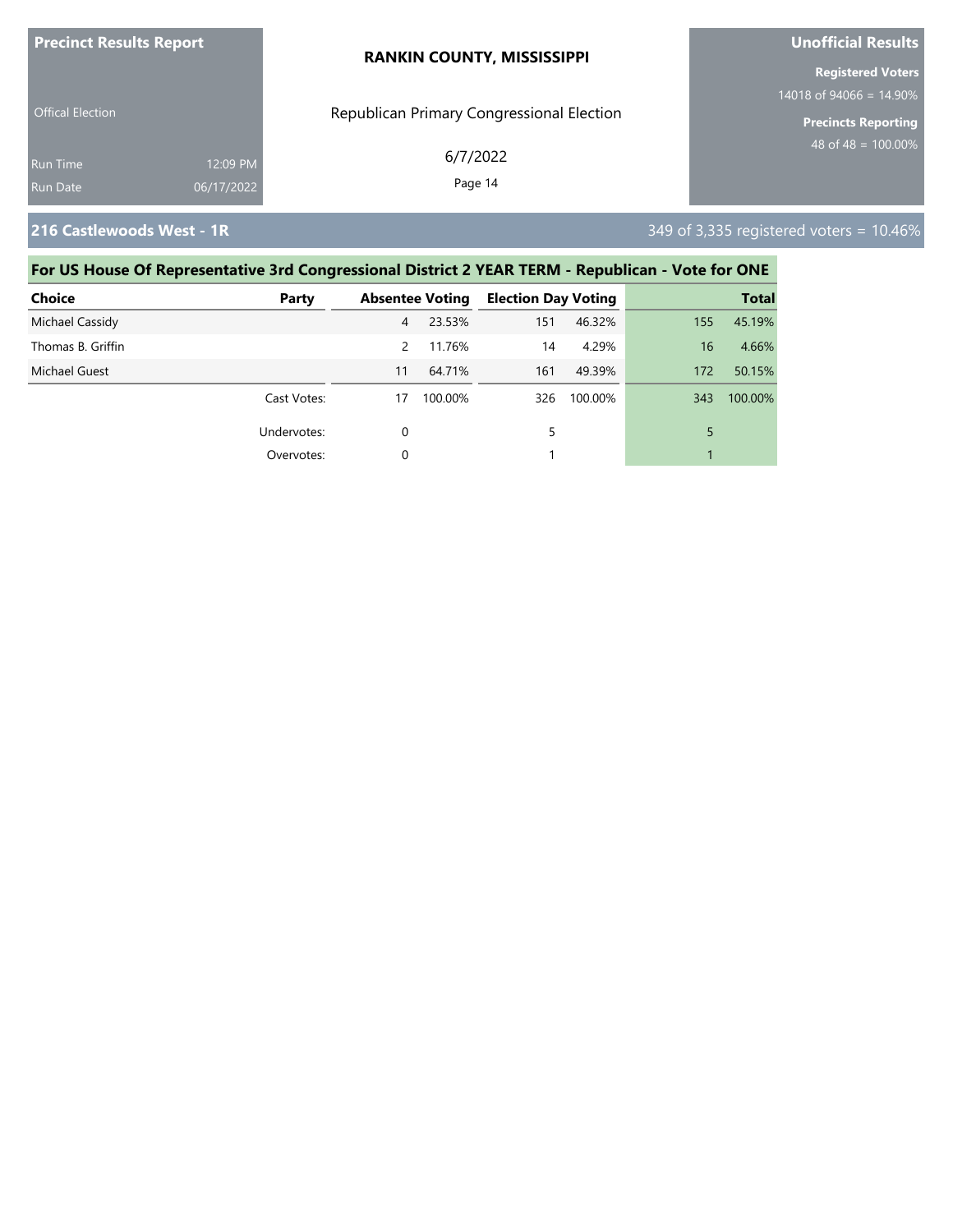| <b>Precinct Results Report</b> |            | <b>RANKIN COUNTY, MISSISSIPPI</b>         | <b>Unofficial Results</b>                              |  |  |
|--------------------------------|------------|-------------------------------------------|--------------------------------------------------------|--|--|
|                                |            |                                           | <b>Registered Voters</b><br>14018 of 94066 = $14.90\%$ |  |  |
| <b>Offical Election</b>        |            | Republican Primary Congressional Election | Precincts Reporting                                    |  |  |
| <b>Run Time</b>                | 12:09 PM   | 6/7/2022                                  | 48 of 48 = $100.00\%$                                  |  |  |
| <b>Run Date</b>                | 06/17/2022 | Page 15                                   |                                                        |  |  |

**218 Reservoir East - 1R** 337 of 1,675 registered voters = 20.12%

| Choice            | Party       |          | <b>Absentee Voting</b> | <b>Election Day Voting</b> |         |     | <b>Total</b> |
|-------------------|-------------|----------|------------------------|----------------------------|---------|-----|--------------|
| Michael Cassidy   |             | 4        | 50.00%                 | 145                        | 44.34%  | 149 | 44.48%       |
| Thomas B. Griffin |             | $\Omega$ | $0.00\%$               | 9                          | 2.75%   | 9   | 2.69%        |
| Michael Guest     |             | 4        | 50.00%                 | 173                        | 52.91%  | 177 | 52.84%       |
|                   | Cast Votes: | 8        | 100.00%                | 327                        | 100.00% | 335 | 100.00%      |
|                   | Undervotes: | 0        |                        | 2                          |         |     |              |
|                   | Overvotes:  | 0        |                        | 0                          |         | 0   |              |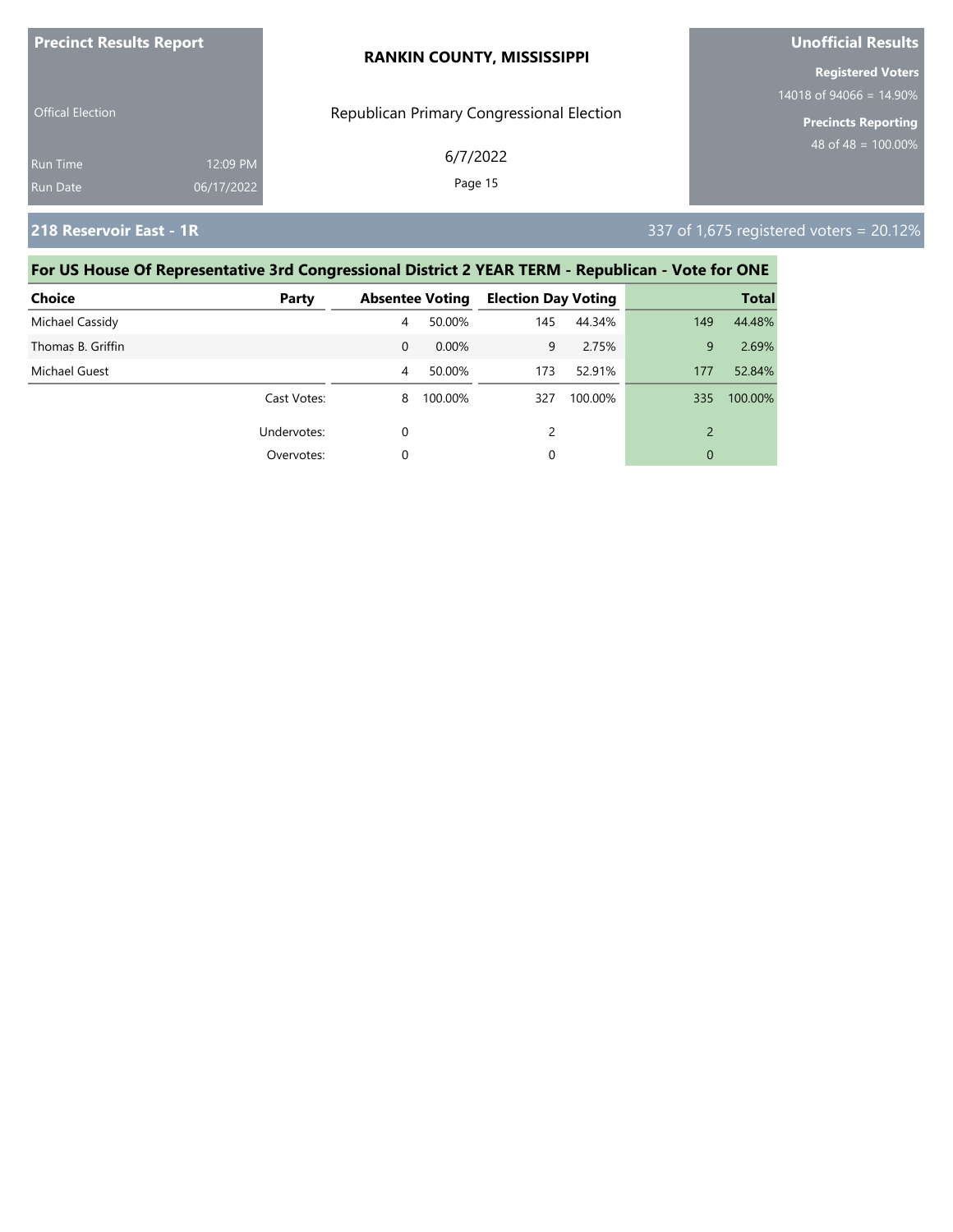| <b>Precinct Results Report</b> |            | <b>RANKIN COUNTY, MISSISSIPPI</b>         | Unofficial Results         |  |
|--------------------------------|------------|-------------------------------------------|----------------------------|--|
|                                |            |                                           | <b>Registered Voters</b>   |  |
|                                |            |                                           | $14018$ of 94066 = 14.90%  |  |
| <b>Offical Election</b>        |            | Republican Primary Congressional Election | <b>Precincts Reporting</b> |  |
| Run Time                       | 12:09 PM   | 6/7/2022                                  | $148$ of 48 = 100.00% ,    |  |
| Run Date                       | 06/17/2022 | Page 16                                   |                            |  |
|                                |            |                                           |                            |  |

**219 Reservoir West - 1R** 266 of 2,015 registered voters = 13.20%

| <b>Choice</b>     | Party       |    | <b>Absentee Voting</b> | <b>Election Day Voting</b> |         |     | <b>Total</b> |
|-------------------|-------------|----|------------------------|----------------------------|---------|-----|--------------|
| Michael Cassidy   |             | 4  | 26.67%                 | 125                        | 50.20%  | 129 | 48.86%       |
| Thomas B. Griffin |             |    | 6.67%                  | 7                          | 2.81%   | 8   | 3.03%        |
| Michael Guest     |             | 10 | 66.67%                 | 117                        | 46.99%  | 127 | 48.11%       |
|                   | Cast Votes: | 15 | 100.00%                | 249                        | 100.00% | 264 | 100.00%      |
|                   | Undervotes: | 0  |                        | $\mathcal{P}$              |         |     |              |
|                   | Overvotes:  | 0  |                        | 0                          |         | 0   |              |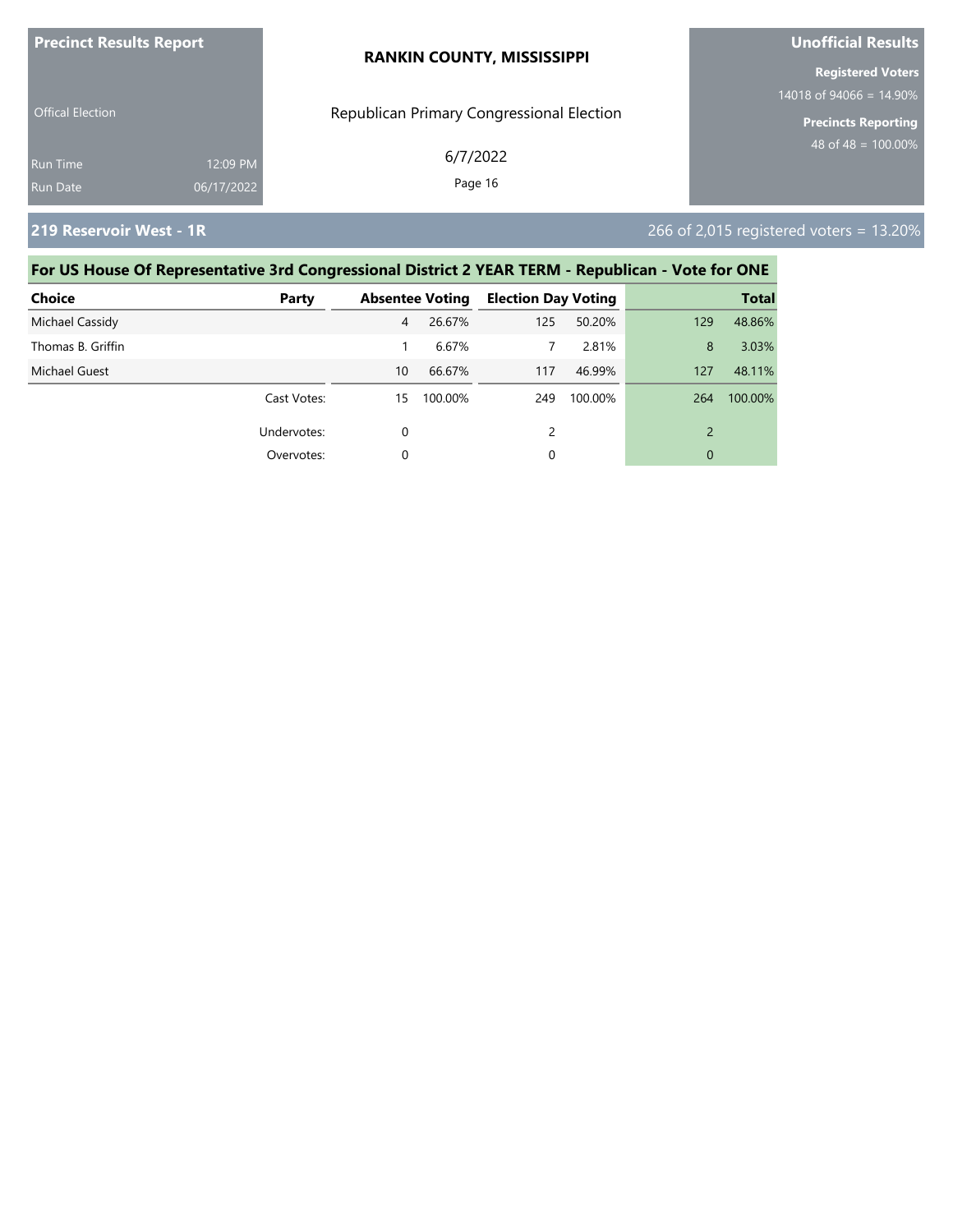| <b>Precinct Results Report</b>     |                        | <b>RANKIN COUNTY, MISSISSIPPI</b>         | <b>Unofficial Results</b>                              |  |
|------------------------------------|------------------------|-------------------------------------------|--------------------------------------------------------|--|
| <b>Offical Election</b>            |                        |                                           | <b>Registered Voters</b><br>14018 of 94066 = $14.90\%$ |  |
|                                    |                        | Republican Primary Congressional Election | <b>Precincts Reporting</b>                             |  |
| <b>Run Time</b><br><b>Run Date</b> | 12:09 PM<br>06/17/2022 | 6/7/2022<br>Page 17                       | 48 of 48 = $100.00\%$                                  |  |
|                                    |                        |                                           |                                                        |  |

**220 Northshore - 1R 16.52% 220 Northshore - 1R 468 of 2,833 registered voters = 16.52%** 

| <b>Choice</b>     | Party       |          | <b>Absentee Voting</b> | <b>Election Day Voting</b> |         |     | <b>Total</b> |
|-------------------|-------------|----------|------------------------|----------------------------|---------|-----|--------------|
| Michael Cassidy   |             |          | 14.29%                 | 220                        | 48.14%  | 221 | 47.63%       |
| Thomas B. Griffin |             | $\Omega$ | 0.00%                  | 24                         | 5.25%   | 24  | 5.17%        |
| Michael Guest     |             | 6        | 85.71%                 | 213                        | 46.61%  | 219 | 47.20%       |
|                   | Cast Votes: |          | 100.00%                | 457                        | 100.00% | 464 | 100.00%      |
|                   | Undervotes: | 0        |                        | 4                          |         | 4   |              |
|                   | Overvotes:  | 0        |                        | 0                          |         | 0   |              |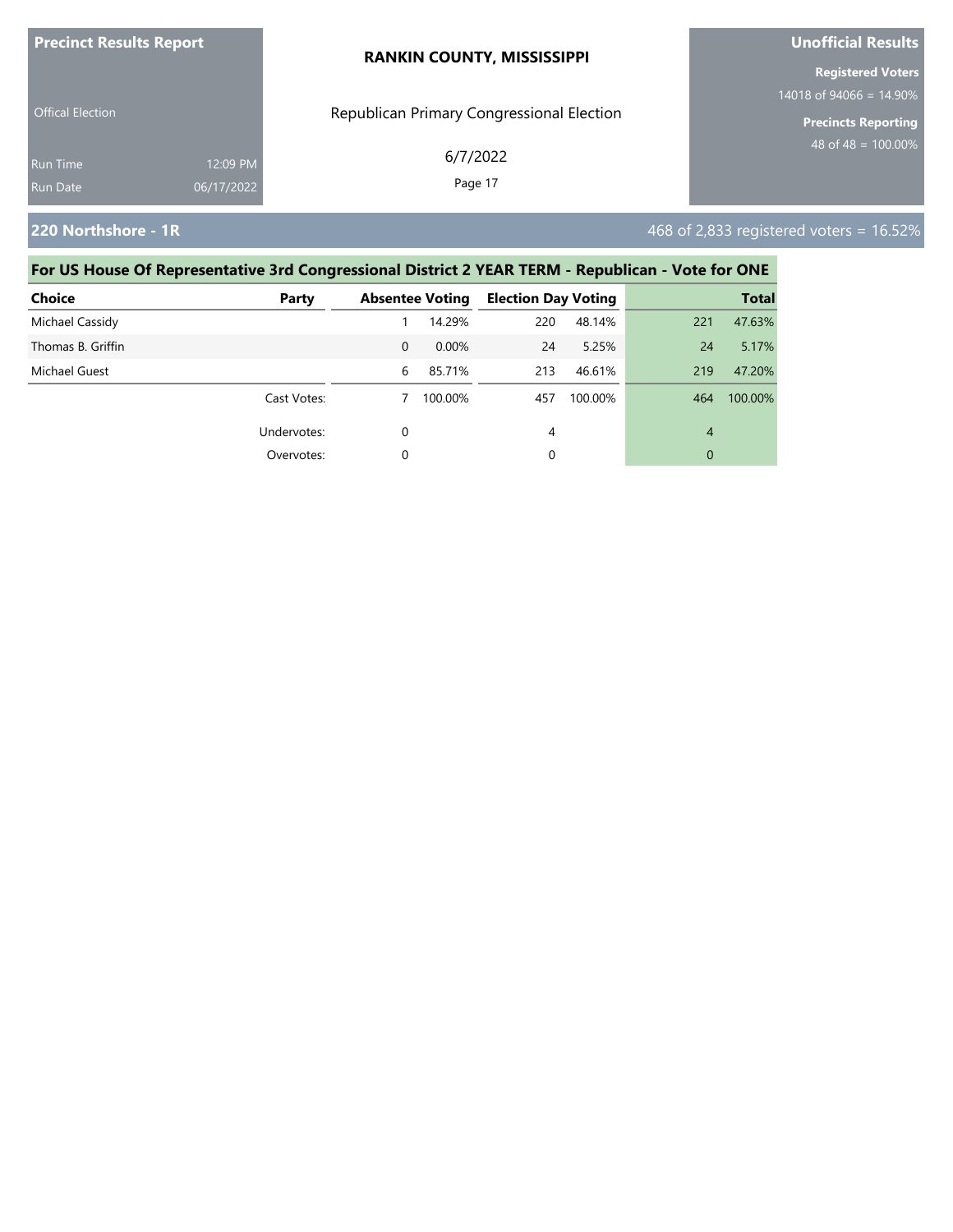| <b>Precinct Results Report</b> |            | <b>RANKIN COUNTY, MISSISSIPPI</b>         | <b>Unofficial Results</b>  |  |  |
|--------------------------------|------------|-------------------------------------------|----------------------------|--|--|
|                                |            |                                           | <b>Registered Voters</b>   |  |  |
|                                |            |                                           | 14018 of 94066 = $14.90\%$ |  |  |
| <b>Offical Election</b>        |            | Republican Primary Congressional Election | <b>Precincts Reporting</b> |  |  |
| <b>Run Time</b>                | 12:09 PM   | 6/7/2022                                  | 48 of 48 = $100.00\%$      |  |  |
| Run Date                       | 06/17/2022 | Page 18                                   |                            |  |  |
|                                |            |                                           |                            |  |  |

**221 Lakeland - 1R** 151 of 1,024 registered voters = 14.75%

| <b>Choice</b>     | Party       |    | <b>Absentee Voting</b> | <b>Election Day Voting</b> |         |     | <b>Total</b> |
|-------------------|-------------|----|------------------------|----------------------------|---------|-----|--------------|
| Michael Cassidy   |             |    | 20.00%                 | 63                         | 43.15%  | 64  | 42.38%       |
| Thomas B. Griffin |             | 0  | 0.00%                  | 8                          | 5.48%   | 8   | 5.30%        |
| Michael Guest     |             | 4  | 80.00%                 | 75                         | 51.37%  | 79  | 52.32%       |
|                   | Cast Votes: | 5. | 100.00%                | 146                        | 100.00% | 151 | 100.00%      |
|                   | Undervotes: | 0  |                        | 0                          |         | 0   |              |
|                   | Overvotes:  | 0  |                        | 0                          |         | 0   |              |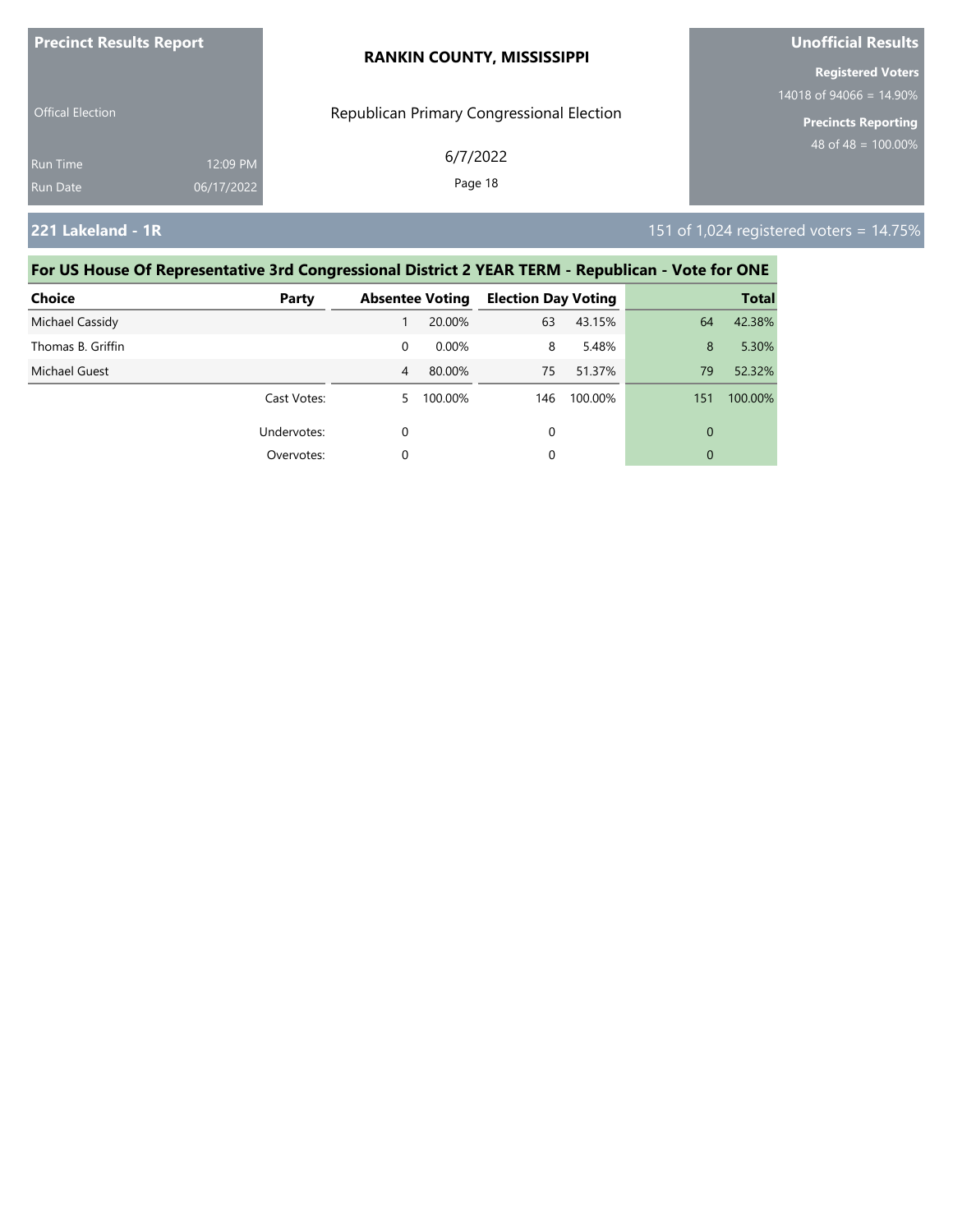| <b>Precinct Results Report</b>                        | <b>RANKIN COUNTY, MISSISSIPPI</b>         | <b>Unofficial Results</b>                                |  |  |
|-------------------------------------------------------|-------------------------------------------|----------------------------------------------------------|--|--|
|                                                       |                                           | <b>Registered Voters</b>                                 |  |  |
| <b>Offical Election</b>                               | Republican Primary Congressional Election | 14018 of 94066 = $14.90\%$<br><b>Precincts Reporting</b> |  |  |
| 12:09 PM<br><b>Run Time</b><br>06/17/2022<br>Run Date | 6/7/2022<br>Page 19                       | 48 of 48 = $100.00\%$                                    |  |  |

**307 Antioch-Mayton - 1R** 123 of 596 registered voters = 20.64%

| <b>Choice</b>     | Party       |          | <b>Absentee Voting</b> | <b>Election Day Voting</b> |         |     | <b>Total</b> |
|-------------------|-------------|----------|------------------------|----------------------------|---------|-----|--------------|
| Michael Cassidy   |             |          | 33.33%                 | 41                         | 34.17%  | 42  | 34.15%       |
| Thomas B. Griffin |             | $\Omega$ | $0.00\%$               |                            | 0.83%   |     | 0.81%        |
| Michael Guest     |             | 2        | 66.67%                 | 78                         | 65.00%  | 80  | 65.04%       |
|                   | Cast Votes: | 3        | 100.00%                | 120                        | 100.00% | 123 | 100.00%      |
|                   | Undervotes: | 0        |                        | 0                          |         | 0   |              |
|                   | Overvotes:  | 0        |                        | 0                          |         | 0   |              |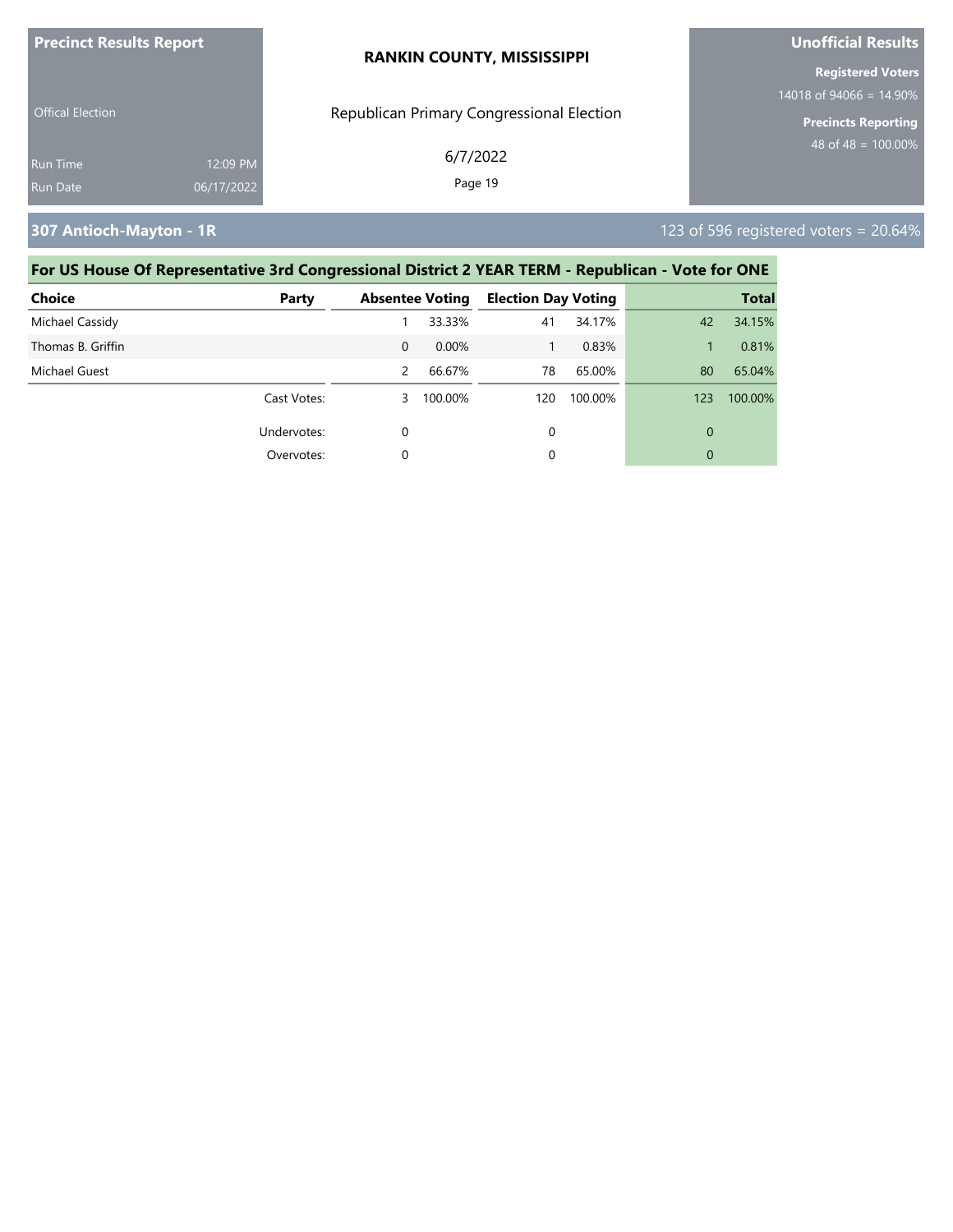| <b>Precinct Results Report</b> |            | <b>RANKIN COUNTY, MISSISSIPPI</b>         | <b>Unofficial Results</b>  |  |
|--------------------------------|------------|-------------------------------------------|----------------------------|--|
|                                |            |                                           | <b>Registered Voters</b>   |  |
|                                |            |                                           | 14018 of 94066 = $14.90\%$ |  |
| <b>Offical Election</b>        |            | Republican Primary Congressional Election | <b>Precincts Reporting</b> |  |
| <b>Run Time</b>                | 12:09 PM   | 6/7/2022                                  | 48 of 48 = $100.00\%$      |  |
| <b>Run Date</b>                | 06/17/2022 | Page 20                                   |                            |  |
|                                |            |                                           |                            |  |

**308 Johns - 1R** 157 of 764 registered voters = 20.55%

| <b>Choice</b>     | Party       |    | <b>Absentee Voting</b> | <b>Election Day Voting</b> |         |     | <b>Total</b> |
|-------------------|-------------|----|------------------------|----------------------------|---------|-----|--------------|
| Michael Cassidy   |             |    | 16.67%                 | 57                         | 38.00%  | 58  | 37.18%       |
| Thomas B. Griffin |             | 0  | 0.00%                  | 3                          | 2.00%   | 3   | 1.92%        |
| Michael Guest     |             | 5. | 83.33%                 | 90                         | 60.00%  | 95  | 60.90%       |
|                   | Cast Votes: | 6  | 100.00%                | 150                        | 100.00% | 156 | 100.00%      |
|                   | Undervotes: | 0  |                        | 0                          |         | 0   |              |
|                   | Overvotes:  | 0  |                        |                            |         |     |              |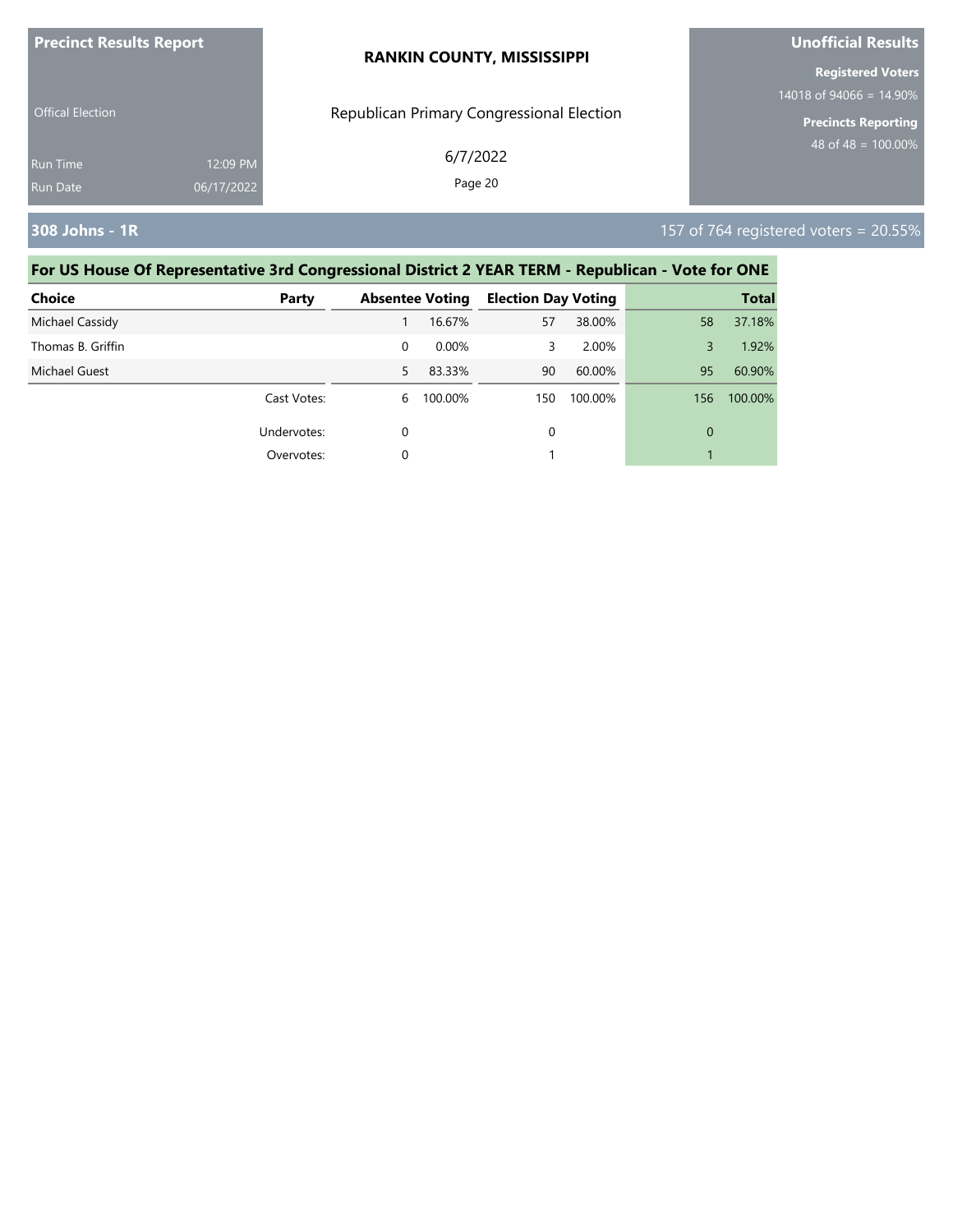| <b>Precinct Results Report</b> |            | <b>RANKIN COUNTY, MISSISSIPPI</b>         | Unofficial Results         |  |  |
|--------------------------------|------------|-------------------------------------------|----------------------------|--|--|
|                                |            |                                           | <b>Registered Voters</b>   |  |  |
|                                |            |                                           | 14018 of 94066 = 14.90%    |  |  |
| <b>Offical Election</b>        |            | Republican Primary Congressional Election | <b>Precincts Reporting</b> |  |  |
| <b>Run Time</b>                | 12:09 PM   | 6/7/2022                                  | 48 of 48 = $100.00\%$      |  |  |
| <b>Run Date</b>                | 06/17/2022 | Page 21                                   |                            |  |  |

## **310 Cato - 1R** 244 of 1,164 registered voters = 20.96%

| <b>Choice</b>     | Party       |          | <b>Absentee Voting</b> | <b>Election Day Voting</b> |         |     | <b>Total</b> |
|-------------------|-------------|----------|------------------------|----------------------------|---------|-----|--------------|
| Michael Cassidy   |             | 2        | 18.18%                 | 90                         | 39.13%  | 92  | 38.17%       |
| Thomas B. Griffin |             | $\Omega$ | 0.00%                  | 10                         | 4.35%   | 10  | 4.15%        |
| Michael Guest     |             | 9        | 81.82%                 | 130                        | 56.52%  | 139 | 57.68%       |
|                   | Cast Votes: | 11       | 100.00%                | 230                        | 100.00% | 241 | 100.00%      |
|                   | Undervotes: | 0        |                        | 3                          |         | 3   |              |
|                   | Overvotes:  | 0        |                        | 0                          |         | 0   |              |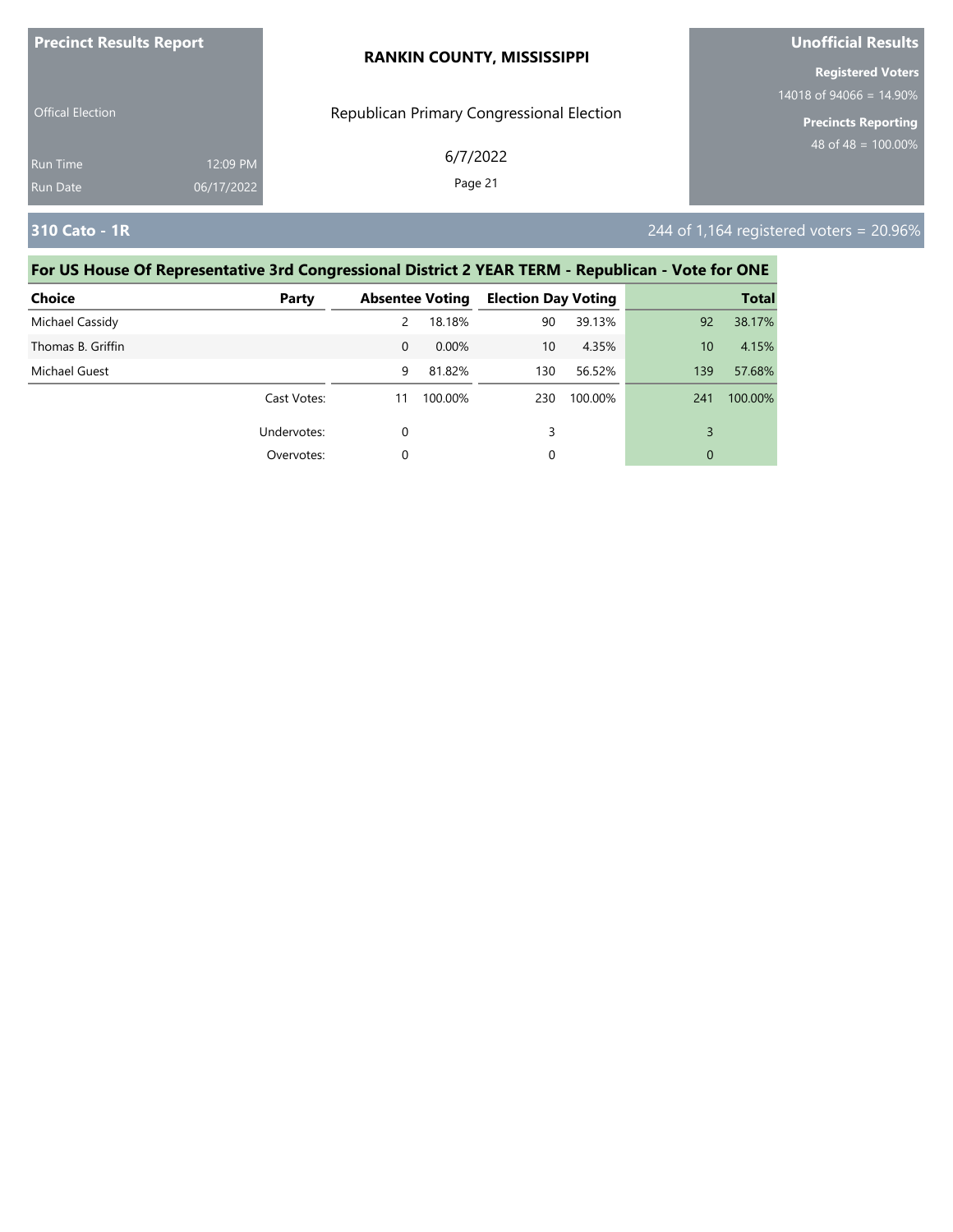| <b>Precinct Results Report</b> |            | <b>RANKIN COUNTY, MISSISSIPPI</b>         | <b>Unofficial Results</b>                         |  |
|--------------------------------|------------|-------------------------------------------|---------------------------------------------------|--|
|                                |            |                                           | <b>Registered Voters</b>                          |  |
| <b>Offical Election</b>        |            | Republican Primary Congressional Election | 14018 of 94066 = $14.90\%$<br>Precincts Reporting |  |
|                                |            |                                           | 48 of 48 = $100.00\%$                             |  |
| <b>Run Time</b>                | 12:09 PM   | 6/7/2022                                  |                                                   |  |
| Run Date                       | 06/17/2022 | Page 22                                   |                                                   |  |

**312 Dry Creek - 1R** 183 of 1,720 registered voters = 10.64%

| <b>Choice</b>     | Party       |   | <b>Absentee Voting</b> | <b>Election Day Voting</b> |         |     | <b>Total</b> |
|-------------------|-------------|---|------------------------|----------------------------|---------|-----|--------------|
| Michael Cassidy   |             | 2 | 25.00%                 | 95                         | 56.89%  | 97  | 55.43%       |
| Thomas B. Griffin |             | 0 | 0.00%                  | 6                          | 3.59%   | 6   | 3.43%        |
| Michael Guest     |             | 6 | 75.00%                 | 66                         | 39.52%  | 72  | 41.14%       |
|                   | Cast Votes: | 8 | 100.00%                | 167                        | 100.00% | 175 | 100.00%      |
|                   | Undervotes: | 0 |                        | 8                          |         | 8   |              |
|                   | Overvotes:  | 0 |                        | 0                          |         | 0   |              |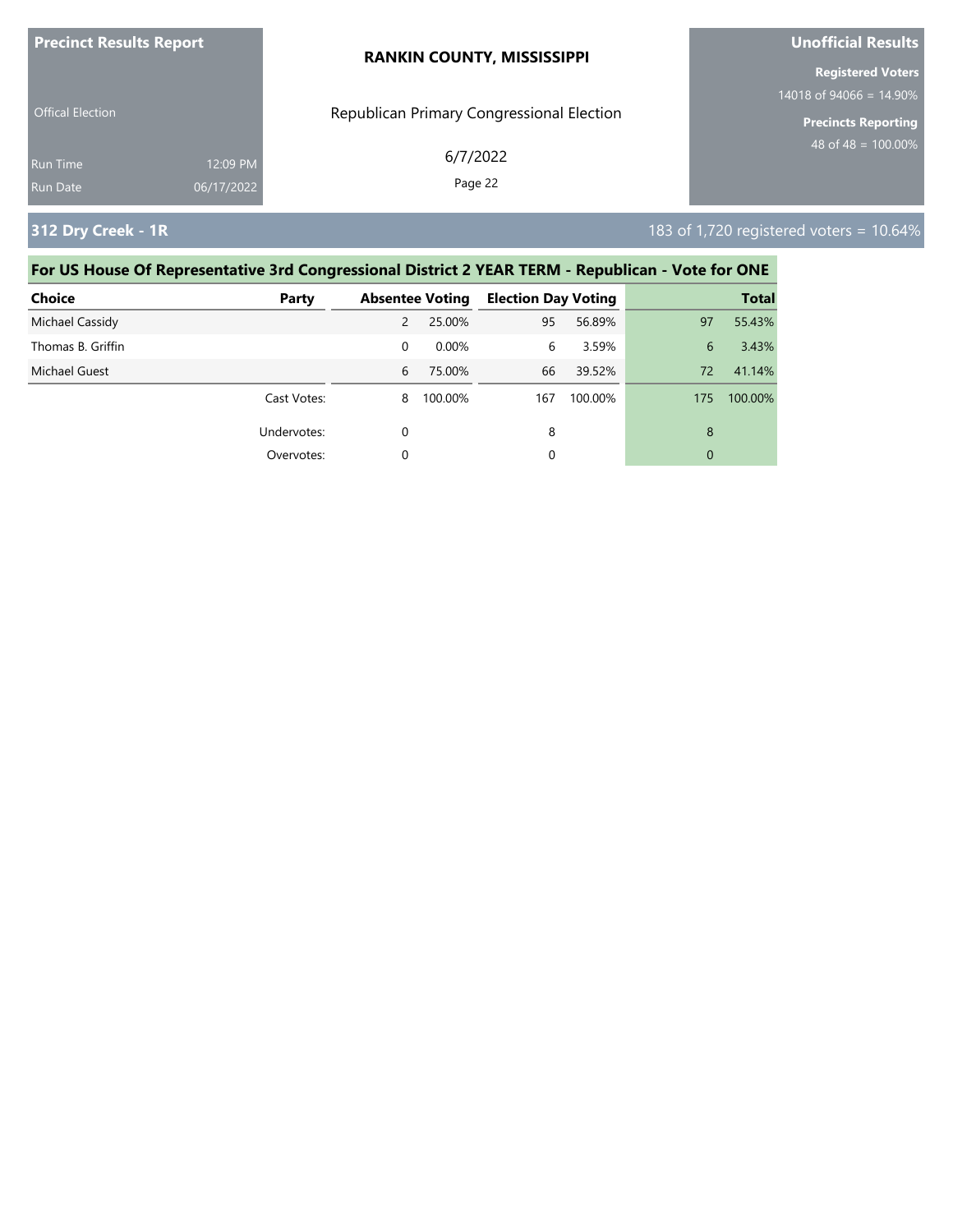| <b>Precinct Results Report</b> |            | <b>RANKIN COUNTY, MISSISSIPPI</b>         | Unofficial Results         |  |  |
|--------------------------------|------------|-------------------------------------------|----------------------------|--|--|
|                                |            |                                           | <b>Registered Voters</b>   |  |  |
|                                |            |                                           | 14018 of 94066 = $14.90\%$ |  |  |
| <b>Offical Election</b>        |            | Republican Primary Congressional Election | <b>Precincts Reporting</b> |  |  |
| <b>Run Time</b>                | 12:09 PM   | 6/7/2022                                  | 48 of 48 = $100.00\%$      |  |  |
| Run Date                       | 06/17/2022 | Page 23                                   |                            |  |  |

**318 Puckett - 1R** 156 of 712 registered voters = 21.91%

| <b>Choice</b>     | Party       |          | <b>Absentee Voting</b> | <b>Election Day Voting</b> |         |             | <b>Total</b> |
|-------------------|-------------|----------|------------------------|----------------------------|---------|-------------|--------------|
| Michael Cassidy   |             | 2        | 16.67%                 | 40                         | 27.78%  | 42          | 26.92%       |
| Thomas B. Griffin |             | $\Omega$ | $0.00\%$               |                            | 0.69%   |             | 0.64%        |
| Michael Guest     |             | 10       | 83.33%                 | 103                        | 71.53%  | 113         | 72.44%       |
|                   | Cast Votes: | 12       | 100.00%                | 144                        | 100.00% | 156         | 100.00%      |
|                   | Undervotes: | $\Omega$ |                        | 0                          |         | $\mathbf 0$ |              |
|                   | Overvotes:  | $\Omega$ |                        | 0                          |         | $\mathbf 0$ |              |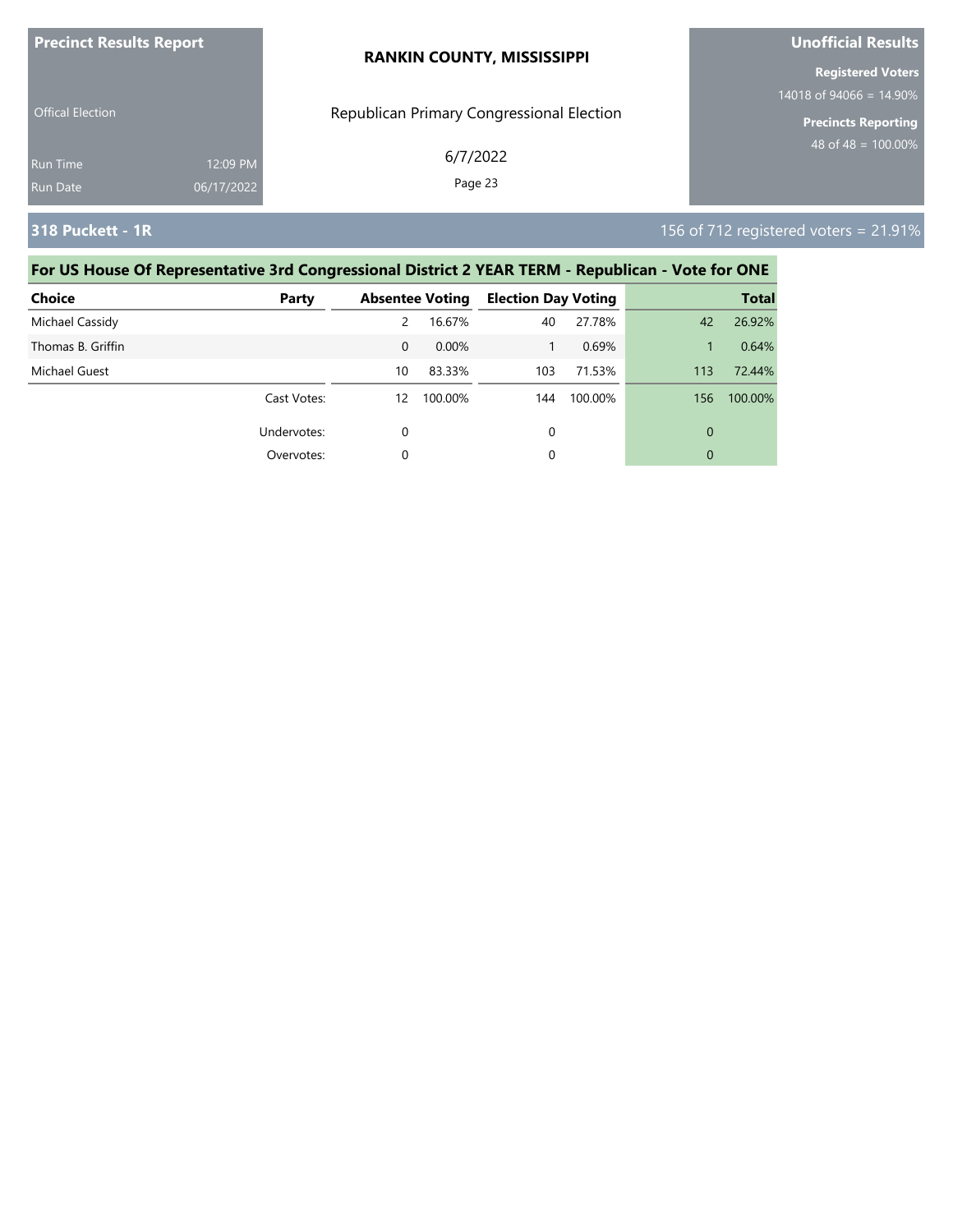| <b>Precinct Results Report</b> |            | <b>RANKIN COUNTY, MISSISSIPPI</b>         | <b>Unofficial Results</b>                               |  |  |
|--------------------------------|------------|-------------------------------------------|---------------------------------------------------------|--|--|
|                                |            |                                           | <b>Registered Voters</b>                                |  |  |
| <b>Offical Election</b>        |            | Republican Primary Congressional Election | $14018$ of 94066 = 14.90%<br><b>Precincts Reporting</b> |  |  |
| <b>Run Time</b>                | 12:09 PM   | 6/7/2022                                  | 48 of 48 = $\overline{100.00\%}$                        |  |  |
| Run Date                       | 06/17/2022 | Page 24                                   |                                                         |  |  |

**321 South Brandon - 1R** 190 of 1,152 registered voters = 16.49%

| <b>Choice</b>     | Party       |   | <b>Absentee Voting</b> | <b>Election Day Voting</b> |         |     | <b>Total</b> |
|-------------------|-------------|---|------------------------|----------------------------|---------|-----|--------------|
| Michael Cassidy   |             |   | 33.33%                 | 108                        | 57.75%  | 109 | 57.37%       |
| Thomas B. Griffin |             | 0 | $0.00\%$               | 4                          | 2.14%   | 4   | 2.11%        |
| Michael Guest     |             | 2 | 66.67%                 | 75                         | 40.11%  | 77  | 40.53%       |
|                   | Cast Votes: | 3 | 100.00%                | 187                        | 100.00% | 190 | 100.00%      |
|                   | Undervotes: | 0 |                        | 0                          |         | 0   |              |
|                   | Overvotes:  | 0 |                        | 0                          |         | 0   |              |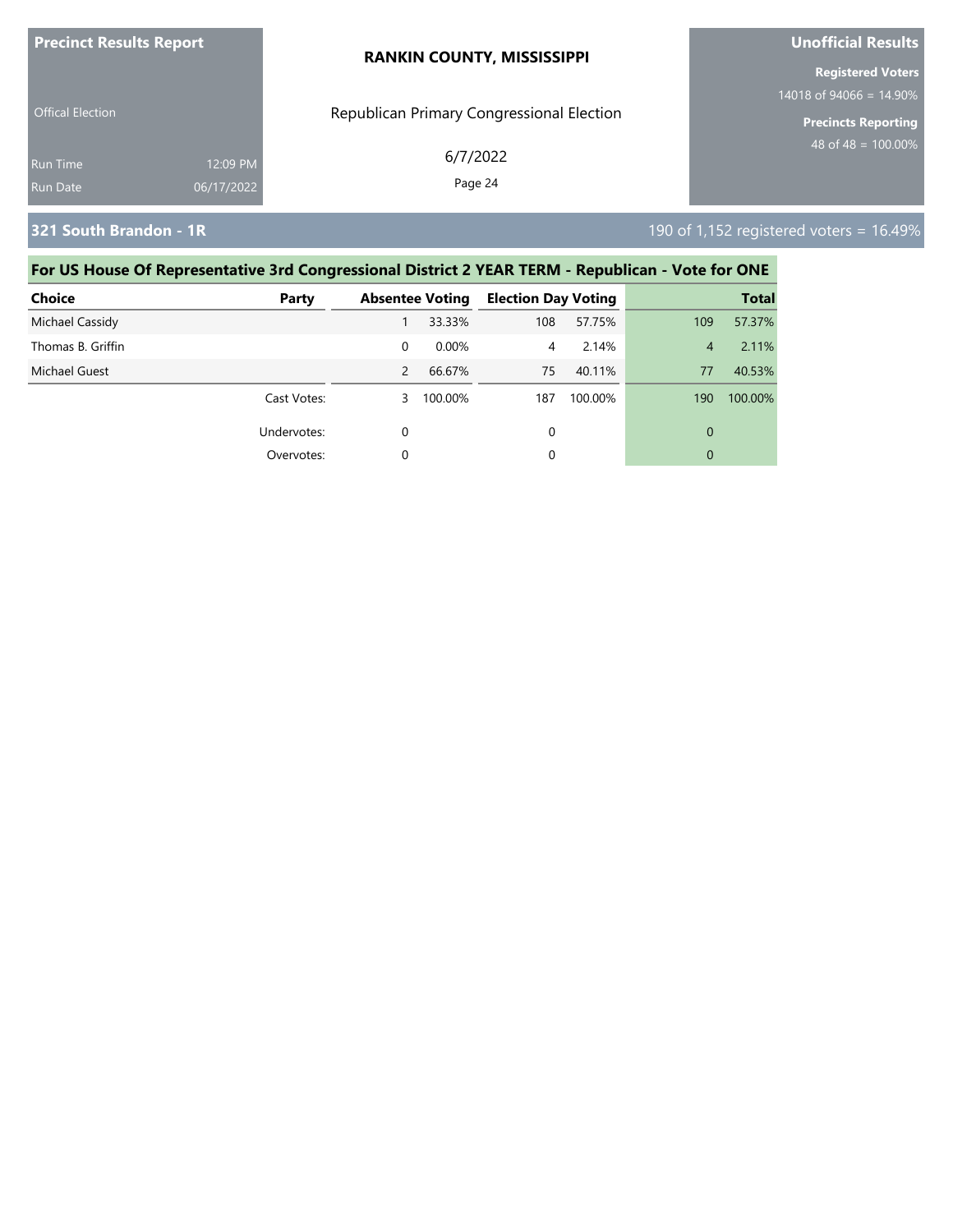| <b>Precinct Results Report</b> |            | <b>RANKIN COUNTY, MISSISSIPPI</b>         | Unofficial Results         |  |  |
|--------------------------------|------------|-------------------------------------------|----------------------------|--|--|
|                                |            |                                           | <b>Registered Voters</b>   |  |  |
|                                |            |                                           | 14018 of 94066 = $14.90\%$ |  |  |
| <b>Offical Election</b>        |            | Republican Primary Congressional Election | <b>Precincts Reporting</b> |  |  |
| <b>Run Time</b>                | 12:09 PM   | 6/7/2022                                  | 48 of 48 = $100.00\%$      |  |  |
| Run Date                       | 06/17/2022 | Page 25                                   |                            |  |  |

**323 Greenfield - 1R** 320 of 3,412 registered voters = 9.38%

| <b>Choice</b>     | Party       |    | <b>Absentee Voting</b> | <b>Election Day Voting</b> |         |     | <b>Total</b> |
|-------------------|-------------|----|------------------------|----------------------------|---------|-----|--------------|
| Michael Cassidy   |             | 4  | 26.67%                 | 149                        | 49.34%  | 153 | 48.26%       |
| Thomas B. Griffin |             |    | 6.67%                  | 15                         | 4.97%   | 16  | 5.05%        |
| Michael Guest     |             | 10 | 66.67%                 | 138                        | 45.70%  | 148 | 46.69%       |
|                   | Cast Votes: | 15 | 100.00%                | 302                        | 100.00% | 317 | 100.00%      |
|                   | Undervotes: | 0  |                        | 3                          |         | 3   |              |
|                   | Overvotes:  | 0  |                        | 0                          |         | 0   |              |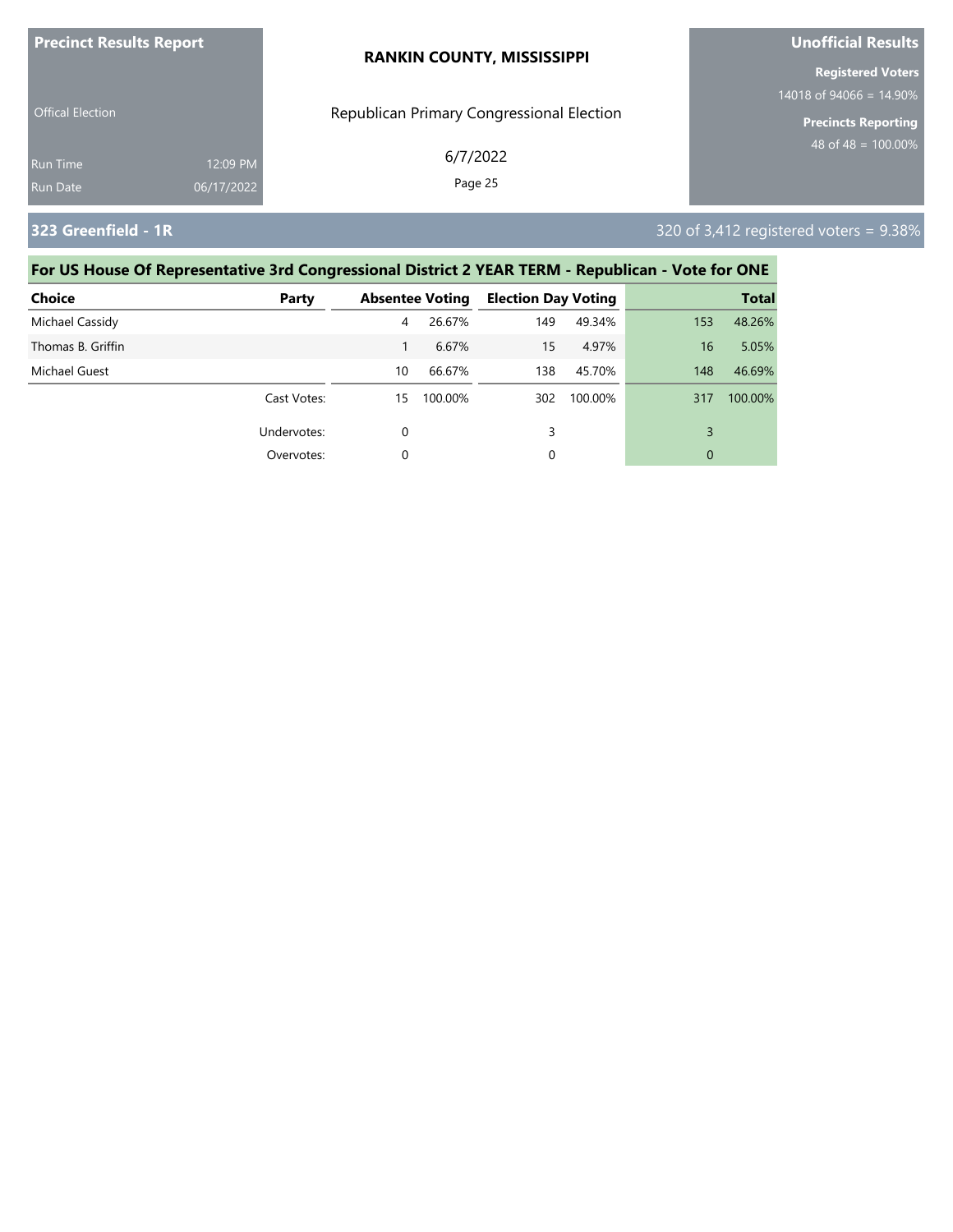| <b>Precinct Results Report</b> |                        | <b>RANKIN COUNTY, MISSISSIPPI</b>         | <b>Unofficial Results</b>                              |  |  |
|--------------------------------|------------------------|-------------------------------------------|--------------------------------------------------------|--|--|
|                                |                        |                                           | <b>Registered Voters</b><br>14018 of 94066 = $14.90\%$ |  |  |
| <b>Offical Election</b>        |                        | Republican Primary Congressional Election | <b>Precincts Reporting</b>                             |  |  |
| <b>Run Time</b><br>Run Date    | 12:09 PM<br>06/17/2022 | 6/7/2022<br>Page 26                       | 48 of 48 = $100.00\%$                                  |  |  |
|                                |                        |                                           |                                                        |  |  |

**324 Brandon Central - 1R** 526 of 1,876 registered voters = 28.04%

| <b>Choice</b>     | Party       |    | <b>Absentee Voting</b> | <b>Election Day Voting</b> |         |                | <b>Total</b> |
|-------------------|-------------|----|------------------------|----------------------------|---------|----------------|--------------|
| Michael Cassidy   |             | 5. | 9.43%                  | 148                        | 31.42%  | 153            | 29.20%       |
| Thomas B. Griffin |             |    | 1.89%                  | 3                          | 0.64%   | 4              | 0.76%        |
| Michael Guest     |             | 47 | 88.68%                 | 320                        | 67.94%  | 367            | 70.04%       |
|                   | Cast Votes: | 53 | 100.00%                | 471                        | 100.00% | 524            | 100.00%      |
|                   | Undervotes: | 0  |                        |                            |         | $\overline{2}$ |              |
|                   | Overvotes:  |    |                        | 0                          |         | 0              |              |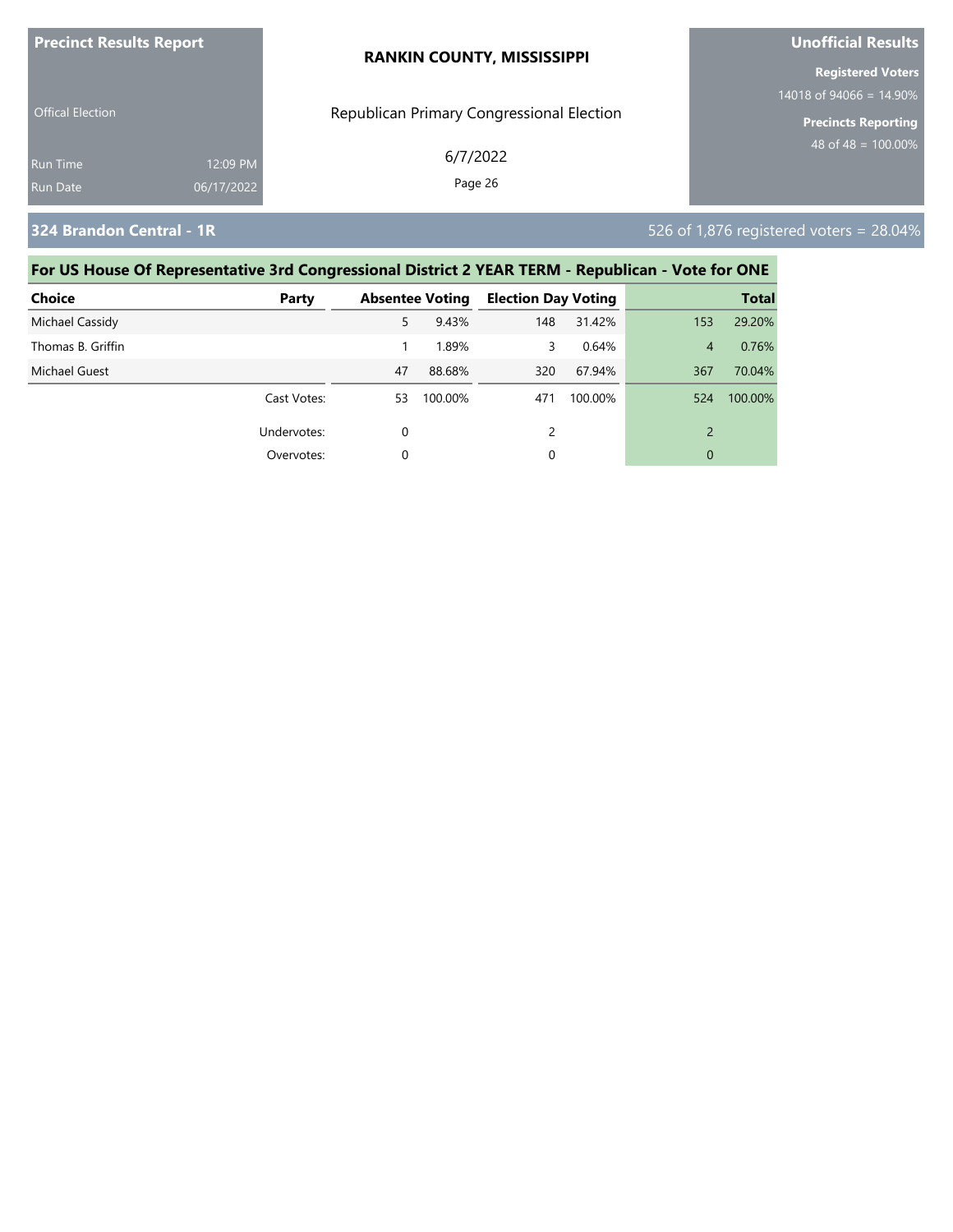| <b>Precinct Results Report</b> |            | <b>RANKIN COUNTY, MISSISSIPPI</b>         | <b>Unofficial Results</b><br><b>Registered Voters</b> |  |  |
|--------------------------------|------------|-------------------------------------------|-------------------------------------------------------|--|--|
|                                |            |                                           |                                                       |  |  |
| <b>Offical Election</b>        |            | Republican Primary Congressional Election | 14018 of 94066 = $14.90\%$<br>Precincts Reporting     |  |  |
|                                |            | 6/7/2022                                  | 48 of 48 = $100.00\%$                                 |  |  |
| <b>Run Time</b>                | 12:09 PM   |                                           |                                                       |  |  |
| <b>Run Date</b>                | 06/17/2022 | Page 27                                   |                                                       |  |  |

**325 Highlands Patrick Farms - 1R** 229 of 2,417 registered voters = 9.47%

| <b>Choice</b>     | Party       |          | <b>Absentee Voting</b> | <b>Election Day Voting</b> |         |     | <b>Total</b> |
|-------------------|-------------|----------|------------------------|----------------------------|---------|-----|--------------|
| Michael Cassidy   |             | 2        | 10.53%                 | 85                         | 40.67%  | 87  | 38.16%       |
| Thomas B. Griffin |             | $\Omega$ | 0.00%                  | 6                          | 2.87%   | 6   | 2.63%        |
| Michael Guest     |             | 17       | 89.47%                 | 118                        | 56.46%  | 135 | 59.21%       |
|                   | Cast Votes: | 19       | 100.00%                | 209                        | 100.00% | 228 | 100.00%      |
|                   | Undervotes: | 0        |                        |                            |         |     |              |
|                   | Overvotes:  | 0        |                        | 0                          |         | 0   |              |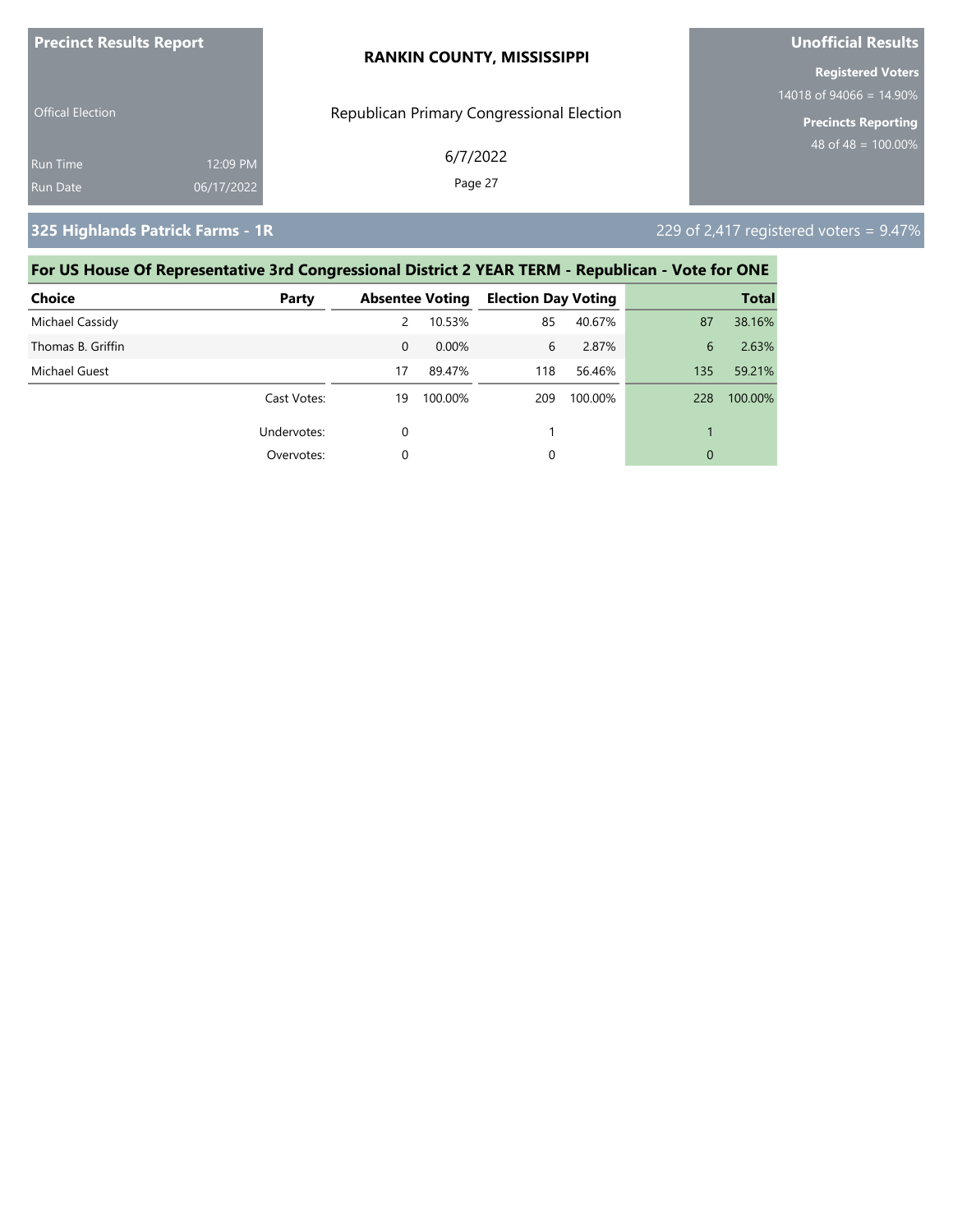| <b>Precinct Results Report</b> |            | <b>RANKIN COUNTY, MISSISSIPPI</b>         | <b>Unofficial Results</b>                              |  |  |
|--------------------------------|------------|-------------------------------------------|--------------------------------------------------------|--|--|
|                                |            |                                           | <b>Registered Voters</b><br>14018 of 94066 = $14.90\%$ |  |  |
| <b>Offical Election</b>        |            | Republican Primary Congressional Election | <b>Precincts Reporting</b>                             |  |  |
| Run Time                       | 12:09 PM   | 6/7/2022                                  | $148$ of 48 = 100.00% ,                                |  |  |
| Run Date                       | 06/17/2022 | Page 28                                   |                                                        |  |  |

**329 Brandon City Hall - 1R** 860 of 5,344 registered voters = 16.09%

| <b>Choice</b>     | Party       |               | <b>Absentee Voting</b> | <b>Election Day Voting</b> |         |                | <b>Total</b> |
|-------------------|-------------|---------------|------------------------|----------------------------|---------|----------------|--------------|
| Michael Cassidy   |             | 12            | 9.84%                  | 239                        | 32.87%  | 251            | 29.56%       |
| Thomas B. Griffin |             | $\mathcal{P}$ | 1.64%                  | 20                         | 2.75%   | 22             | 2.59%        |
| Michael Guest     |             | 108           | 88.52%                 | 468                        | 64.37%  | 576            | 67.84%       |
|                   | Cast Votes: | 122           | 100.00%                | 727                        | 100.00% | 849            | 100.00%      |
|                   | Undervotes: | 0             |                        | 9                          |         | 9              |              |
|                   | Overvotes:  |               |                        |                            |         | $\overline{2}$ |              |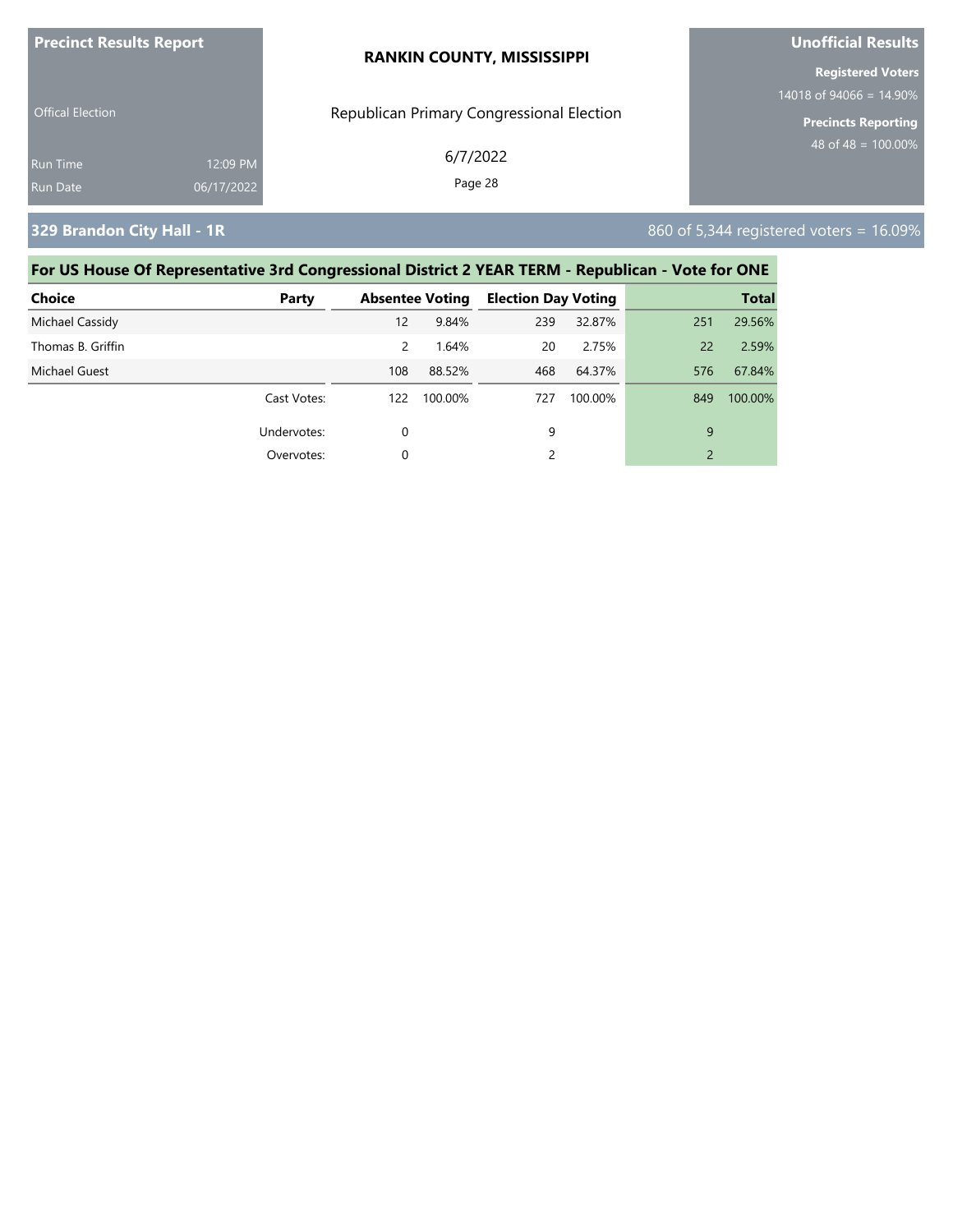| <b>Precinct Results Report</b> |            | <b>RANKIN COUNTY, MISSISSIPPI</b>         | Unofficial Results                                      |  |
|--------------------------------|------------|-------------------------------------------|---------------------------------------------------------|--|
|                                |            |                                           | <b>Registered Voters</b>                                |  |
| <b>Offical Election</b>        |            | Republican Primary Congressional Election | $14018$ of 94066 = 14.90%<br><b>Precincts Reporting</b> |  |
| Run Time                       | 12:09 PM   | 6/7/2022<br>Page 29                       | 48 of 48 = $100.00\%$                                   |  |
| <b>Run Date</b>                | 06/17/2022 |                                           |                                                         |  |

### **407 Pisgah - 1R** 129 of 1,125 registered voters = 11.47%

| <b>Choice</b>     | Party       |          | <b>Absentee Voting</b> | <b>Election Day Voting</b> |         |     | <b>Total</b> |
|-------------------|-------------|----------|------------------------|----------------------------|---------|-----|--------------|
| Michael Cassidy   |             | 4        | 57.14%                 | 57                         | 47.11%  | 61  | 47.66%       |
| Thomas B. Griffin |             | $\Omega$ | 0.00%                  |                            | 0.83%   |     | 0.78%        |
| Michael Guest     |             | 3        | 42.86%                 | 63                         | 52.07%  | 66  | 51.56%       |
|                   | Cast Votes: |          | 100.00%                | 121                        | 100.00% | 128 | 100.00%      |
|                   | Undervotes: | 0        |                        |                            |         |     |              |
|                   | Overvotes:  | 0        |                        | 0                          |         | 0   |              |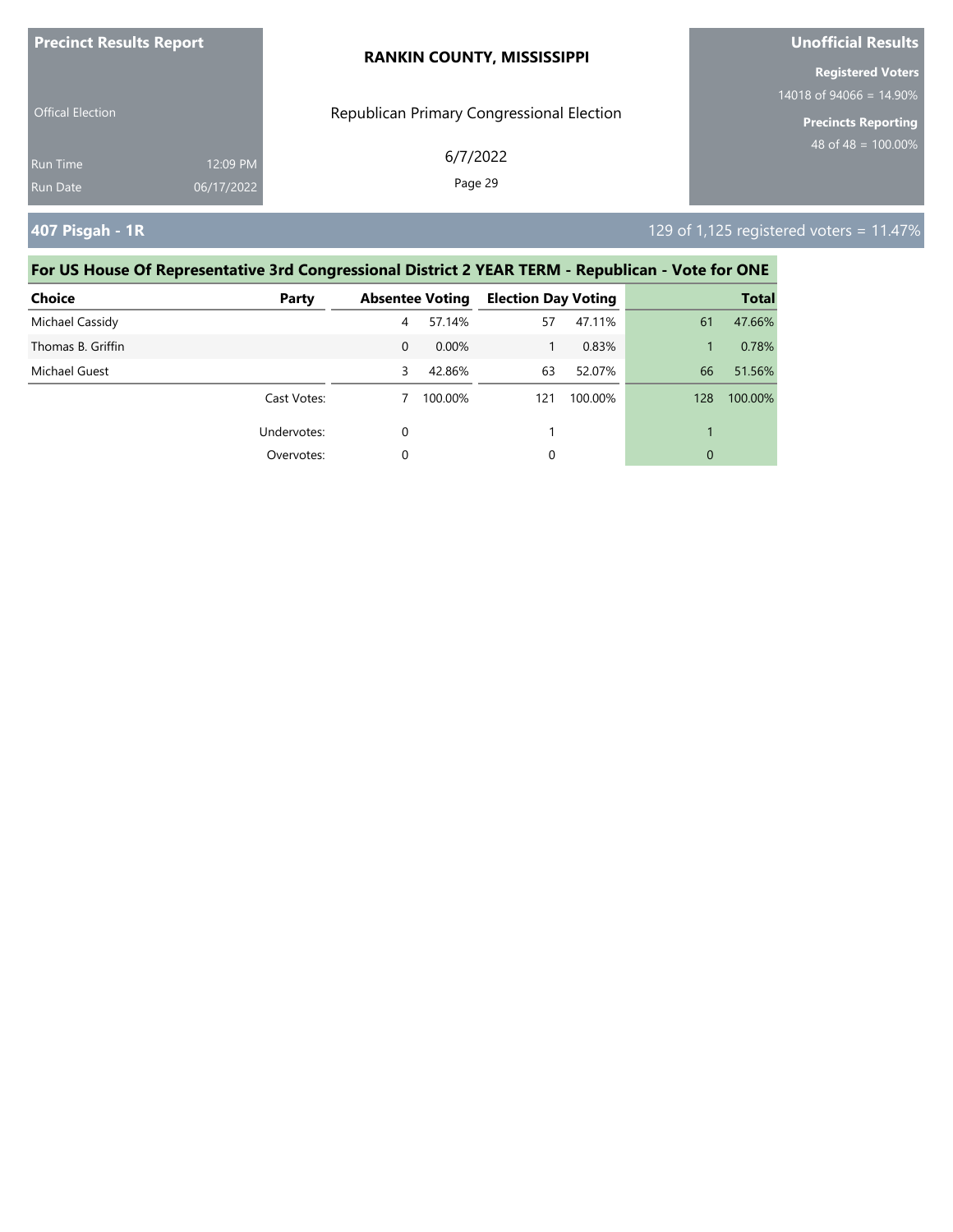| <b>Precinct Results Report</b> |            | <b>RANKIN COUNTY, MISSISSIPPI</b>         | <b>Unofficial Results</b>  |  |  |
|--------------------------------|------------|-------------------------------------------|----------------------------|--|--|
|                                |            |                                           | <b>Registered Voters</b>   |  |  |
|                                |            |                                           | 14018 of 94066 = $14.90\%$ |  |  |
| <b>Offical Election</b>        |            | Republican Primary Congressional Election | <b>Precincts Reporting</b> |  |  |
| <b>Run Time</b>                | 12:09 PM   | 6/7/2022                                  | 48 of 48 = $100.00\%$      |  |  |
| Run Date                       | 06/17/2022 | Page 30                                   |                            |  |  |
|                                |            |                                           |                            |  |  |

**408 Oakdale - 1R** 505 of 3,458 registered voters = 14.60%

| <b>Choice</b>     | Party       |    | <b>Absentee Voting</b> | <b>Election Day Voting</b> |         |     | <b>Total</b> |
|-------------------|-------------|----|------------------------|----------------------------|---------|-----|--------------|
| Michael Cassidy   |             |    | 38.89%                 | 242                        | 50.42%  | 249 | 50.00%       |
| Thomas B. Griffin |             | 0  | $0.00\%$               | 11                         | 2.29%   | 11  | 2.21%        |
| Michael Guest     |             | 11 | 61.11%                 | 227                        | 47.29%  | 238 | 47.79%       |
|                   | Cast Votes: | 18 | 100.00%                | 480                        | 100.00% | 498 | 100.00%      |
|                   | Undervotes: | 0  |                        |                            |         |     |              |
|                   | Overvotes:  | 0  |                        | 0                          |         | 0   |              |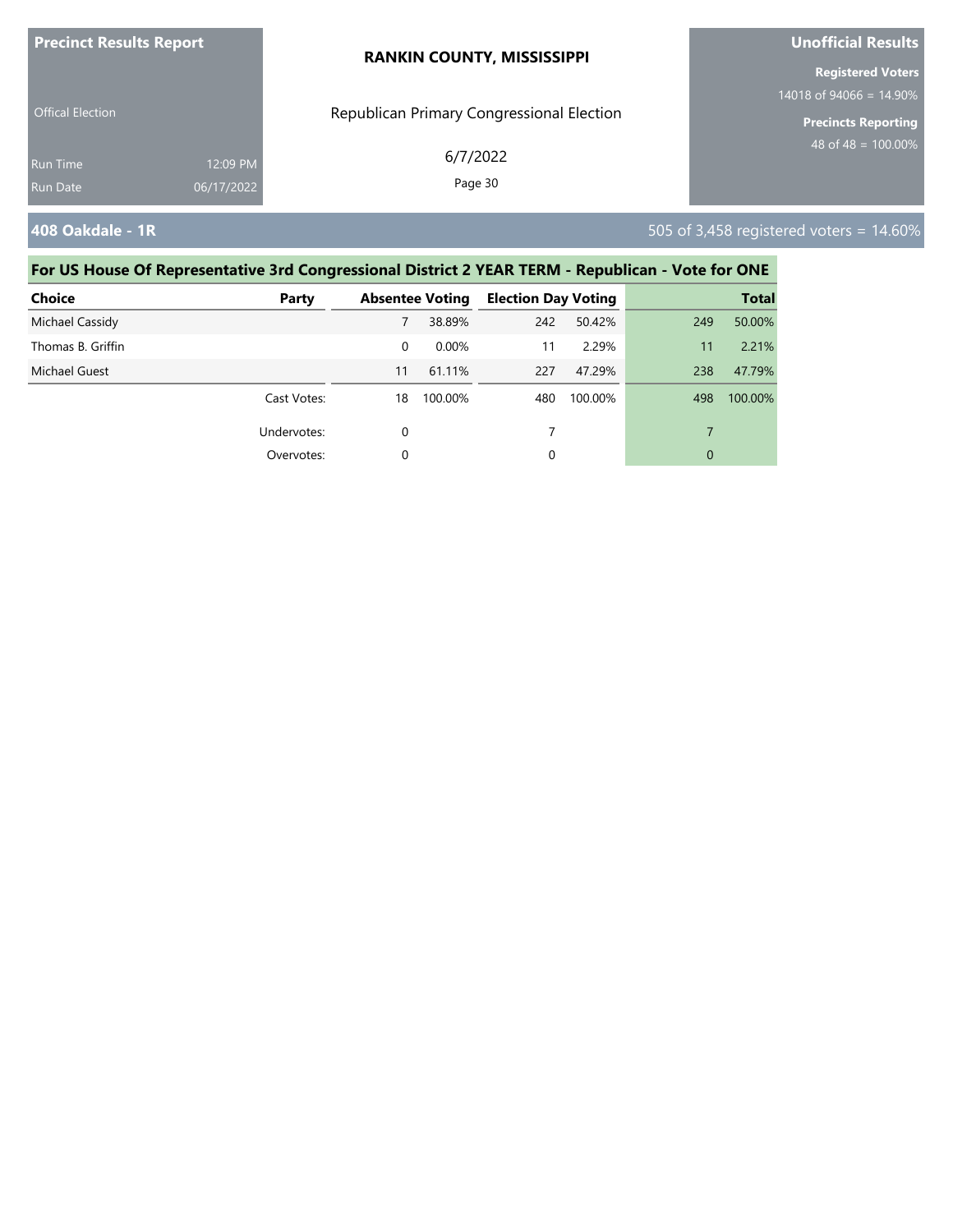| <b>Precinct Results Report</b> |            | <b>RANKIN COUNTY, MISSISSIPPI</b>         | Unofficial Results         |  |
|--------------------------------|------------|-------------------------------------------|----------------------------|--|
|                                |            |                                           | <b>Registered Voters</b>   |  |
| <b>Offical Election</b>        |            | Republican Primary Congressional Election | 14018 of 94066 = $14.90\%$ |  |
|                                |            |                                           | <b>Precincts Reporting</b> |  |
| <b>Run Time</b>                | 12:09 PM   | 6/7/2022                                  | 48 of 48 = $100.00\%$      |  |
| Run Date                       | 06/17/2022 | Page 31                                   |                            |  |

**409 Shiloh - 1R** 89 of 347 registered voters = 25.65%

| <b>Choice</b>     | Party       |          | <b>Absentee Voting</b> | <b>Election Day Voting</b> |         |    | <b>Total</b> |
|-------------------|-------------|----------|------------------------|----------------------------|---------|----|--------------|
| Michael Cassidy   |             | 2        | 66.67%                 | 28                         | 32.56%  | 30 | 33.71%       |
| Thomas B. Griffin |             | $\Omega$ | 0.00%                  |                            | 1.16%   |    | 1.12%        |
| Michael Guest     |             |          | 33.33%                 | 57                         | 66.28%  | 58 | 65.17%       |
|                   | Cast Votes: | 3        | 100.00%                | 86                         | 100.00% | 89 | 100.00%      |
|                   | Undervotes: | 0        |                        | 0                          |         | 0  |              |
|                   | Overvotes:  | 0        |                        | 0                          |         | 0  |              |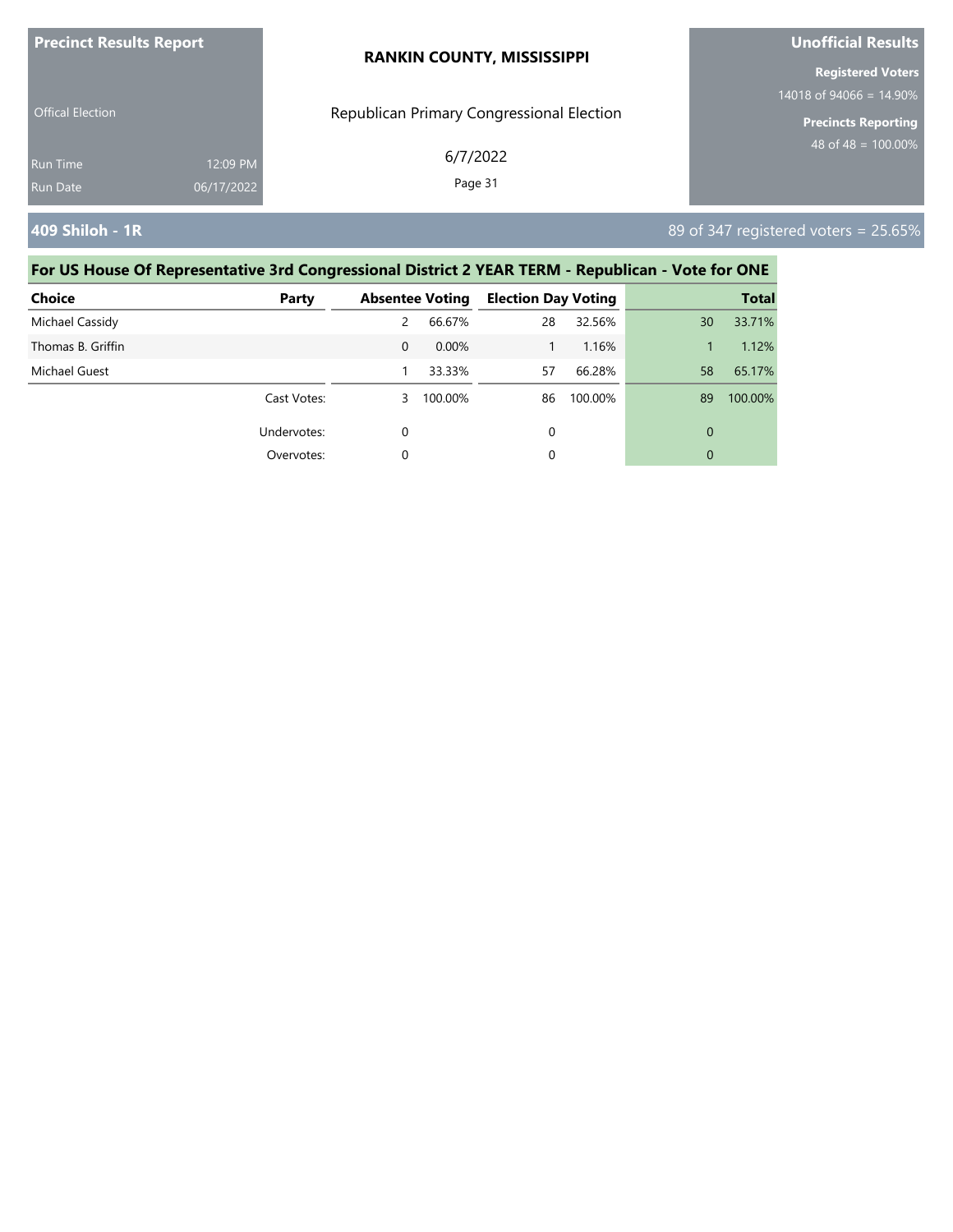| <b>Precinct Results Report</b> |            | <b>RANKIN COUNTY, MISSISSIPPI</b>         | <b>Unofficial Results</b>                                |  |  |
|--------------------------------|------------|-------------------------------------------|----------------------------------------------------------|--|--|
|                                |            |                                           | <b>Registered Voters</b>                                 |  |  |
| <b>Offical Election</b>        |            | Republican Primary Congressional Election | 14018 of 94066 = $14.90\%$<br><b>Precincts Reporting</b> |  |  |
| <b>Run Time</b>                | 12:09 PM   | 6/7/2022                                  | 48 of 48 = $100.00\%$                                    |  |  |
| Run Date                       | 06/17/2022 | Page 32                                   |                                                          |  |  |

**410 Crossroads - 1R** 178 of 676 registered voters = 26.33%

| <b>Choice</b>     | Party       |   | <b>Absentee Voting</b> | <b>Election Day Voting</b> |         |     | <b>Total</b> |
|-------------------|-------------|---|------------------------|----------------------------|---------|-----|--------------|
| Michael Cassidy   |             | 0 | $0.00\%$               | 53                         | 29.94%  | 53  | 29.78%       |
| Thomas B. Griffin |             | 0 | $0.00\%$               | 5                          | 2.82%   | 5   | 2.81%        |
| Michael Guest     |             |   | 100.00%                | 119                        | 67.23%  | 120 | 67.42%       |
|                   | Cast Votes: |   | 100.00%                | 177                        | 100.00% | 178 | 100.00%      |
|                   | Undervotes: | 0 |                        | 0                          |         | 0   |              |
|                   | Overvotes:  | 0 |                        | 0                          |         | 0   |              |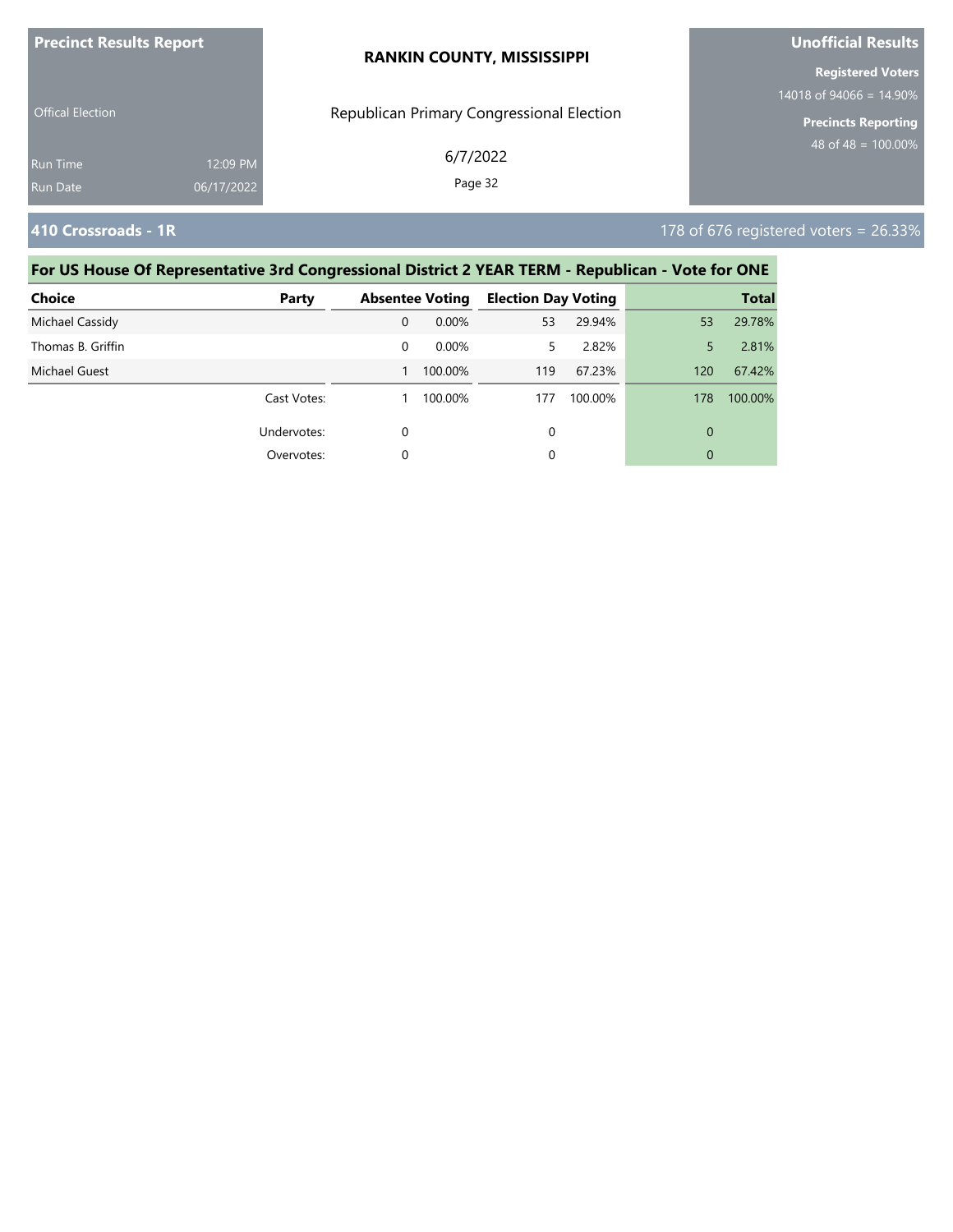| <b>Precinct Results Report</b> |            | <b>RANKIN COUNTY, MISSISSIPPI</b>         | <b>Unofficial Results</b>                              |  |  |
|--------------------------------|------------|-------------------------------------------|--------------------------------------------------------|--|--|
|                                |            |                                           | <b>Registered Voters</b><br>14018 of 94066 = $14.90\%$ |  |  |
| <b>Offical Election</b>        |            | Republican Primary Congressional Election | <b>Precincts Reporting</b>                             |  |  |
| <b>Run Time</b>                | 12:09 PM   | 6/7/2022                                  | 48 of 48 = $100.00\%$                                  |  |  |
| Run Date                       | 06/17/2022 | Page 33                                   |                                                        |  |  |

**411 Leesburg - 1R** 154 of 819 registered voters = 18.80%

| <b>Choice</b>     | Party       |          | <b>Absentee Voting</b> | <b>Election Day Voting</b> |         |     | <b>Total</b> |
|-------------------|-------------|----------|------------------------|----------------------------|---------|-----|--------------|
| Michael Cassidy   |             | 0        | 0.00%                  | 57                         | 40.14%  | 57  | 37.01%       |
| Thomas B. Griffin |             | $\Omega$ | $0.00\%$               |                            | 0.70%   |     | 0.65%        |
| Michael Guest     |             | 12       | 100.00%                | 84                         | 59.15%  | 96  | 62.34%       |
|                   | Cast Votes: | 12       | 100.00%                | 142                        | 100.00% | 154 | 100.00%      |
|                   | Undervotes: | 0        |                        | 0                          |         | 0   |              |
|                   | Overvotes:  | 0        |                        | 0                          |         | 0   |              |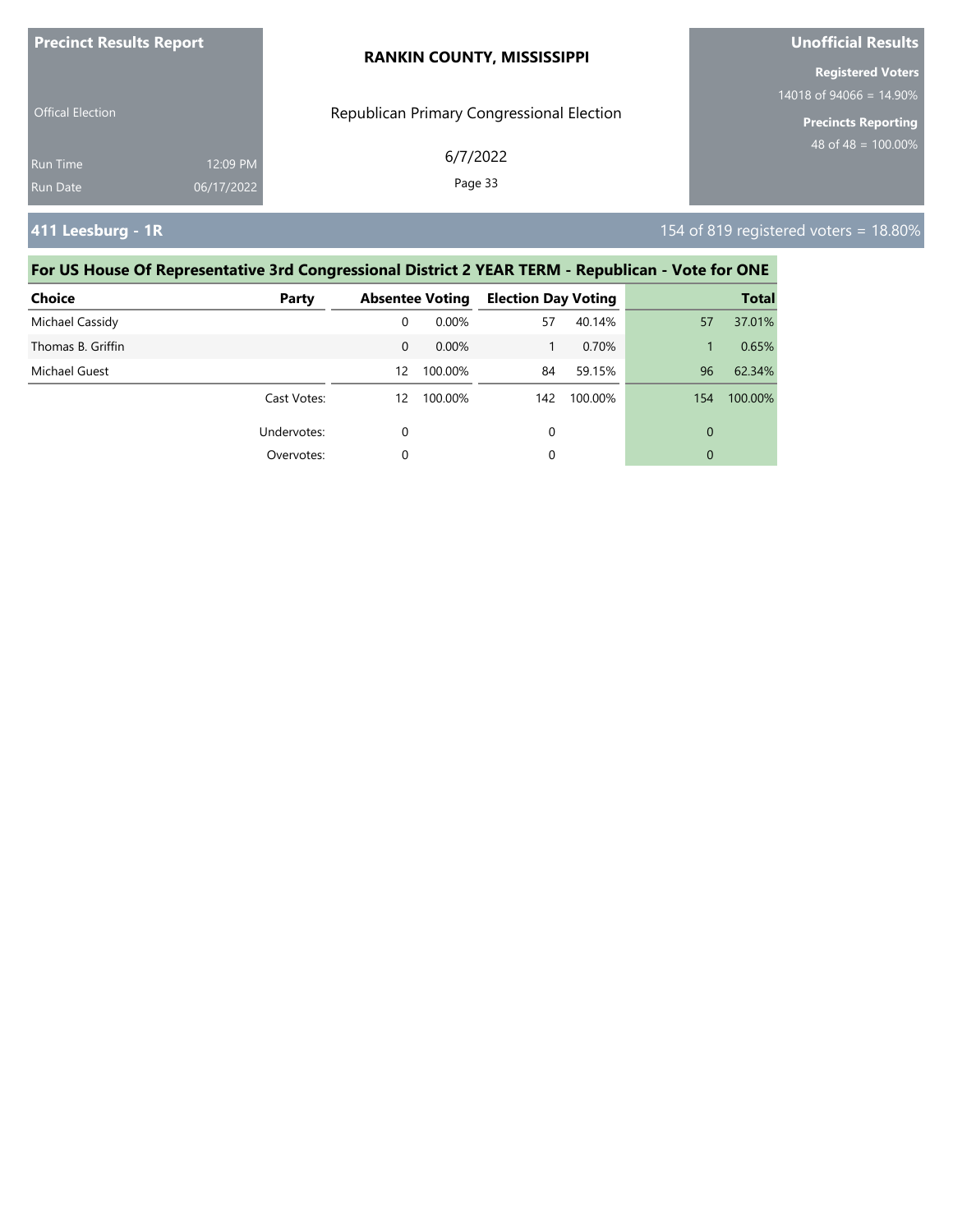| <b>Precinct Results Report</b> |            | <b>RANKIN COUNTY, MISSISSIPPI</b>         | Unofficial Results         |  |
|--------------------------------|------------|-------------------------------------------|----------------------------|--|
|                                |            |                                           | <b>Registered Voters</b>   |  |
|                                |            |                                           | 14018 of 94066 = $14.90\%$ |  |
| <b>Offical Election</b>        |            | Republican Primary Congressional Election | <b>Precincts Reporting</b> |  |
| <b>Run Time</b>                | 12:09 PM   | 6/7/2022                                  | 48 of 48 = $100.00\%$      |  |
| Run Date                       | 06/17/2022 | Page 34                                   |                            |  |

**412 North Brandon - 1R** 440 of 2,712 registered voters = 16.22%

| <b>Choice</b>     | Party       |    | <b>Absentee Voting</b> | <b>Election Day Voting</b> |         |     | <b>Total</b> |
|-------------------|-------------|----|------------------------|----------------------------|---------|-----|--------------|
| Michael Cassidy   |             | 14 | 31.11%                 | 142                        | 36.13%  | 156 | 35.62%       |
| Thomas B. Griffin |             | 0  | 0.00%                  | 12                         | 3.05%   | 12  | 2.74%        |
| Michael Guest     |             | 31 | 68.89%                 | 239                        | 60.81%  | 270 | 61.64%       |
|                   | Cast Votes: | 45 | 100.00%                | 393                        | 100.00% | 438 | 100.00%      |
|                   | Undervotes: | 0  |                        | $\mathcal{P}$              |         |     |              |
|                   | Overvotes:  | 0  |                        | 0                          |         | 0   |              |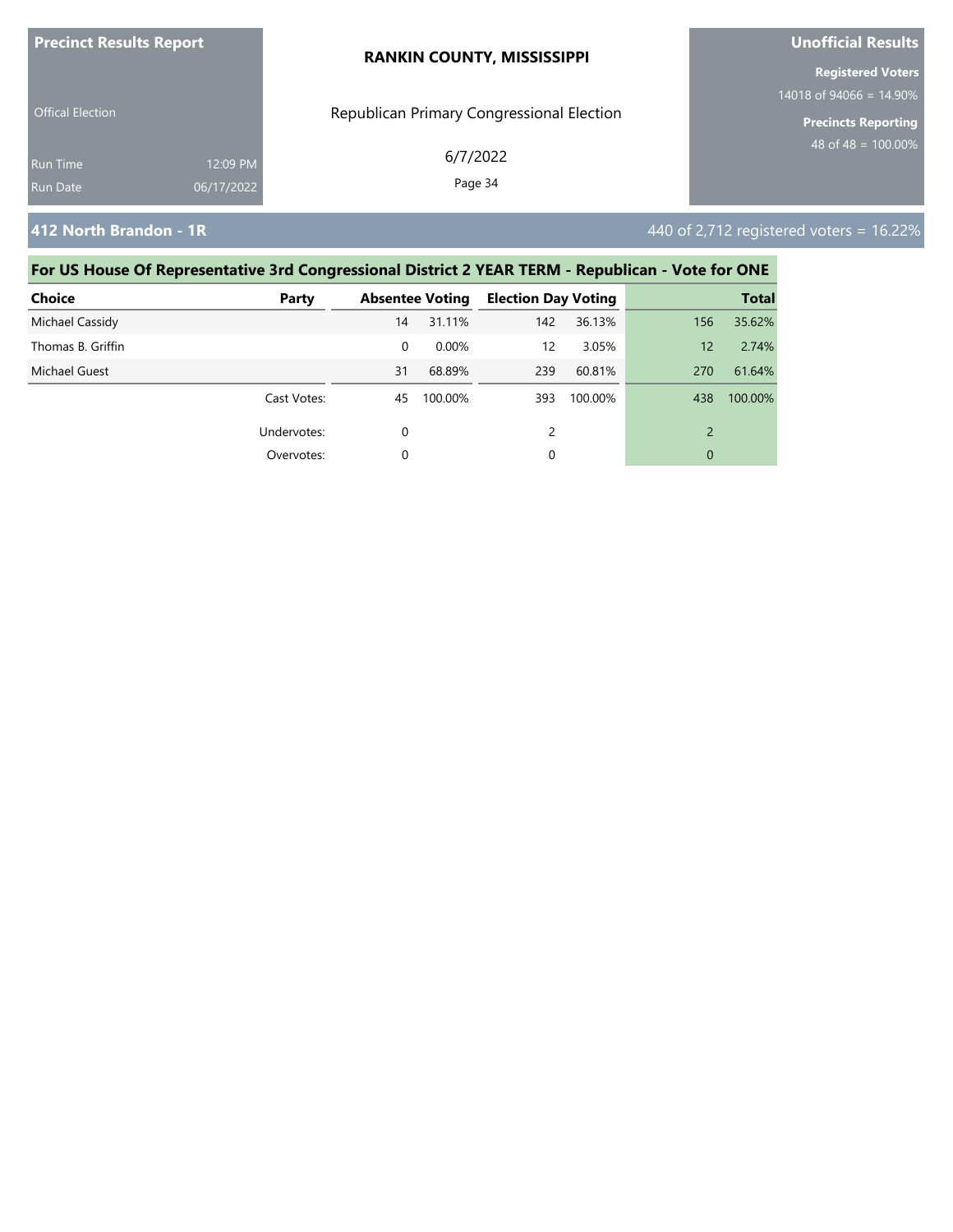| <b>Precinct Results Report</b> |                        | <b>RANKIN COUNTY, MISSISSIPPI</b>         | <b>Unofficial Results</b>                                |  |  |
|--------------------------------|------------------------|-------------------------------------------|----------------------------------------------------------|--|--|
|                                |                        |                                           | <b>Registered Voters</b>                                 |  |  |
| <b>Offical Election</b>        |                        | Republican Primary Congressional Election | 14018 of 94066 = $14.90\%$<br><b>Precincts Reporting</b> |  |  |
| <b>Run Time</b><br>Run Date    | 12:09 PM<br>06/17/2022 | 6/7/2022<br>Page 35                       | 48 of 48 = $100.00\%$                                    |  |  |
|                                |                        |                                           |                                                          |  |  |

**413 East Crossgates - 1R** 777 of 3,030 registered voters = 25.64%

| <b>Choice</b>     | Party       |    | <b>Absentee Voting</b> | <b>Election Day Voting</b> |         |     | <b>Total</b> |
|-------------------|-------------|----|------------------------|----------------------------|---------|-----|--------------|
| Michael Cassidy   |             | 24 | 30.38%                 | 260                        | 37.52%  | 284 | 36.79%       |
| Thomas B. Griffin |             | 4  | 5.06%                  | 16                         | 2.31%   | 20  | 2.59%        |
| Michael Guest     |             | 51 | 64.56%                 | 417                        | 60.17%  | 468 | 60.62%       |
|                   | Cast Votes: | 79 | 100.00%                | 693                        | 100.00% | 772 | 100.00%      |
|                   | Undervotes: |    |                        | 4                          |         | 5   |              |
|                   | Overvotes:  | 0  |                        | 0                          |         | 0   |              |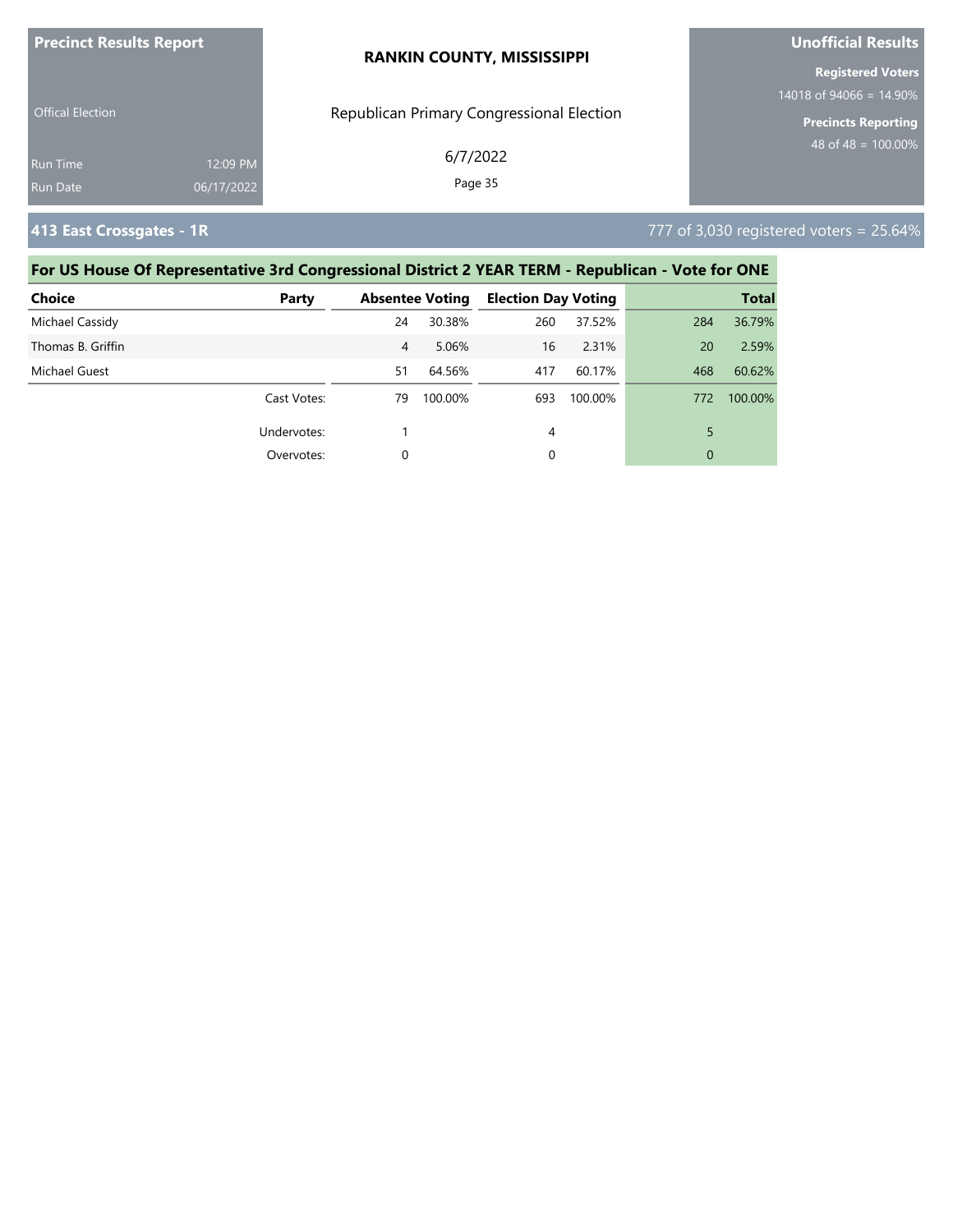| <b>Precinct Results Report</b> |            | <b>RANKIN COUNTY, MISSISSIPPI</b>         | <b>Unofficial Results</b>  |  |  |
|--------------------------------|------------|-------------------------------------------|----------------------------|--|--|
|                                |            |                                           | <b>Registered Voters</b>   |  |  |
|                                |            |                                           | 14018 of 94066 = $14.90\%$ |  |  |
| <b>Offical Election</b>        |            | Republican Primary Congressional Election | <b>Precincts Reporting</b> |  |  |
| Run Time                       | 12:09 PM   | 6/7/2022                                  | 48 of 48 = $100.00\%$      |  |  |
| Run Date                       | 06/17/2022 | Page 36                                   |                            |  |  |
|                                |            |                                           |                            |  |  |

**414 Pelahatchie - 1R** 379 of 2,106 registered voters = 18.00%

| <b>Choice</b>        | Party       |    | <b>Absentee Voting</b> | <b>Election Day Voting</b> |         |     | <b>Total</b> |
|----------------------|-------------|----|------------------------|----------------------------|---------|-----|--------------|
| Michael Cassidy      |             | 0  | 0.00%                  | 128                        | 35.36%  | 128 | 33.95%       |
| Thomas B. Griffin    |             | 0  | $0.00\%$               | 11                         | 3.04%   | 11  | 2.92%        |
| <b>Michael Guest</b> |             | 15 | 100.00%                | 223                        | 61.60%  | 238 | 63.13%       |
|                      | Cast Votes: | 15 | 100.00%                | 362                        | 100.00% | 377 | 100.00%      |
|                      | Undervotes: | 0  |                        | $\mathcal{P}$              |         |     |              |
|                      | Overvotes:  | 0  |                        | 0                          |         | 0   |              |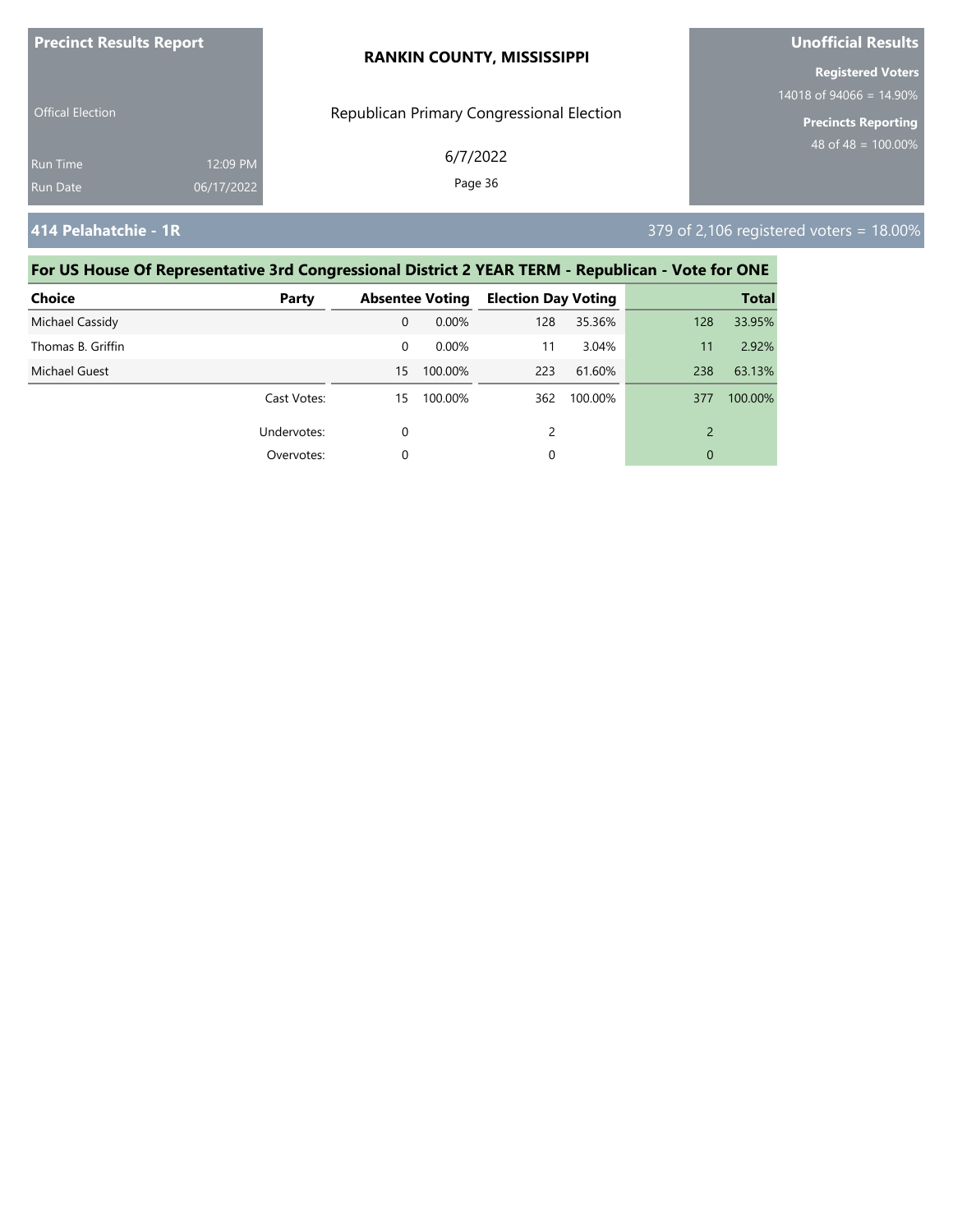| <b>Precinct Results Report</b> |            | <b>RANKIN COUNTY, MISSISSIPPI</b>         | Unofficial Results         |  |
|--------------------------------|------------|-------------------------------------------|----------------------------|--|
|                                |            |                                           | <b>Registered Voters</b>   |  |
|                                |            |                                           | 14018 of 94066 = $14.90\%$ |  |
| <b>Offical Election</b>        |            | Republican Primary Congressional Election | <b>Precincts Reporting</b> |  |
| <b>Run Time</b>                | 12:09 PM   | 6/7/2022                                  | $148$ of 48 = 100.00%      |  |
| Run Date                       | 06/17/2022 | Page 37                                   |                            |  |

**418 West Crossgates - 1R** 570 of 2,331 registered voters = 24.45%

| <b>Choice</b>     | Party       |          | <b>Absentee Voting</b> | <b>Election Day Voting</b> |         |     | <b>Total</b> |
|-------------------|-------------|----------|------------------------|----------------------------|---------|-----|--------------|
| Michael Cassidy   |             | 3        | 9.38%                  | 219                        | 40.78%  | 222 | 39.02%       |
| Thomas B. Griffin |             | 0        | 0.00%                  | 16                         | 2.98%   | 16  | 2.81%        |
| Michael Guest     |             | 29       | 90.63%                 | 302                        | 56.24%  | 331 | 58.17%       |
|                   | Cast Votes: | 32       | 100.00%                | 537                        | 100.00% | 569 | 100.00%      |
|                   | Undervotes: | $\Omega$ |                        |                            |         |     |              |
|                   | Overvotes:  | $\Omega$ |                        | 0                          |         | 0   |              |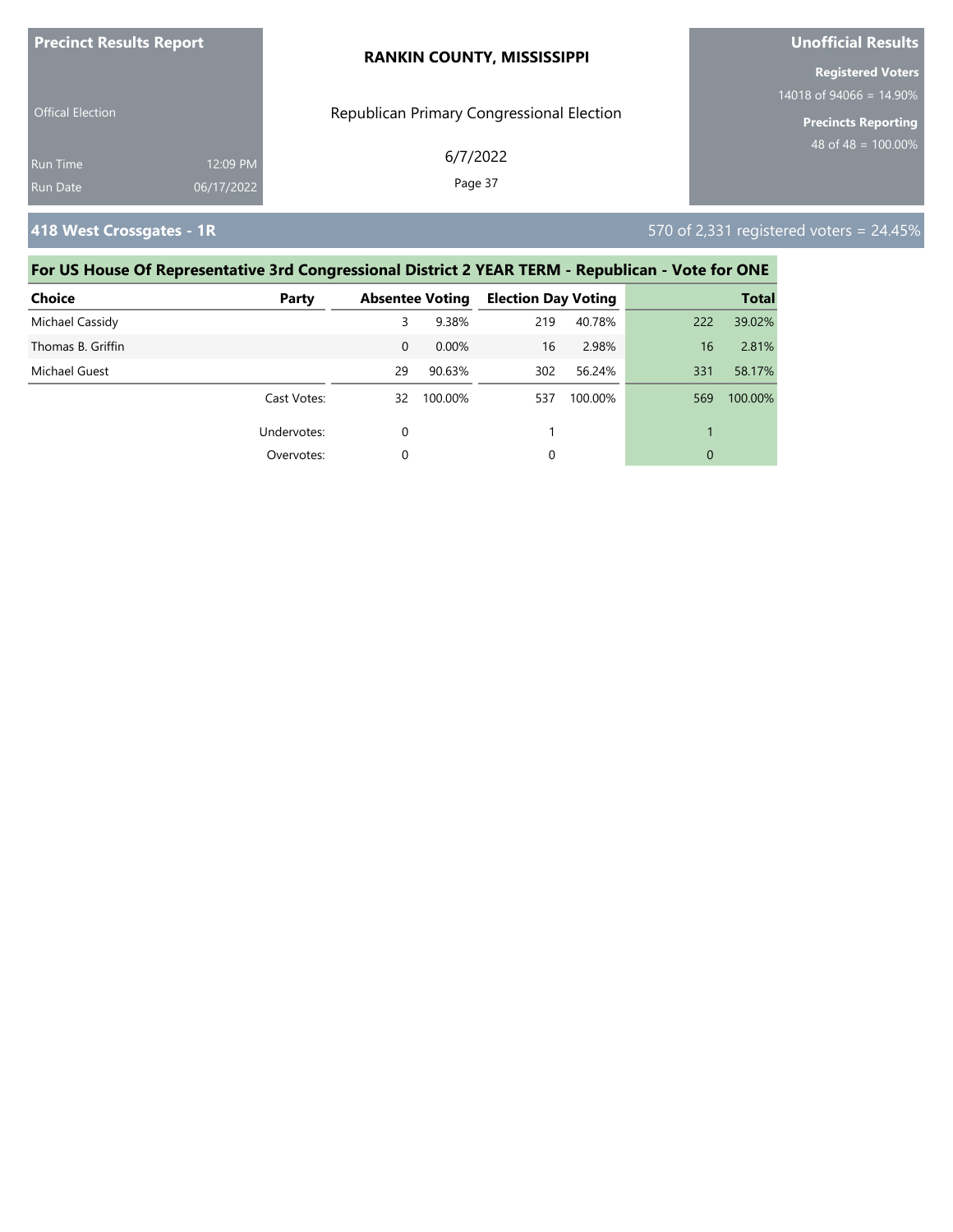| <b>Precinct Results Report</b> |            | <b>RANKIN COUNTY, MISSISSIPPI</b>         | <b>Unofficial Results</b>  |  |
|--------------------------------|------------|-------------------------------------------|----------------------------|--|
|                                |            |                                           | <b>Registered Voters</b>   |  |
| <b>Offical Election</b>        |            |                                           | 14018 of 94066 = $14.90\%$ |  |
|                                |            | Republican Primary Congressional Election | <b>Precincts Reporting</b> |  |
| <b>Run Time</b>                | 12:09 PM   | 6/7/2022                                  | $48$ of 48 = $100.00\%$    |  |
| Run Date                       | 06/17/2022 | Page 38                                   |                            |  |
|                                |            |                                           |                            |  |

**419 Northeast Brandon - 1R 658 of 2,722 registered voters = 24.17%** 

| Choice            | Party       |               | <b>Absentee Voting</b> | <b>Election Day Voting</b> |         |                | <b>Total</b> |
|-------------------|-------------|---------------|------------------------|----------------------------|---------|----------------|--------------|
| Michael Cassidy   |             | 13            | 18.57%                 | 169                        | 28.89%  | 182            | 27.79%       |
| Thomas B. Griffin |             | $\mathcal{P}$ | 2.86%                  | 4                          | 0.68%   | 6              | 0.92%        |
| Michael Guest     |             | 55            | 78.57%                 | 412                        | 70.43%  | 467            | 71.30%       |
|                   | Cast Votes: | 70            | 100.00%                | 585                        | 100.00% | 655            | 100.00%      |
|                   | Undervotes: | 0             |                        |                            |         | $\overline{2}$ |              |
|                   | Overvotes:  |               |                        |                            |         |                |              |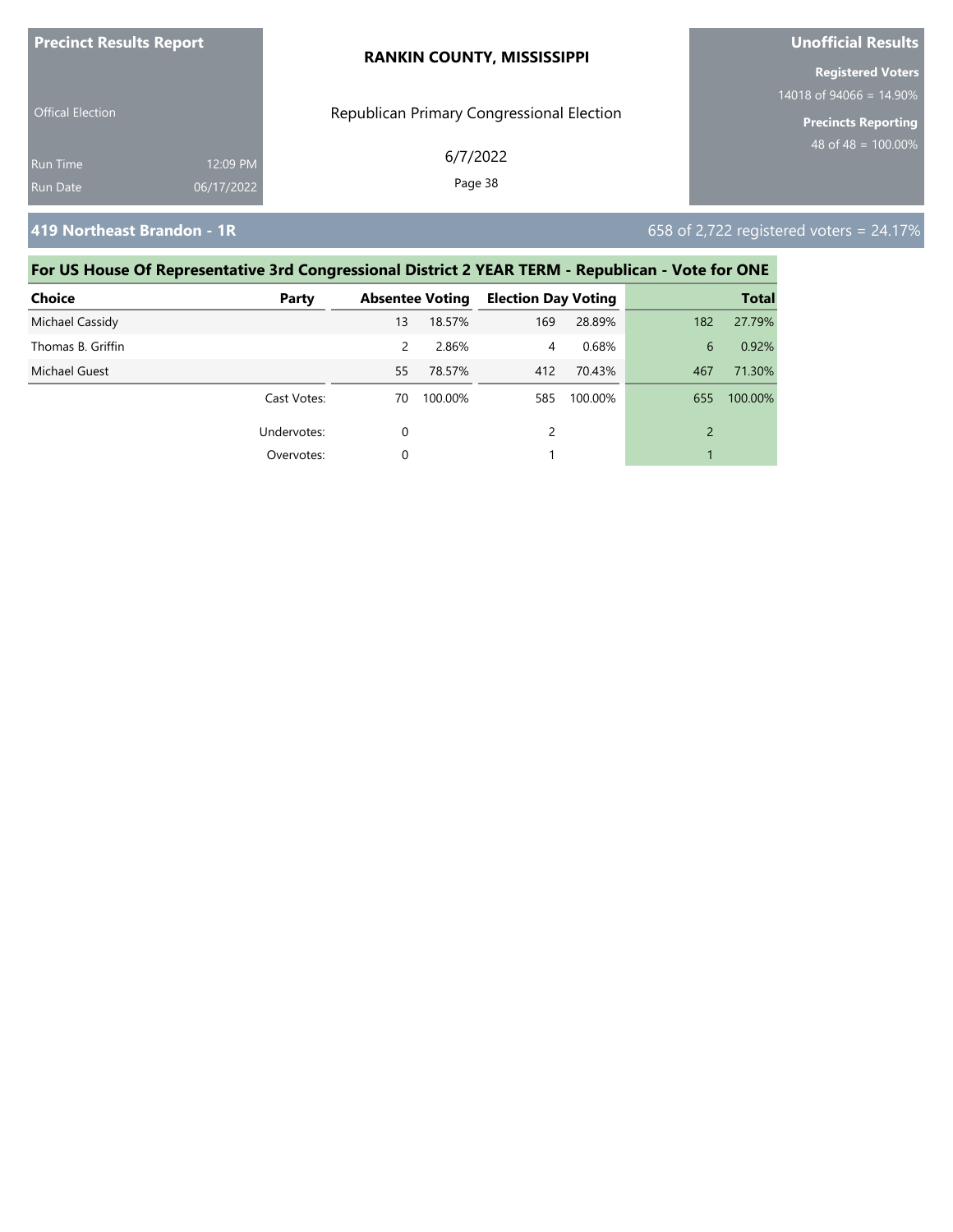| <b>Precinct Results Report</b> |            | <b>RANKIN COUNTY, MISSISSIPPI</b>         | <b>Unofficial Results</b>                              |  |  |
|--------------------------------|------------|-------------------------------------------|--------------------------------------------------------|--|--|
|                                |            |                                           | <b>Registered Voters</b><br>14018 of 94066 = $14.90\%$ |  |  |
| <b>Offical Election</b>        |            | Republican Primary Congressional Election | <b>Precincts Reporting</b>                             |  |  |
| <b>Run Time</b>                | 12:09 PM   | 6/7/2022                                  | 48 of 48 = $\overline{100.00\%}$                       |  |  |
| Run Date                       | 06/17/2022 | Page 39                                   |                                                        |  |  |

**506 Flowood Library - 1R** 339 of 2,938 registered voters = 11.54%

| <b>Choice</b>     | Party       |          | <b>Absentee Voting</b> | <b>Election Day Voting</b> |         |     | <b>Total</b> |
|-------------------|-------------|----------|------------------------|----------------------------|---------|-----|--------------|
| Michael Cassidy   |             | 6        | 50.00%                 | 156                        | 48.30%  | 162 | 48.36%       |
| Thomas B. Griffin |             | $\Omega$ | 0.00%                  | 8                          | 2.48%   | 8   | 2.39%        |
| Michael Guest     |             | 6        | 50.00%                 | 159                        | 49.23%  | 165 | 49.25%       |
|                   | Cast Votes: | 12       | 100.00%                | 323                        | 100.00% | 335 | 100.00%      |
|                   | Undervotes: | 0        |                        | 4                          |         | 4   |              |
|                   | Overvotes:  | 0        |                        | 0                          |         | 0   |              |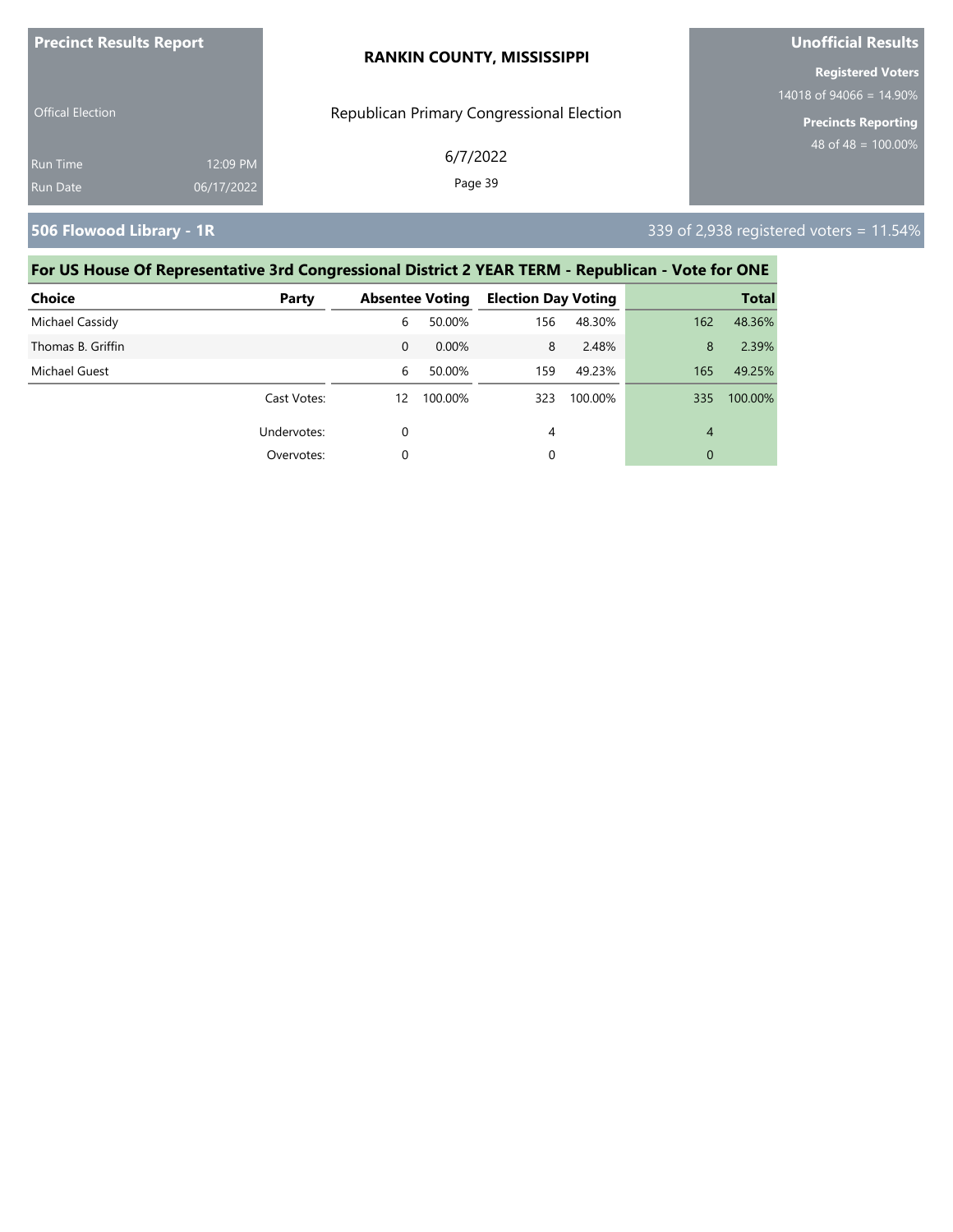| <b>Precinct Results Report</b> |            | <b>RANKIN COUNTY, MISSISSIPPI</b>         | <b>Unofficial Results</b>  |  |  |
|--------------------------------|------------|-------------------------------------------|----------------------------|--|--|
|                                |            |                                           | <b>Registered Voters</b>   |  |  |
|                                |            |                                           | 14018 of 94066 = $14.90\%$ |  |  |
| <b>Offical Election</b>        |            | Republican Primary Congressional Election | <b>Precincts Reporting</b> |  |  |
| <b>Run Time</b>                | 12:09 PM   | 6/7/2022                                  | 48 of 48 = $100.00\%$      |  |  |
| <b>Run Date</b>                | 06/17/2022 | Page 40                                   |                            |  |  |
|                                |            |                                           |                            |  |  |

### **508 Eldorado - 1R** 373 of 2,377 registered voters = 15.69%

| <b>Choice</b>     | Party       |    | <b>Absentee Voting</b> | <b>Election Day Voting</b> |         |     | <b>Total</b> |
|-------------------|-------------|----|------------------------|----------------------------|---------|-----|--------------|
| Michael Cassidy   |             | 3  | 16.67%                 | 140                        | 39.77%  | 143 | 38.65%       |
| Thomas B. Griffin |             | 0  | $0.00\%$               | 8                          | 2.27%   | 8   | 2.16%        |
| Michael Guest     |             | 15 | 83.33%                 | 204                        | 57.95%  | 219 | 59.19%       |
|                   | Cast Votes: | 18 | 100.00%                | 352                        | 100.00% | 370 | 100.00%      |
|                   | Undervotes: | 0  |                        | 3                          |         | 3   |              |
|                   | Overvotes:  |    |                        | 0                          |         | 0   |              |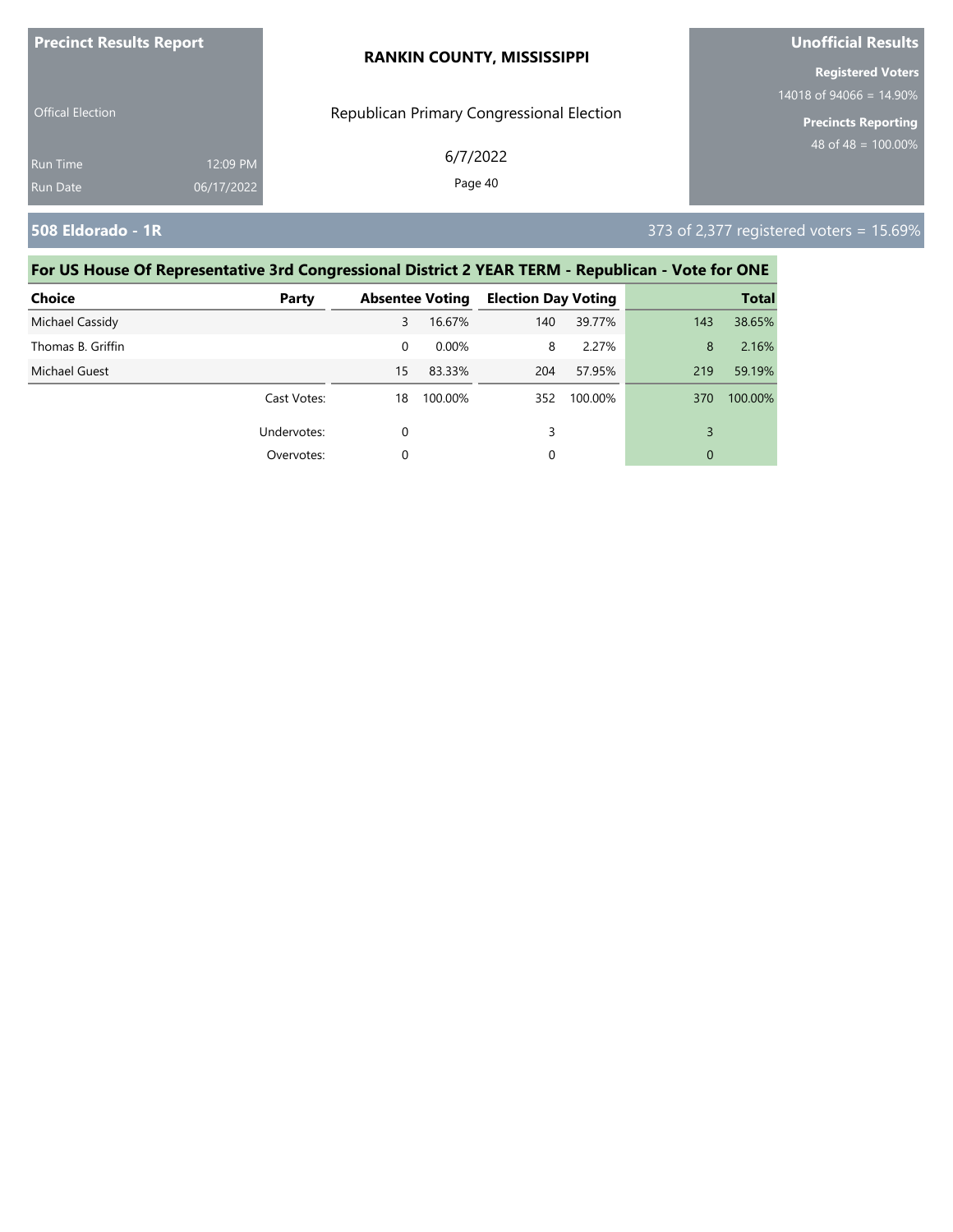| <b>Precinct Results Report</b> |            | <b>RANKIN COUNTY, MISSISSIPPI</b>         | Unofficial Results         |  |
|--------------------------------|------------|-------------------------------------------|----------------------------|--|
|                                |            |                                           | <b>Registered Voters</b>   |  |
|                                |            |                                           | 14018 of 94066 = $14.90\%$ |  |
| <b>Offical Election</b>        |            | Republican Primary Congressional Election | <b>Precincts Reporting</b> |  |
| <b>Run Time</b>                | 12:09 PM   | 6/7/2022                                  | 48 of 48 = $100.00\%$      |  |
| <b>Run Date</b>                | 06/17/2022 | Page 41                                   |                            |  |
|                                |            |                                           |                            |  |

### **509 Liberty - 1R** 372 of 2,994 registered voters = 12.42%

| <b>Choice</b>     | Party       |          | <b>Absentee Voting</b> | <b>Election Day Voting</b> |         |     | <b>Total</b> |
|-------------------|-------------|----------|------------------------|----------------------------|---------|-----|--------------|
| Michael Cassidy   |             | 5.       | 31.25%                 | 142                        | 39.89%  | 147 | 39.52%       |
| Thomas B. Griffin |             | $\Omega$ | 0.00%                  | 6                          | 1.69%   | 6   | 1.61%        |
| Michael Guest     |             | 11       | 68.75%                 | 208                        | 58.43%  | 219 | 58.87%       |
|                   | Cast Votes: | 16       | 100.00%                | 356                        | 100.00% | 372 | 100.00%      |
|                   | Undervotes: | 0        |                        | 0                          |         | 0   |              |
|                   | Overvotes:  | 0        |                        | 0                          |         | 0   |              |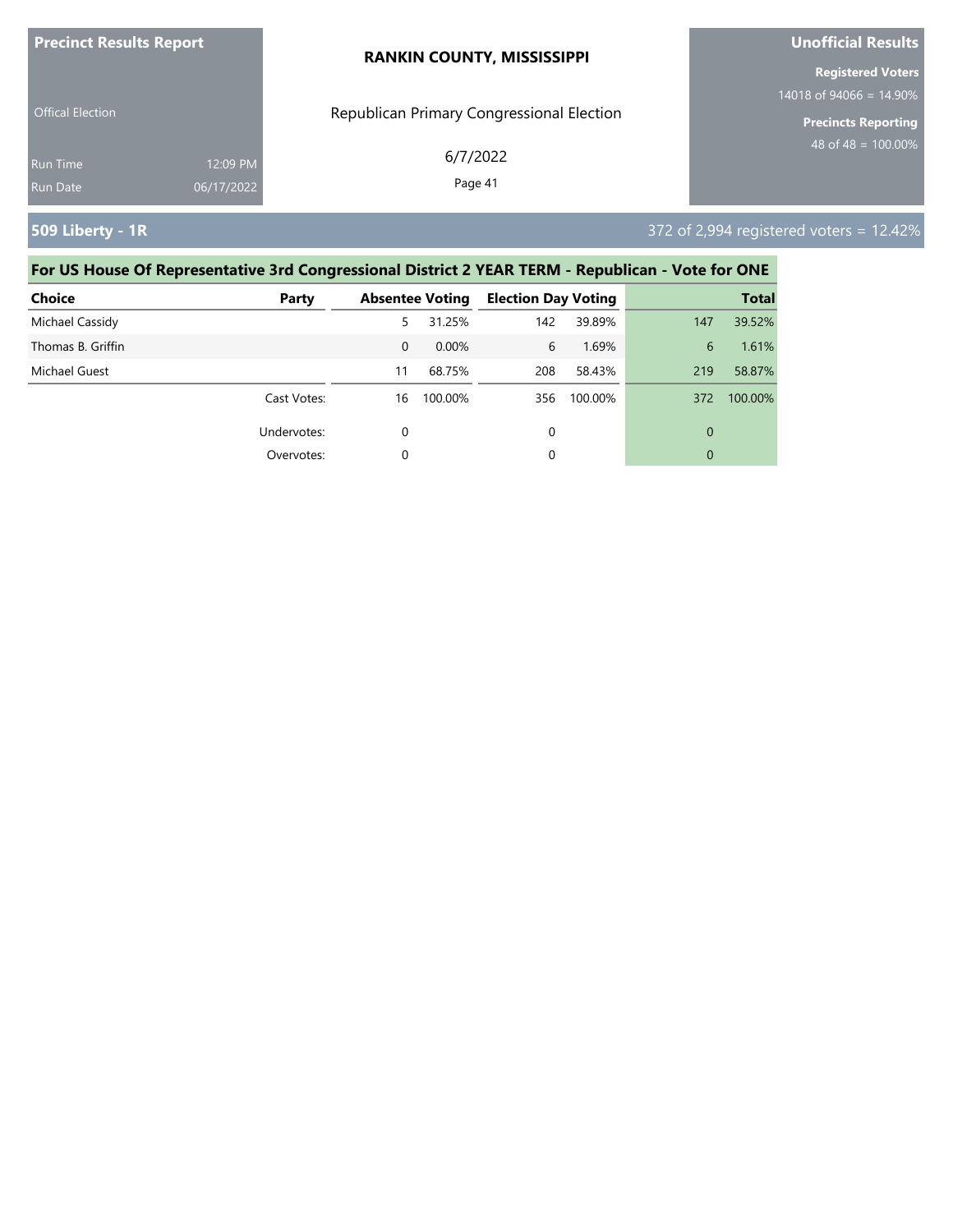| <b>Precinct Results Report</b> |            | <b>RANKIN COUNTY, MISSISSIPPI</b>         | <b>Unofficial Results</b>  |  |
|--------------------------------|------------|-------------------------------------------|----------------------------|--|
|                                |            |                                           | <b>Registered Voters</b>   |  |
|                                |            |                                           | 14018 of 94066 = $14.90\%$ |  |
| <b>Offical Election</b>        |            | Republican Primary Congressional Election | <b>Precincts Reporting</b> |  |
| <b>Run Time</b>                | 12:09 PM   | 6/7/2022                                  | 48 of 48 = $100.00\%$      |  |
| <b>Run Date</b>                | 06/17/2022 | Page 42                                   |                            |  |
|                                |            |                                           |                            |  |

**510 Cunningham Heights - 1R** 136 of 1,027 registered voters = 13.24%

| <b>Choice</b>     | Party       |   | <b>Absentee Voting</b> | <b>Election Day Voting</b> |         |     | <b>Total</b> |
|-------------------|-------------|---|------------------------|----------------------------|---------|-----|--------------|
| Michael Cassidy   |             | 2 | 50.00%                 | 58                         | 45.31%  | 60  | 45.45%       |
| Thomas B. Griffin |             | 0 | $0.00\%$               | 4                          | 3.13%   | 4   | 3.03%        |
| Michael Guest     |             | 2 | 50.00%                 | 66                         | 51.56%  | 68  | 51.52%       |
|                   | Cast Votes: | 4 | 100.00%                | 128                        | 100.00% | 132 | 100.00%      |
|                   | Undervotes: | 0 |                        | 4                          |         | 4   |              |
|                   | Overvotes:  | 0 |                        | 0                          |         | 0   |              |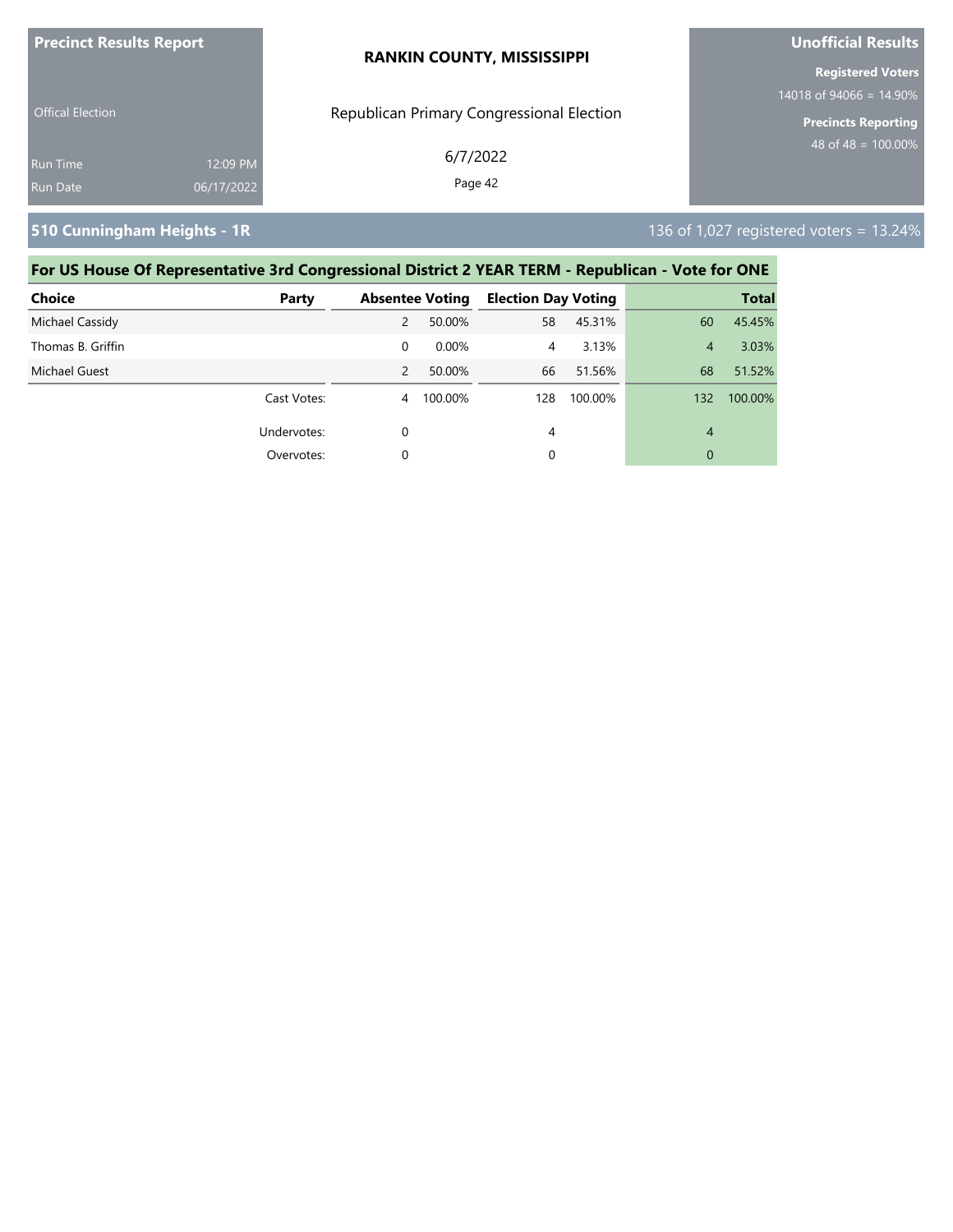| <b>Precinct Results Report</b> |                        | <b>RANKIN COUNTY, MISSISSIPPI</b>         | Unofficial Results                                       |  |  |
|--------------------------------|------------------------|-------------------------------------------|----------------------------------------------------------|--|--|
|                                |                        |                                           | <b>Registered Voters</b>                                 |  |  |
| <b>Offical Election</b>        |                        | Republican Primary Congressional Election | 14018 of 94066 = $14.90\%$<br><b>Precincts Reporting</b> |  |  |
| Run Time<br>Run Date           | 12:09 PM<br>06/17/2022 | 6/7/2022<br>Page 43                       | 48 of 48 = $100.00\%$                                    |  |  |
|                                |                        |                                           |                                                          |  |  |

**512 Crest Park - 1R** 236 of 1,762 registered voters = 13.39%

| <b>Choice</b>     | Party       |          | <b>Absentee Voting</b> | <b>Election Day Voting</b> |         |     | <b>Total</b> |
|-------------------|-------------|----------|------------------------|----------------------------|---------|-----|--------------|
| Michael Cassidy   |             | 0        | 0.00%                  | 116                        | 50.88%  | 116 | 49.36%       |
| Thomas B. Griffin |             | $\Omega$ | 0.00%                  | 15                         | 6.58%   | 15  | 6.38%        |
| Michael Guest     |             |          | 100.00%                | 97                         | 42.54%  | 104 | 44.26%       |
|                   | Cast Votes: |          | 100.00%                | 228                        | 100.00% | 235 | 100.00%      |
|                   | Undervotes: | 0        |                        |                            |         |     |              |
|                   | Overvotes:  | 0        |                        | 0                          |         | 0   |              |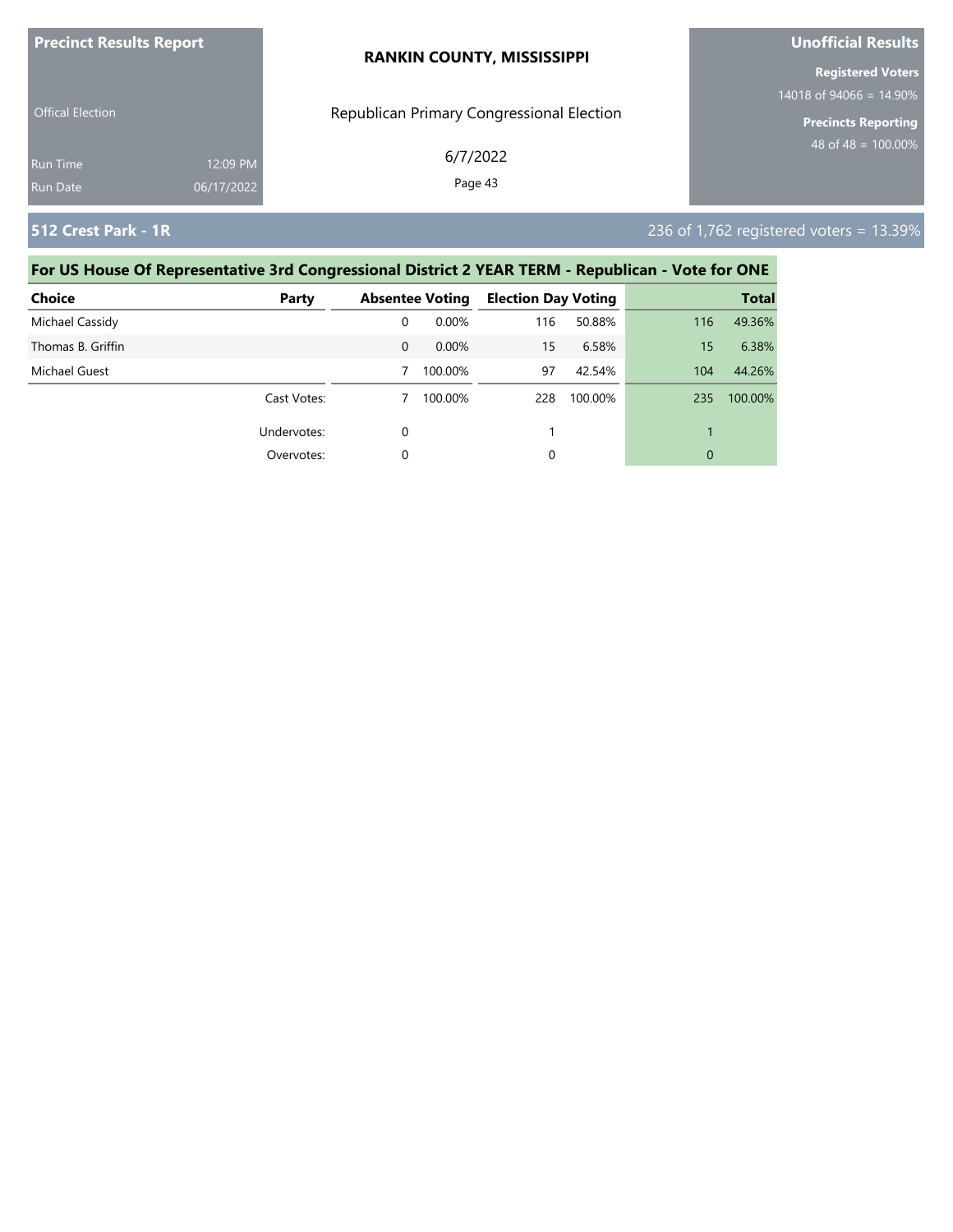| <b>Precinct Results Report</b> |            | <b>RANKIN COUNTY, MISSISSIPPI</b>         | <b>Unofficial Results</b>                              |  |  |
|--------------------------------|------------|-------------------------------------------|--------------------------------------------------------|--|--|
|                                |            |                                           | <b>Registered Voters</b><br>14018 of 94066 = $14.90\%$ |  |  |
| <b>Offical Election</b>        |            | Republican Primary Congressional Election | <b>Precincts Reporting</b>                             |  |  |
| <b>Run Time</b>                | 12:09 PM   | 6/7/2022                                  | 48 of 48 = $100.00\%$                                  |  |  |
| Run Date                       | 06/17/2022 | Page 44                                   |                                                        |  |  |

**514 North McLaurin - 1R** 0 of 0 registered voters = 0.00%

| <b>Choice</b>     | Party       | <b>Absentee Voting</b> |          | <b>Election Day Voting</b> |          |              | <b>Total</b> |
|-------------------|-------------|------------------------|----------|----------------------------|----------|--------------|--------------|
| Michael Cassidy   |             | 0                      | $0.00\%$ | 0                          | $0.00\%$ | $\mathbf{0}$ | 0.00%        |
| Thomas B. Griffin |             | 0                      | $0.00\%$ | 0                          | 0.00%    | $\mathbf{0}$ | 0.00%        |
| Michael Guest     |             | $\Omega$               | $0.00\%$ | 0                          | $0.00\%$ | $\Omega$     | $0.00\%$     |
|                   | Cast Votes: | 0                      | $0.00\%$ | 0                          | $0.00\%$ | $\Omega$     | $0.00\%$     |
|                   | Undervotes: | $\mathbf 0$            |          | 0                          |          | $\mathbf{0}$ |              |
|                   | Overvotes:  | 0                      |          | 0                          |          | $\mathbf{0}$ |              |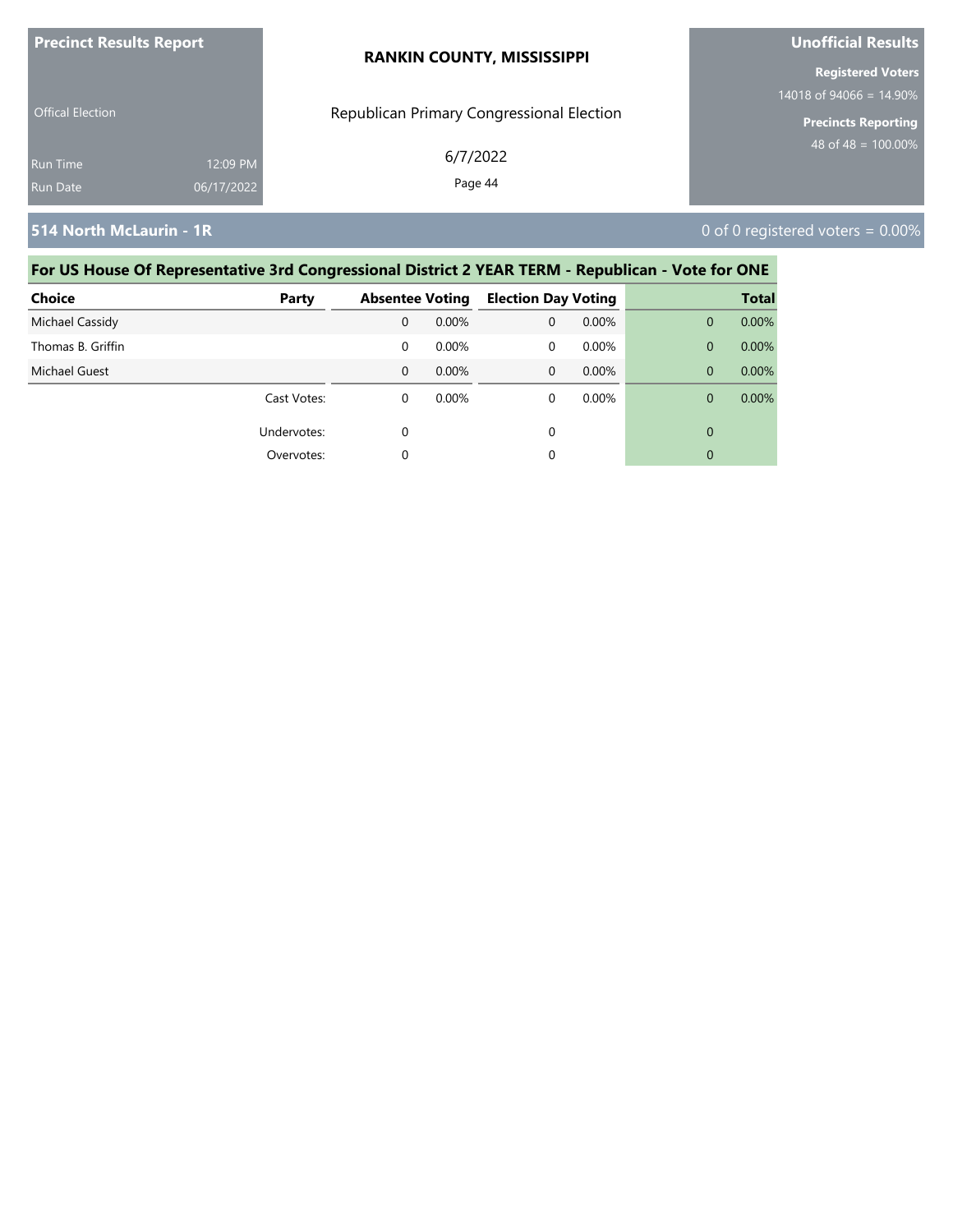| <b>Precinct Results Report</b> |            | <b>RANKIN COUNTY, MISSISSIPPI</b>         | <b>Unofficial Results</b>                              |  |
|--------------------------------|------------|-------------------------------------------|--------------------------------------------------------|--|
|                                |            |                                           | <b>Registered Voters</b><br>14018 of 94066 = $14.90\%$ |  |
| <b>Offical Election</b>        |            | Republican Primary Congressional Election | <b>Precincts Reporting</b>                             |  |
| Run Time                       | 12:09 PM   | 6/7/2022                                  | 48 of 48 = $100.00\%$                                  |  |
| <b>Run Date</b>                | 06/17/2022 | Page 45                                   |                                                        |  |

**515 South Mclaurin - 1R** 310 of 2,336 registered voters = 13.27%

| <b>Choice</b>     | Party       |          | <b>Absentee Voting</b> | <b>Election Day Voting</b> |         |     | <b>Total</b> |
|-------------------|-------------|----------|------------------------|----------------------------|---------|-----|--------------|
| Michael Cassidy   |             | 2        | 28.57%                 | 156                        | 51.83%  | 158 | 51.30%       |
| Thomas B. Griffin |             | $\Omega$ | 0.00%                  | 9                          | 2.99%   | 9   | 2.92%        |
| Michael Guest     |             | 5.       | 71.43%                 | 136                        | 45.18%  | 141 | 45.78%       |
|                   | Cast Votes: |          | 100.00%                | 301                        | 100.00% | 308 | 100.00%      |
|                   | Undervotes: | 0        |                        | 2                          |         |     |              |
|                   | Overvotes:  | 0        |                        | 0                          |         | 0   |              |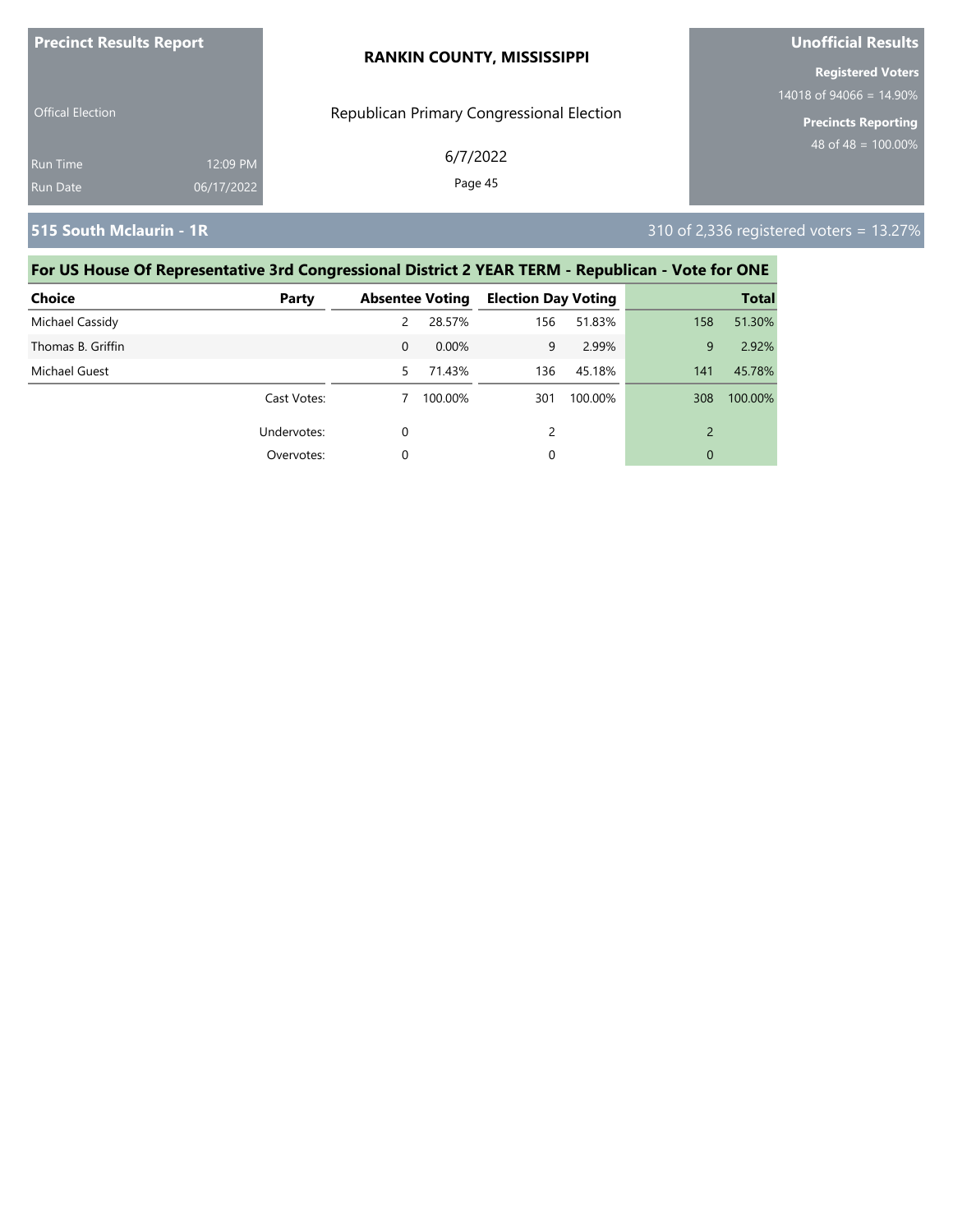| <b>Precinct Results Report</b> |            | <b>RANKIN COUNTY, MISSISSIPPI</b>         | <b>Unofficial Results</b>       |  |
|--------------------------------|------------|-------------------------------------------|---------------------------------|--|
|                                |            |                                           | <b>Registered Voters</b>        |  |
|                                |            |                                           | 14018 of 94066 = $14.90\%$      |  |
| <b>Offical Election</b>        |            | Republican Primary Congressional Election | <b>Precincts Reporting</b>      |  |
| Run Time                       | 12:09 PM   | 6/7/2022                                  | 48 of $\overline{48}$ = 100.00% |  |
| Run Date                       | 06/17/2022 | Page 46                                   |                                 |  |
|                                |            |                                           |                                 |  |

**516 Springhill - 1R** 329 of 1,337 registered voters = 24.61%

| <b>Choice</b>        | Party       |          | <b>Absentee Voting</b> | <b>Election Day Voting</b> |         |     | <b>Total</b> |
|----------------------|-------------|----------|------------------------|----------------------------|---------|-----|--------------|
| Michael Cassidy      |             | 3        | 16.67%                 | 107                        | 34.52%  | 110 | 33.54%       |
| Thomas B. Griffin    |             | $\Omega$ | $0.00\%$               | 16                         | 5.16%   | 16  | 4.88%        |
| <b>Michael Guest</b> |             | 15       | 83.33%                 | 187                        | 60.32%  | 202 | 61.59%       |
|                      | Cast Votes: | 18       | 100.00%                | 310                        | 100.00% | 328 | 100.00%      |
|                      | Undervotes: | $\Omega$ |                        |                            |         |     |              |
|                      | Overvotes:  | $\Omega$ |                        | 0                          |         | 0   |              |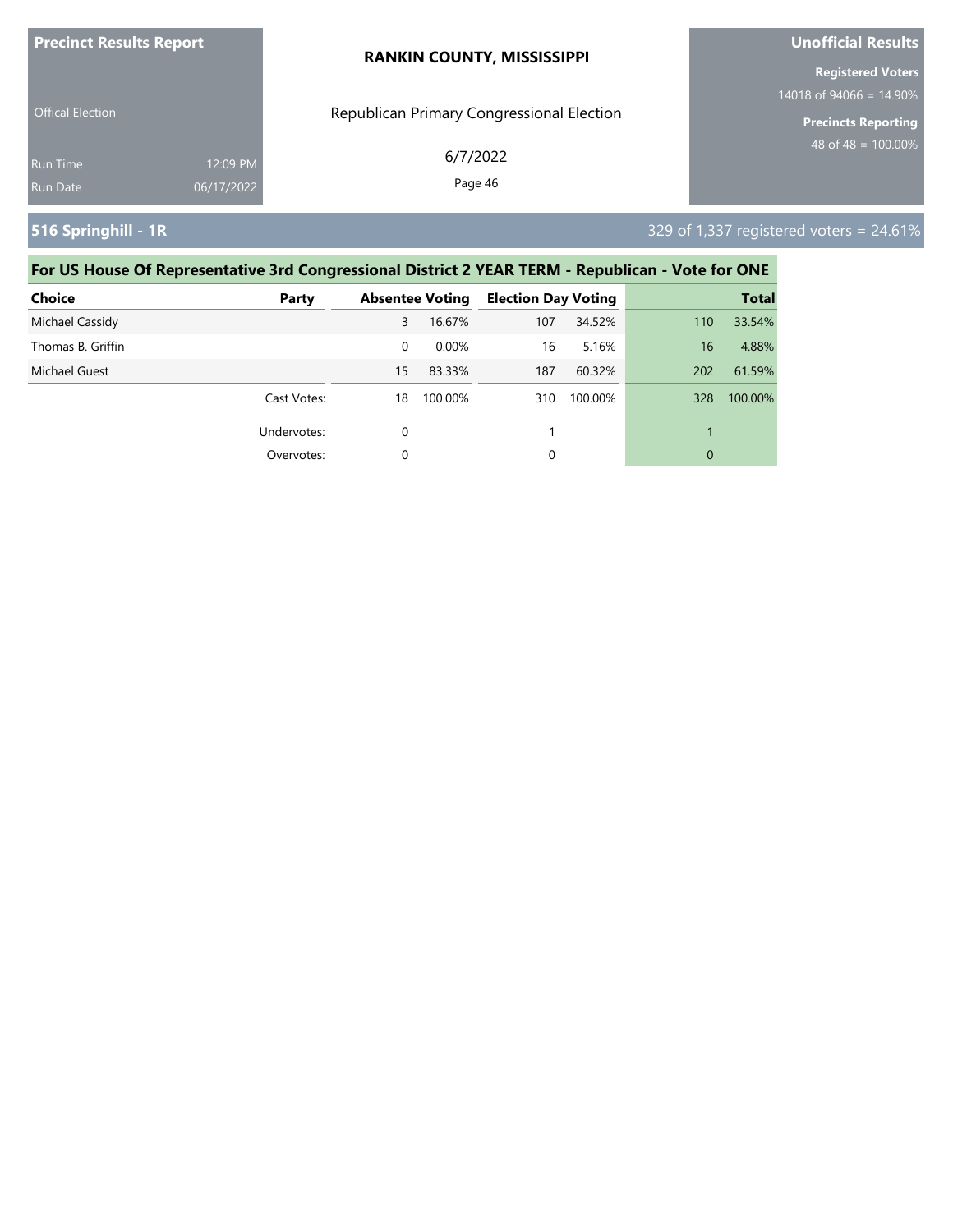| <b>Precinct Results Report</b> |            | <b>RANKIN COUNTY, MISSISSIPPI</b>         | <b>Unofficial Results</b>                              |  |  |
|--------------------------------|------------|-------------------------------------------|--------------------------------------------------------|--|--|
|                                |            |                                           | <b>Registered Voters</b><br>14018 of 94066 = $14.90\%$ |  |  |
| <b>Offical Election</b>        |            | Republican Primary Congressional Election | <b>Precincts Reporting</b>                             |  |  |
| Run Time                       | 12:09 PM   | 6/7/2022                                  | 48 of 48 = $\overline{100.00\%}$                       |  |  |
| Run Date                       | 06/17/2022 | Page 47                                   |                                                        |  |  |

**520 South Pearson - 1R** 81 of 1,277 registered voters = 6.34%

| <b>Choice</b>     | Party       | <b>Absentee Voting</b> |          | <b>Election Day Voting</b> |         |    | <b>Total</b> |
|-------------------|-------------|------------------------|----------|----------------------------|---------|----|--------------|
| Michael Cassidy   |             | 0                      | 0.00%    | 17                         | 23.61%  | 17 | 23.61%       |
| Thomas B. Griffin |             | $\Omega$               | 0.00%    | 19                         | 26.39%  | 19 | 26.39%       |
| Michael Guest     |             | 0                      | 0.00%    | 36                         | 50.00%  | 36 | 50.00%       |
|                   | Cast Votes: | 0                      | $0.00\%$ | 72                         | 100.00% | 72 | 100.00%      |
|                   | Undervotes: | 0                      |          | 9                          |         | 9  |              |
|                   | Overvotes:  | 0                      |          | 0                          |         | 0  |              |